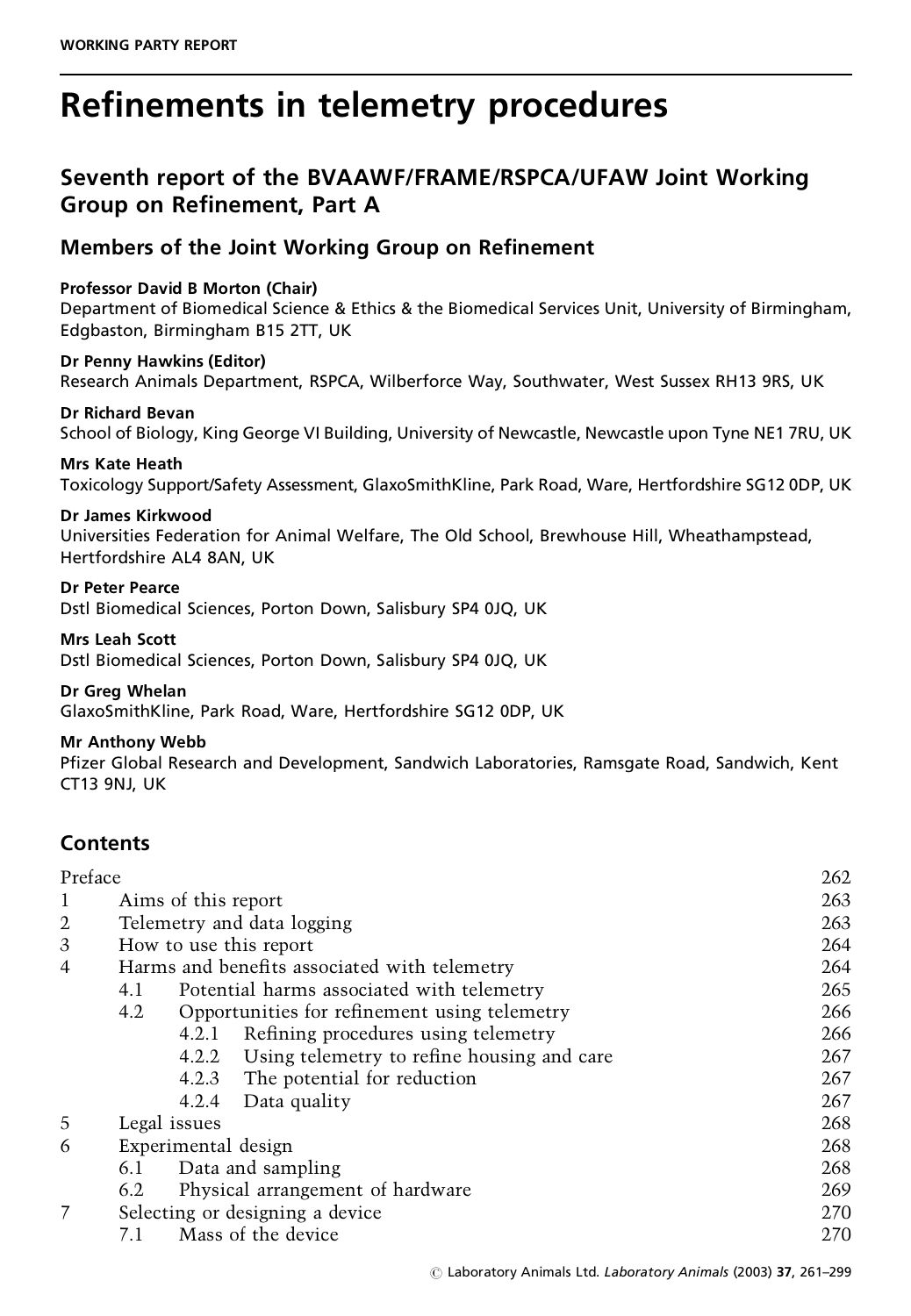|            | 7.2                                       | Shape and dimensions                                                                                                                                                                                                                                        | 271 |
|------------|-------------------------------------------|-------------------------------------------------------------------------------------------------------------------------------------------------------------------------------------------------------------------------------------------------------------|-----|
|            | 7.3                                       | Location                                                                                                                                                                                                                                                    | 272 |
|            | 7.4                                       | Attachment or implantation?                                                                                                                                                                                                                                 | 273 |
|            |                                           | 7.4.1 Total implants                                                                                                                                                                                                                                        | 273 |
|            |                                           | 7.4.2 External devices—jackets and backpacks                                                                                                                                                                                                                | 274 |
|            |                                           | Internal devices with exterior components,<br>7.4.3                                                                                                                                                                                                         |     |
|            |                                           | including skin buttons                                                                                                                                                                                                                                      | 275 |
| 8          | Basic principles of surgical implantation |                                                                                                                                                                                                                                                             | 276 |
|            | 8.1                                       | Surgery-general considerations                                                                                                                                                                                                                              | 276 |
|            |                                           | 8.1.1 Expertise and training                                                                                                                                                                                                                                | 276 |
|            |                                           | 8.1.2 The use of animals to gain manual skills<br>8.1.3<br>Asepsis<br>8.1.4 Fitting implants, cables and catheters<br>Inserting transducers into blood vessels<br>8.1.5<br>8.1.6 Checking and closing<br>8.1.7 Standard Operating Procedures<br>Anaesthesia | 277 |
|            |                                           |                                                                                                                                                                                                                                                             | 278 |
|            |                                           |                                                                                                                                                                                                                                                             | 278 |
|            |                                           |                                                                                                                                                                                                                                                             | 279 |
|            |                                           |                                                                                                                                                                                                                                                             | 279 |
|            |                                           |                                                                                                                                                                                                                                                             | 280 |
|            | 8.2                                       |                                                                                                                                                                                                                                                             | 280 |
|            | 8.3                                       | Pain management                                                                                                                                                                                                                                             | 281 |
|            |                                           | 8.3.1 Analgesia                                                                                                                                                                                                                                             | 282 |
|            |                                           | 8.3.2 Postoperative husbandry and care                                                                                                                                                                                                                      | 283 |
|            | 8.4                                       | Monitoring animals following surgery                                                                                                                                                                                                                        | 284 |
|            | 8.5                                       | Potential postoperative complications and repairing surgery                                                                                                                                                                                                 | 285 |
|            | 8.6                                       | Long-term monitoring                                                                                                                                                                                                                                        | 286 |
| 9          |                                           | Re-use of animals                                                                                                                                                                                                                                           | 286 |
| 10         |                                           | Removing implanted devices and rehoming or releasing                                                                                                                                                                                                        | 287 |
| 11         |                                           | Telemetry studies in the field or using wild animals                                                                                                                                                                                                        | 288 |
|            | 11.1                                      | Surgical facilities at field research stations                                                                                                                                                                                                              | 290 |
|            | 11.2                                      | External attachment in the field                                                                                                                                                                                                                            | 291 |
|            | 11.3                                      | Releasing instrumented animals to the wild                                                                                                                                                                                                                  | 292 |
| 12         |                                           | Writing up projects involving telemetry                                                                                                                                                                                                                     | 294 |
| 13         |                                           | Keeping up with new developments                                                                                                                                                                                                                            | 294 |
| References |                                           |                                                                                                                                                                                                                                                             | 295 |
|            |                                           | Appendix 1: Selected useful information                                                                                                                                                                                                                     | 298 |
|            | Appendix 2:                               | Score sheet for postoperative monitoring of rats following                                                                                                                                                                                                  |     |
|            |                                           | laparotomy and telemeter placement                                                                                                                                                                                                                          | 299 |
|            |                                           |                                                                                                                                                                                                                                                             |     |

# **Preface**

Whenever animals are used in research, minimizing pain and distress and promoting good welfare must be as important an objective as achieving the experimental results. This is important for humanitarian reasons, for good science, for economic reasons and in order to satisfy broad legal principles such as those stated in the European Convention and Directive on animals used for experimental and other scientific purposes (Council of Europe 1986, European Community 1986),

the New Zealand Animals Welfare Act 1999 (New Zealand Government 1999), the United States Animal Welfare Act and Health Research Extension Act (see National Research Council 1996) and the UK Animals (Scientific Procedures) Act 1986 (Home Office 2000).

It is possible to refine both husbandry and procedures to minimize suffering and improve welfare in a number of ways, and this can be greatly facilitated by ensuring that up-to-date information is readily available. The need to provide such information *Correspondence to: Dr Penny Hawkins* led the British Veterinary Association Ani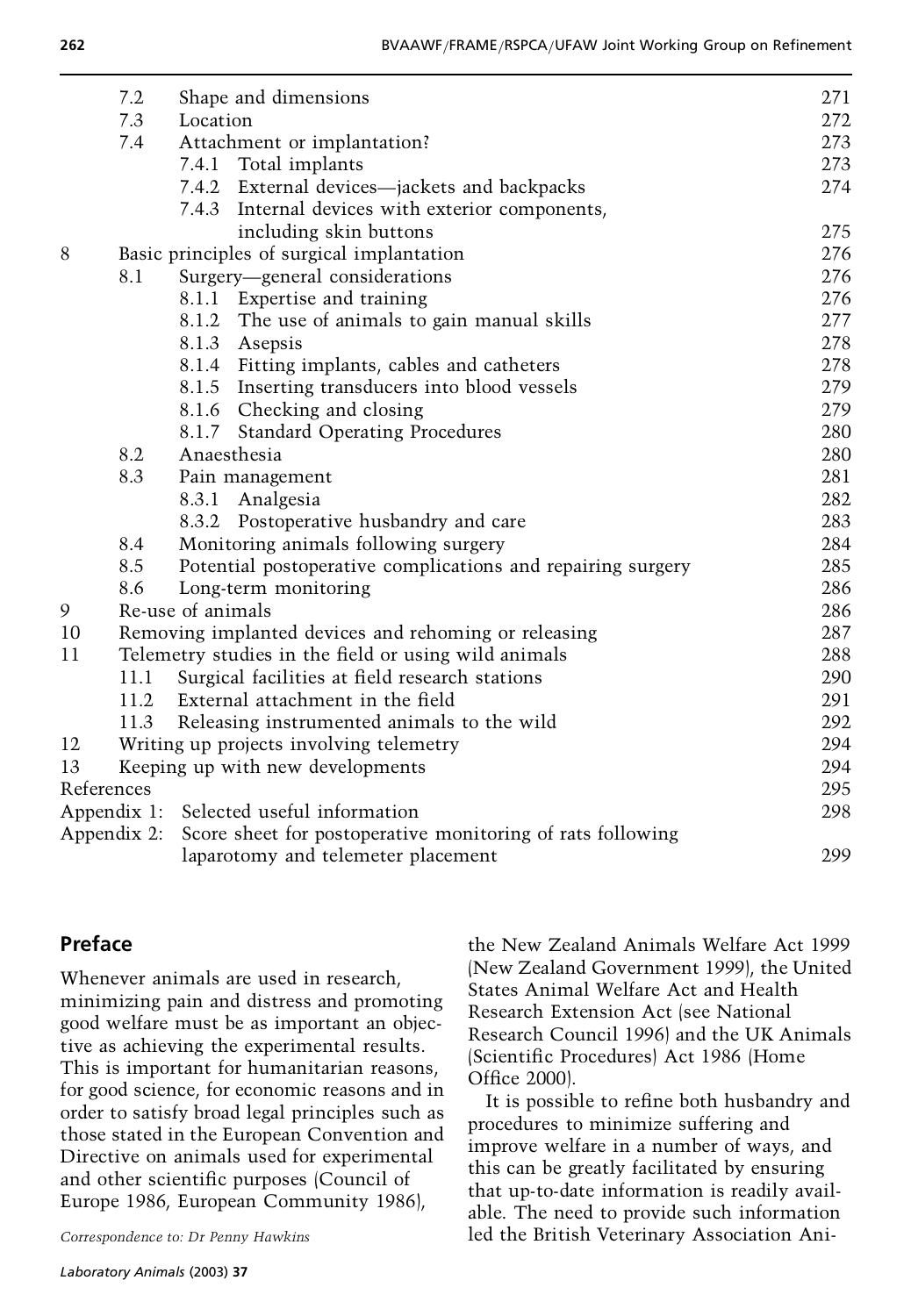mal Welfare Foundation (BVAAWF), the Fund for the Replacement of Animals in Medical Experiments (FRAME), the Royal Society for the Prevention of Cruelty to Animals (RSPCA) and the Universities Federation for Animal Welfare (UFAW) to establish a Joint Working Group on Refinement. This is under the chairmanship of David Morton and with a secretariat provided by the RSPCA. The RSPCA is opposed to experiments that cause pain, suffering, distress or lasting harm, but all members of the Working Group share the common aim of replacing animal experiments wherever possible, reducing suffering and improving welfare while animal use continues.

## **1 Aims of this report**

This report is intended to help scientists, animal technicians, veterinarians and members of ethics or animal care and use committees to refine all aspects of telemetry procedures, from the project planning stage through to reporting finished research. It is published in two sections; this part (A) which is concerned primarily with procedures, and Part B (Hawkins *et al*. 2004) which addresses refinements in husbandry for rodents, dogs and non-human primates used in telemetry studies. It is strongly recommended that both reports are used together to ensure that suffering is minimized and welfare improved throughout these animals' lives.

Although this report was produced in the UK, it is intended for an international readership and refers to international legislation on animal use as well as to the UK Animals (Scientific Procedures) Act 1986 (A(SP)A). Some of the statements and recommendations are made with reference to 'cost/benefit analysis' which is critical in the implementation of the UK Act. Not all animal research regulations mandate a cost/benefit analysis, but it is an extremely important concept and one that many people and establishments employ, regardless of whether or not it is a requirement of their national legislation.

The report is focused primarily on 'costs' or 'harms' caused by procedures, but it is important to remember that these can be

exacerbated or even exceeded by inadequate or unempathetic catching, handling, transport, husbandry, socialization and euthanasia. It is essential that all of these potential harms are considered in full and, similarly, that the benefits which may accrue from each project involving telemetry, including their potential application, should be subject to critical scrutiny. This report, therefore, aims to provide guidance for the scientists, technicians and veterinarians who will be conducting procedures on the animals involved and caring for them, in addition to those regulatory bodies that 'require' telemetered data (see ICH 2000) and those licensing authorities or ethics committees responsible for granting permission for research projects.

## **2 Telemetry and data logging**

Biotelemetry is defined as the remote detection and measurement of a human or animal function, activity, or condition (Merriam-Webster 2002). This encompasses a broad range of techniques of varying invasiveness including video monitoring, non-contact thermometry, radio tracking and the use of internally or externally mounted remote sampling systems.

The present report focuses exclusively on refinements in the use of internally or externally mounted devices for transmitting or storing (logging) physiological data from experimental animals in the laboratory and in the field. This is because these techniques require specialist implantation surgery and/ or the fitting of external devices, which can cause suffering to animals in the short and long term if appropriate procedures and refinements are not implemented. The term 'telemetry' will be used to refer to both biotelemetry and data logging, as their impact on individual animals is broadly similar. For a useful review of the application of telemetry, see Kramer *et al*. (2001).

**Telemetry** is often presented as a refine**ment, in that it can reduce or eliminate stress caused to animals (e.g. by restraint), but it is vital to remember that telemetry, like all other procedures on animals, also needs to be** refined. The impact of telemetry on animals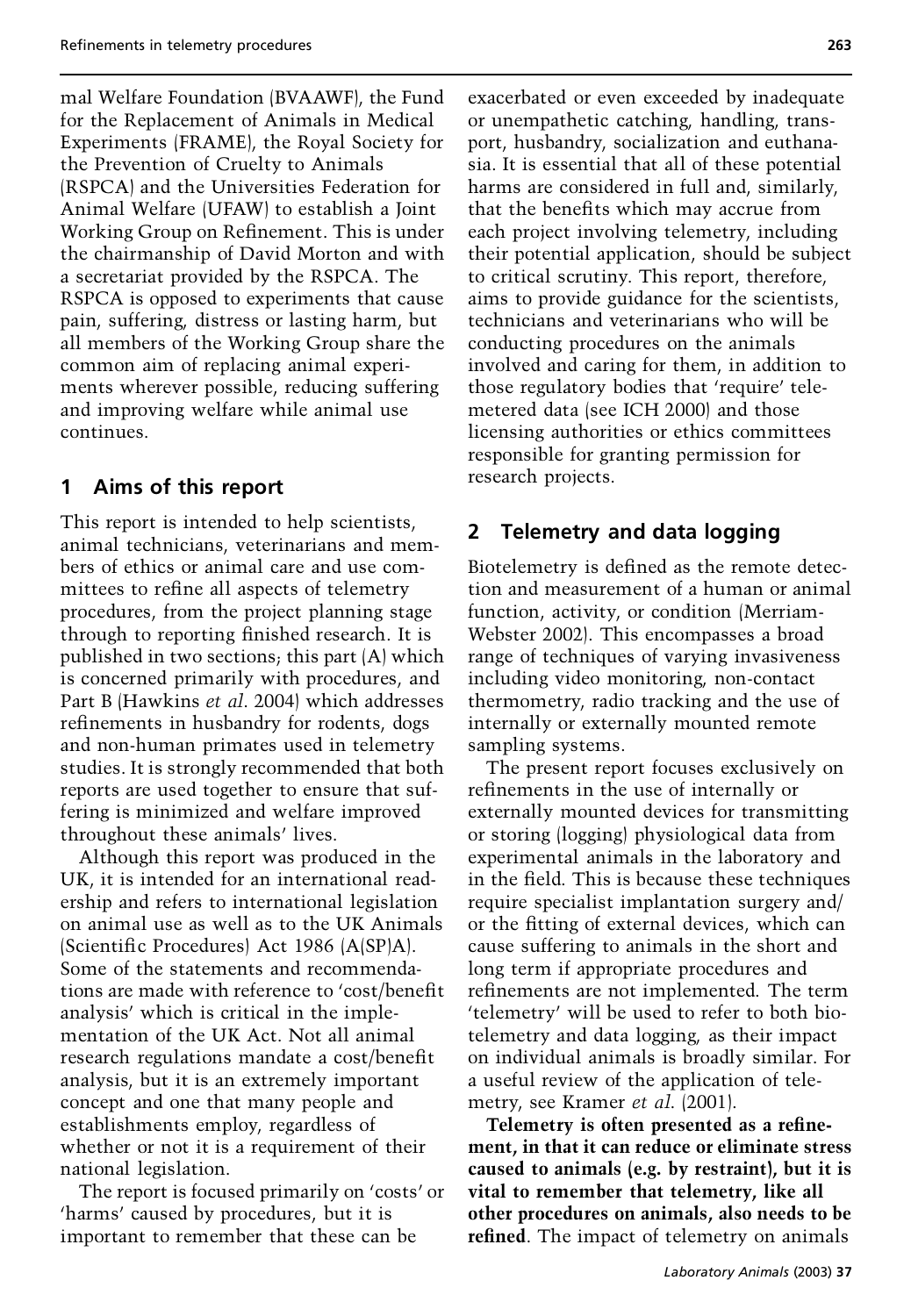in practice depends on the nature of the chosen technique and protocols—whether they involve surgery; the bulk (mass and volume) of the devices used; whether the technique necessitates husbandry that restricts the subjects' abilities to express a range of desirable behaviours; and, very importantly, whether the investigator has fully researched ways of refining both procedures and husbandry.

# **3 How to use this report**

We recommend that this report (Part A) is read as a whole and in conjunction with its companion report (Part B, Hawkins *et al*. 2004), but it is also possible to use individual sections depending on the reader's particular requirements. The sections in Part A are set out in chronological order, beginning with the factors that need to be considered when making decisions regarding the justification for individual projects. The report then considers experimental design, choosing or designing a device and deciding on the method of attachment and device location before covering general refinements in surgical implantation.

Following surgery, the report considers the re-use of animals, the removing of devices and the potential for rehoming animals. Refinement issues associated specifically with telemetry studies using wild animals in the laboratory or field have been addressed separately in Section 11. The Working Group has also listed information that ought to be included when writing up studies involving telemetry, as a means of disseminating best practice. It is also vital that everyone involved in telemetry and data logging projects is well informed about new technological developments, as reductions in device size and new applications may enable further reduction of the impact of techniques on animals and improved experimental design. Section 13 in this report sets out how this can be done.

Part B to this report addresses husbandry refinements for rodents, dogs and nonhuman primates used in telemetry studies. It includes selection of suitable individuals, how to socialize animals, form stable groups

and regroup animals following surgery so as to minimize aggression, and the welfare implications of long-term housing. This is an essential complement to Part A for those involved in rodent, dog or non-human primate use. Guidance for ethics or animal care and use committees based on the recommendations in Parts A and B is also available at [www.lal.org.uk](http://www.lal.org.uk/telemetry/)/telemetry/.

The Working Group recognizes that telemetry is a rapidly expanding and changing field, and stresses that it is essential to research emerging technologies and new information in *all* the areas covered by this report when planning projects involving telemetry. The approaches to refining experimental design and animal care will remain valid, however, as will the basic principles on the refinement of scientific procedures and maximizing information obtained from telemetry studies.

# **4 Harms and bene ts associated with telemetry**

The welfare of experimental animals involved in telemetry studies should be given a high priority, not only because animals matter as individuals in their own right, but also because good welfare is essential for good science. It is often assumed that transmitters will have no negative impact on the animals in whom they are implanted (Einstein *et al*. 2000, Murray & Fuller 2000), but this is rarely (if ever) the case. A comprehensive assessment of the possible harms and potential benefits associated with obtaining data by telemetry should be carried out for each proposed study as part of the overall cost–benefit assessment. Note that this should be reviewed throughout the duration of each project and should not be regarded as something that only needs to be done at the project planning stage. Section 4.1 aims broadly to set out potential harms (i.e. areas where telemetry needs to be refined), while Section 4.2 lists possible benefits (where telemetry could represent or facilitate a refinement).

Telemetry and data logging are relatively commercialized fields, and devices are frequently marketed as easily implemented and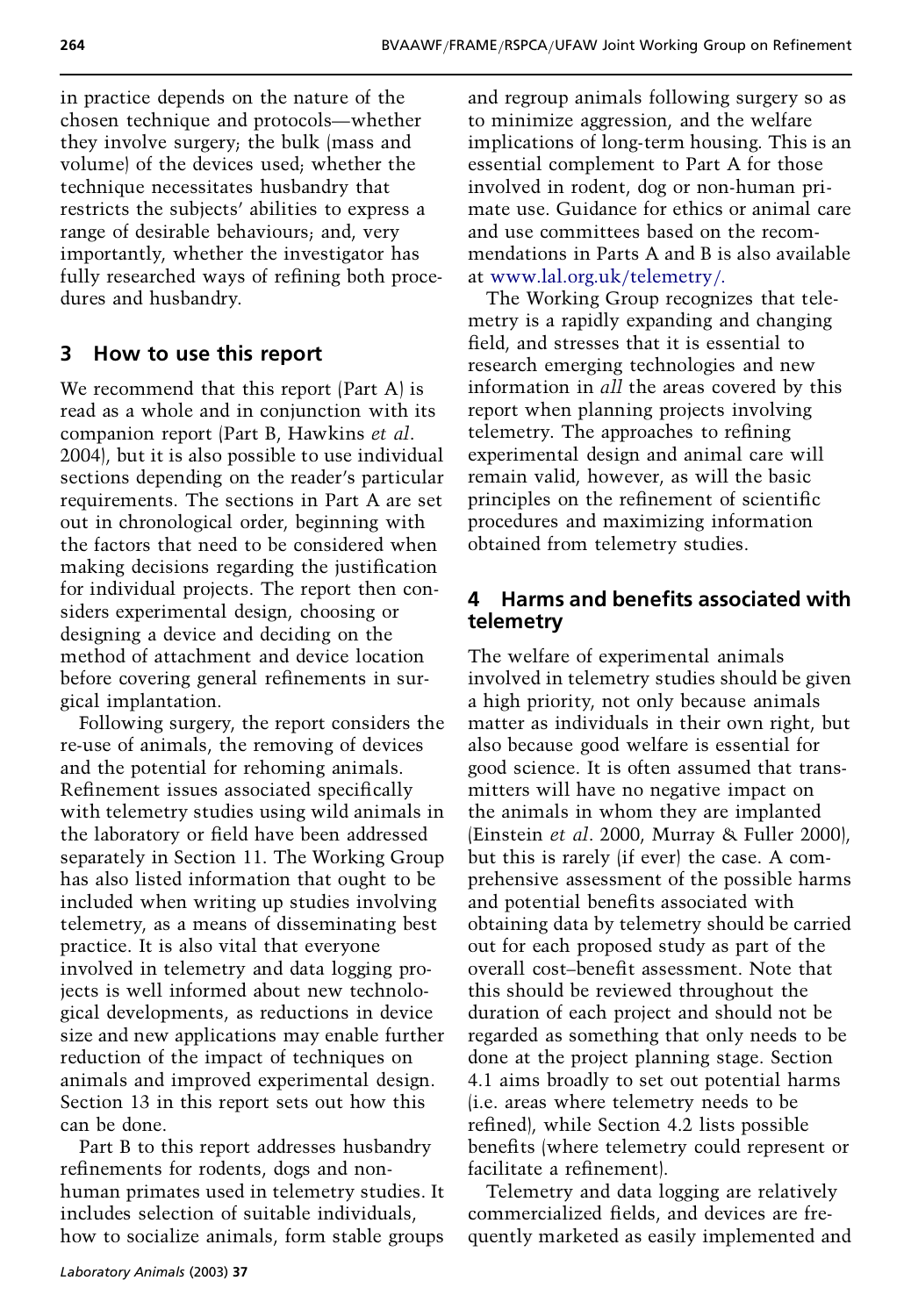essential scientific tools. Telemetered data are also increasingly used to fulfil regulatory requirements—while not obligatory, it may only be the only way to provide data that fulfil the requirements of regulatory bodies (e.g. ICH 2000). It is therefore essential fully to consider the type of data required, its potential applications and scientific necessity, and to select the least invasive method of data acquisition that will provide meaningful and necessary results in each case. This should be assessed in depth by the appropriate local ethics or animal care and use committee for each project.

All of the recommendations made in this report are intended to guide ethics or animal care and use committees as well as individual scientists, animal technicians and veterinarians. Additional guidance and discussion topics aimed specifically at ethics or animal care and use committees are set out at [www.lal.](http://www.lal.org.uk/telemetry/) org.uk/[telemetry](http://www.lal.org.uk/telemetry/)/.

#### **Recommendations:**

- ° **Make sure that there is a genuine scienti c requirement for data obtained by telemetry or data logging; question regulatory requirements if necessary.**
- ° **Ensure that the welfare of animals on telemetry studies is given a high priority.**
- ° **Regard the assessment of the harms and benefits** associated with telemetry as an

**ongoing process, not a single event regularly review all of the issues set out in this report.**

# **4.1 Potential harms associated with telemetry**

There are three key sources of harm associated with telemetry that can be refined to reduce suffering and distress:

- (1) surgical implantation or attachment procedures;
- (2) the physical impact of the device on the animal once it has been implanted or fitted; and
- (3) distress induced by housing animals individually and by prolonged housing in the laboratory.

Issues 1 and 2 are the main focus of this report (Table 1 lists relevant sections), while 3 is covered in Part B. Further considerations for studies involving wild animals in particular are included in Part A and listed in Table 5, Section 11.

#### **Recommendations:**

- ° **Ensure that all the potential harms to animals have been set out as fully as possible for each project, that the potential for minimizing them has been fully researched, and that all possible**  $refinements are implemented.$
- ° **Use Parts A and B of this report to think about the lifetime experience of each**

| • Anaesthesia or sedation                                                                                                                                | Section 8            |
|----------------------------------------------------------------------------------------------------------------------------------------------------------|----------------------|
| • Surgical stress                                                                                                                                        | Section 8            |
| • Post-surgical pain and discomfort                                                                                                                      | Section 8            |
| • Chronic postoperative discomfort and pain due to presence of the device (e.g. due to<br>mass, dimensions or location)                                  | Section 7            |
| • Wound breakdown                                                                                                                                        | Section 8            |
| • Chronic adhesions; inflammatory lesions; seroma                                                                                                        | Section 8            |
| • Physiological stress and disturbance of energy balance due to the extra load imposed on<br>the animal                                                  | Section 7            |
| • Impeded movement, skin/fur/feather abrasion from harnesses, jackets and poorly placed<br>devices                                                       | Section 7            |
| • Individual housing due to undesirable attention from conspecifics to external devices and<br>mountings; periods of isolation for experimental purposes | Part B <sup>*</sup>  |
| • Prolonged housing in the laboratory due to reuse, especially dogs and primates                                                                         | Part B and Section 9 |

#### **Table 1 Potential harms associated with the use of telemetry and report Sections that address them**

\*Hawkins *et al*. (2004)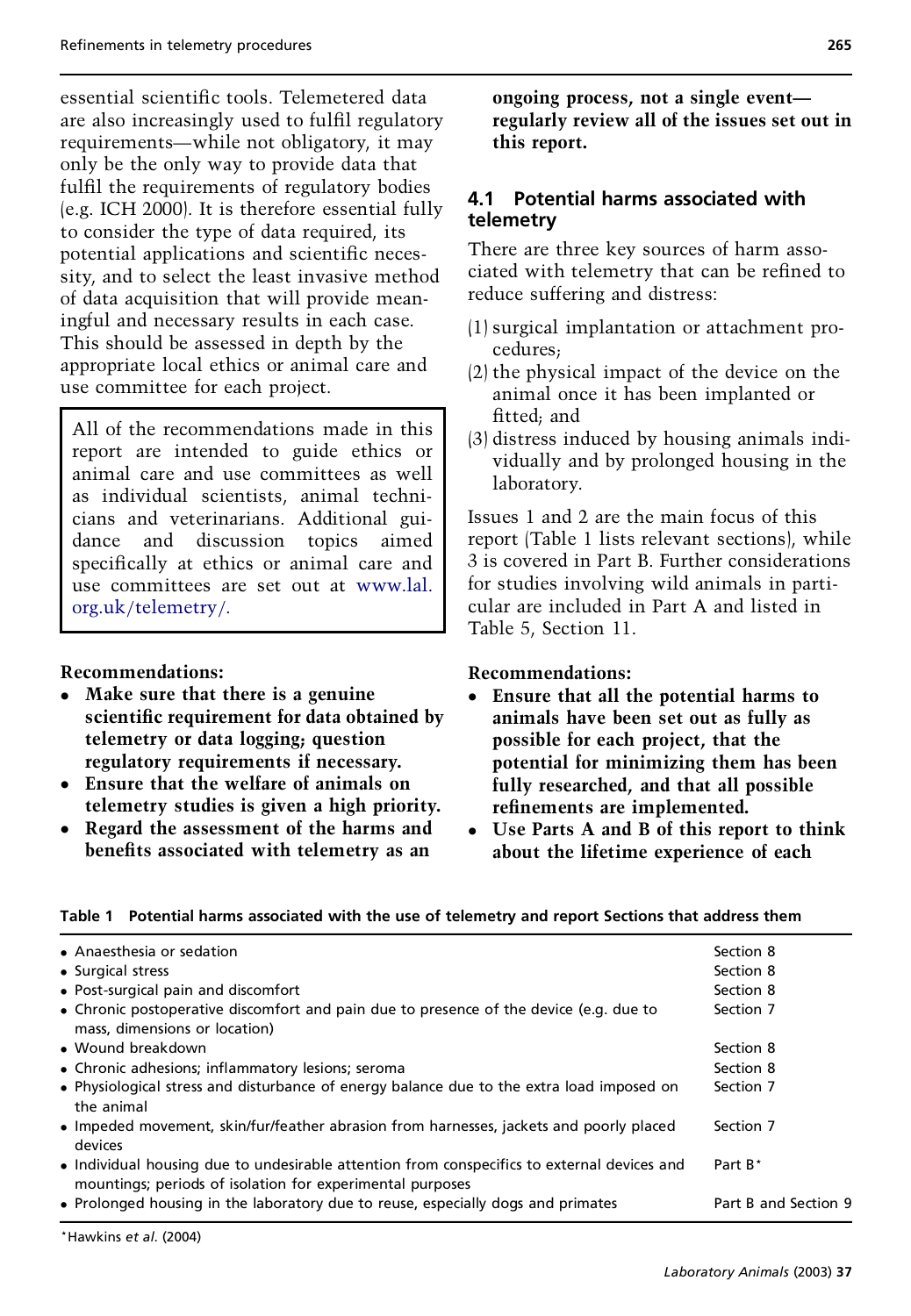**individual animal used in telemetry studies and be aware of all the potential adverse effects (likely and unlikely) that they may experience.**

# **4.2 Opportunities for renement using telemetry**

Potential benefits of telemetry are set out in Table 2. It is essential that these are as meaningfully, comprehensively and critically considered with regard to the potential harms to animals. In particular, it is important to ensure that all benefits are taken full advantage of wherever possible and that any associated drawbacks are addressed and minimized, so that animal welfare and scientific validity are improved and suffering is reduced.

## **Recommendation:**

- ° **Consider using telemetry if it will reduce overall suffering, enable the use of fewer animals, or provide more valid, relevant data (without causing additional suffering)—but ensure that you do** *everything* **that you can to minimize discomfort, pain and distress.**
- ° **For ethics and animal care and use committees:** ensure that the scientific **benefits** of each study, including the **reasons for using telemetry, have been fully set out and weighed against all of the potential harms to animals.**

# *4.2.1 Rening procedures using telemetry*

It is very widely recognized that telemetry can reduce stress to animals because it reduces or eliminates the requirement for external instrumentation, restraint or

tethering. Telemetry can also provide objective biological evidence of animal well-being, such as variations in heart rate, blood pressure and body temperature, that may reflect acute or chronic discomfort, stress, distress, pain and fear. This applies to both experimental and husbandry procedures (e.g. Duke *et al*. 2001, Harkin *et al*. 2002). In addition, the return of variables such as heart rate to normal circadian rhythms can be used as indicators of physiological recovery and readiness for procedures. It may also be possible to use telemetered variables such as body temperature to help set humane endpoints in toxicity tests or disease models, e.g. to detect small changes in body temperature that signify the terminal stage of a disease (Kort *et al*. 1997, 1999, Vlach *et al*. 2000). Animals should benefit from this potentially increased level of monitoring wherever possible unless, for example, this would result in protracted periods of individual housing (but see Part B).

The Working Group considered whether animals should be implanted with devices specifically for assessing and revising endpoints, or whether this should only be an incidental benefit of instrumentation that is a necessary part of the project. It was concluded that, on a case-by-case basis, any adverse effects associated with implantation purely for monitoring purposes should be considered against the potential to refine the endpoint and the predicted level and duration of suffering that this will prevent (see Kort *et al*. 1999). Animals should not be implanted with telemetry devices that are scientifically unnecessary to the study unless it is certain that they will benefit, and the balance of harms and benefits will need to be fully and

#### **Table 2 Potential bene ts of telemetry**

- ° Better quality data due to reduced stress and physiological disturbance (once animals have recovered from device attachment or implantation)
- ° More relevant data, as animals are able to behave more normally and even range freely, e.g. in radio tracking or data logging studies
- ° Chance of capturing occasional and transient events over a long period, e.g. abnormal heart rhythms
- ° Reduced physiological and psychological stress, since animals are not restrained or attached to external apparatus
- ° Reduced movement artefacts, e.g. due to exteriorized cables
- ° Possible reductions in the numbers of animals required due to more and better quality data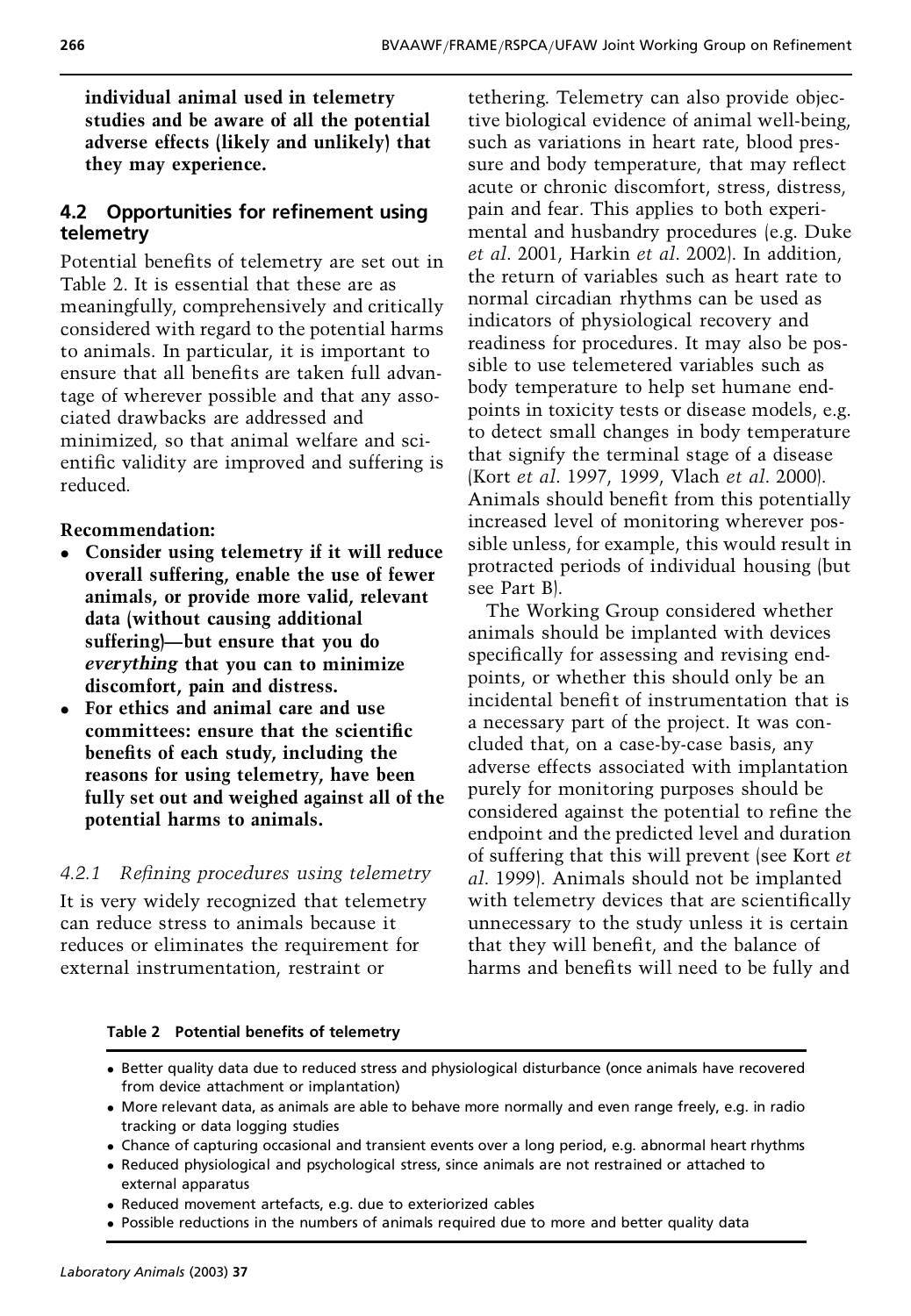critically considered in each case by the scientists as well as by the relevant ethics or animal care and use committees.

#### **Recommendations:**

- ° **Think beyond using telemetry solely to obtain the scienti c data that you require—use it to assess and monitor animal well-being and to rene procedures and husbandry wherever possible.**
- ° **If telemetry is used in toxicology or disease studies, regularly review the data to see whether there are any indicators that would enable humane endpoints to be** further refined.

# *4.2.2 Using telemetry to rene housing and care*

Group housing is an important need for social species and should be provided wherever possible to improve both animal welfare and scientific validity. The development of fully implantable telemetry devices has made it possible to group-house animals and allow them to interact with others, because there are no externally carried backpacks or skin buttons that could be damaged by conspecifics, or in the case of behavioural studies that might change their behaviour. Part B provides essential guidance for achieving stable group housing for rodents, dogs and non-human primates (Hawkins *et al*. 2004). However, the greater invasiveness of the surgery necessary to fit total implants increases the severity of procedures. This is something that must be considered when performing a harm-benefit assessment of proposed studies (see guidance for ethics or animal care and use committees, [www.lal.org.uk](http://www.lal.org.uk/telemetry/)/telemetry/).

Implants can also be used to evaluate the physiological effects (and possibly levels of stress) due to routine husbandry, e.g. cage changing (Duke *et al*. 2001, Harkin *et al*. 2002). The information obtained can be used to refine husbandry and reduce stress, for example by helping to determine the least stressful time of day for husbandry (or experimental) procedures (Kramer *et al*. in press).

**Recommendations:**

- ° **Ensure that the potential to group-house animals** is given sufficient weighting **when deciding on the degree of invasiveness for each study—social contact is very important for many species and individuals.**
- ° **Ensure that telemetry is used wherever it will represent or facilitate an overall renement.**

# *4.2.3 The potential for reduction*

Telemetry improves data quality and quantity, which can lead to a reduction in the number of animals required for each study (e.g. Kinter & Johnsen 1999). In toxicology and pharmacology, telemetry may also be able to identify dose-limiting effects of a compound evidenced by subtle changes in blood pressure or heart rate, so that higher dosing studies are not required.

However, reducing animal numbers can also increase animal suffering, and it is important to be aware of this and make sure that it does not happen. For example, as implant miniaturization has progressed, sensor functionality has increased such that individual devices may increase in size because more parameters are being measured. Larger batteries may be required, which also makes devices more bulky. These devices will be heavier and require more invasive surgery to implant them.

#### **Recommendations:**

- ° **Ensure that animal numbers have been reduced as far as possible by taking the better quality and quantity of data obtained using telemetry into account when designing experiments.**
- ° **Recognize that there can be a 'trade off' between reduction and renement, e.g. where fewer animals are used but devices are more bulky or complex. Consider the impact on each animal and do not reduce numbers at the expense of individual suffering.**

## *4.2.4 Data quality*

Telemetry techniques can provide better quality data in two ways. The first benefits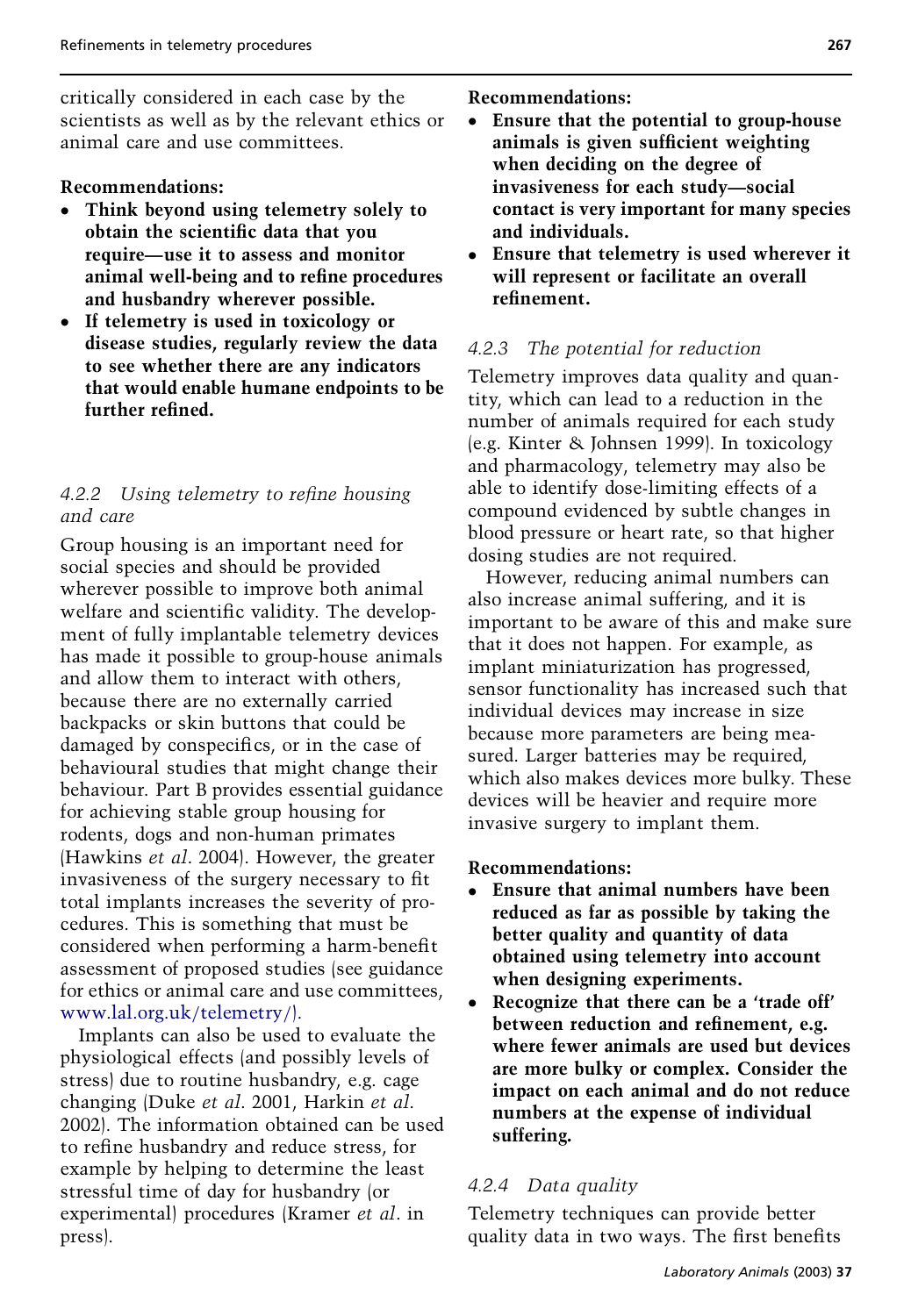**•** Ensure that benefits are defined and **interpreted from the animal's point of view as well as from a scienti c aspect when making decisions on justication**

metry studies: (i) laws regulating the use of animals in scientific procedures; (ii) laws regulating field studies on animals, including releasing them; and (iii) regulations applying to the use of electronic equipment and radio frequency emissions. All of the relevant legal implications must be researched and considered in full when planning projects involving telemetry. For more detail on legal issues, see [www.lal.org.uk](http://www.lal.org.uk/telemetry/)/telemetry/.

There are three main categories of law that must be complied with when planning tele-

#### **Recommendation:**

° **Research thoroughly all relevant laws relating to animal experiments, taking wild animals for scienti c purposes, and electronic equipment. Make sure that all necessary permits have been obtained.**

#### **6 Experimental design**

There are two aspects of experimental design that have welfare implications and therefore need to be carefully considered, alongside expert advice from statisticians and device manufacturers' technical support staff, as appropriate. First, data need to be carefully managed to ensure that animals are not used unnecessarily. Second, the layout of animal accommodation and arrangements for the acquisition of data should not compromise the welfare of the animals being used.

#### **6.1 Data and sampling**

Telemetry techniques can generate extremely large amounts of data. Adequate resources in place to handle the data effectively and review them regularly are essential, to ensure that the experiment is proceeding as planned and that the system is operating optimally. Input from a statistician at the experimental design stage will almost certainly be necessary to set up strategies for effective data management and data reduction, including sampling and staging protocols and selecting appropriate data management software (Festing *et al*. 2002). It may be advisable to conduct a pilot study and collect some representative data to ensure that data management will be adequate. If studies are not properly controlled, problems with experimental design may not be effectively detected and this could result in animals being used unnecessarily, or data missed, not used or wasted.

Once data are stored, a suitable program that will allow editing to remove unwanted or incomplete data (e.g. 'searching signals' that occur when the animal is out of range) is required. If data such as 24 h heart rate or blood pressure are generated continuously, then it may be only necessary to use data from, say, the first 5 min of each hour or to

**Recommendation:**

**and necessity.**

**5 Legal issues**

*al*. 2000).)

science in that the results obtained can be more meaningful and representative of an unencumbered animal (e.g. Schnell & Wood 1993, review in Brockway & Hassler 1993). This *can* also directly benefit experimental animals if it means that procedures are less stressful and fewer animals can be used in each experiment. (It should be noted, however, that implanted telemetry devices can also have an impact on results, for example by altering dose–response curves (Einstein *et*

The second way primarily benefits science in that telemetry can be used to conduct studies that would previously not have been feasible. For example, many investigations of cardiac responses in animals undertaking behaviours such as diving could not reliably be carried out without implantable devices. While benefits for animals can also accrue from these studies (e.g. if they inform veterinary medical progress or environmental policy making), these benefits may not be direct. Sometimes the only immediate bene fit is the addition to human knowledge, and so the justification for using telemetry in such studies is quite different from the justification for using the technique to reduce stress and/or animal numbers in experiments that would have been conducted in any case.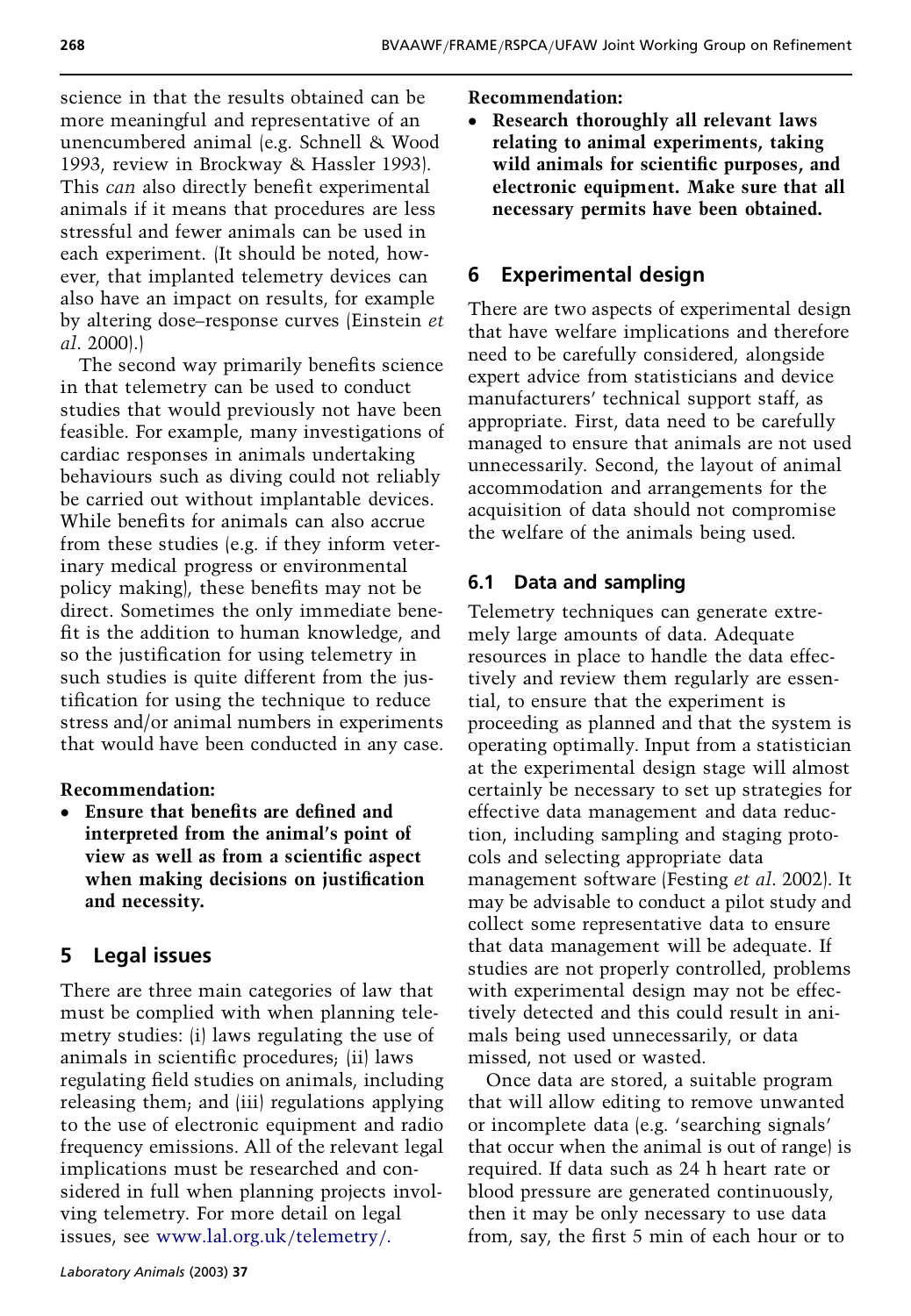note deviations from predetermined limits. Programs that facilitate easy access to the required sections of the data are essential. It is also vital to note that important data may be missed through 'number crunching', so the trade off between rapid data management and the risk of incomplete data must be taken into account and data should not be discarded.

Timing of data collection is also crucial. For example, activity counts may be more meaningful during a dark, rather than light, phase for nocturnal animals. When several parameters are simultaneously recorded, the software needs to be able to keep an accurate time function, especially if two separate techniques are used e.g. telemetry and video. Variables such as heart rate and activity may also need to be correlated and it is vital to do this continuously as studies progress, to ensure that the experiment is still working, avoidable suffering is not being caused and the animals' time is not wasted.

#### **Recommendations:**

- ° **Obtain expert advice on data management, statistics and software at the project planning stage.**
- ° **Make sure that data are regularly reviewed and interrogated—do not let projects 'run away'.**
- ° **Investigate protocols for data reduction and 'number crunching' but do not risk losing important data.**
- ° **Consider animals' time budgets when selecting data sets for analysis; make sure that behavioural data are accurately correlated with physiological data wherever necessary.**

## **6.2 Physical arrangement of hardware**

The location of telemetry systems in relation to housing should be given careful thought to ensure that animals have a good-quality environment, including social housing, but data are not lost. Stress to animals should be minimized by considering their usual behaviour patterns within the experimental pen or cage and positioning antennae where animals are likely to spend most of their time or perform the behaviour(s) under study.

As an example, where animals are required to perform tasks using specialized apparatus (e.g. non-human primates using a touchscreen computer), the equipment can be positioned in front of an extension to the holding pen or cage. This has two advantages; first, the animal does not have to be captured and moved for trials and second, the animal can choose to sit by the apparatus and 'work' when s/he wants to (Pearce *et al*. 1998, Crofts *et al*. 1999). With the receiving antennae positioned under the extension, telemetered data are only collected when certain conditions are fulfilled, i.e. the animal is 'working'. When the animals are not within this area a 'searching signal' is recorded, which is easily identified and removed by software programs during data analysis.

Thoughtful positioning of hardware can also facilitate visual contact between cages or pens. For example, when using devices that all transmit on a single frequency only one animal within each cage or pen can be monitored at a time. However, the transmission distance may be short, so that animals can be pair-housed (with one animal being implanted, or both with devices that can be switched on *in situ*) and cages placed close together. Using this system, pairs can see animals from different cages and recordings can still be made from all cages at the same time within one room. The short transmission distance will not interfere between cages, but only one individual from a particular pair can be monitored at a time.

By contrast, if continuous recording is required over long periods, such as 24 h cardiovascular monitoring, then it will be necessary to place receivers over most of the pen or cage area. If this is a large pen with group-housed animals then data will only be available from one animal at a time. Future developments in telemetry will allow either multiple animal recording by use of different frequencies, even in devices suitable for rodents, or the remote or programmed switching on and off of transmitters.

#### **Recommendations:**

° **Carefully plan housing and hardware to maximize the potential to group- or pair-**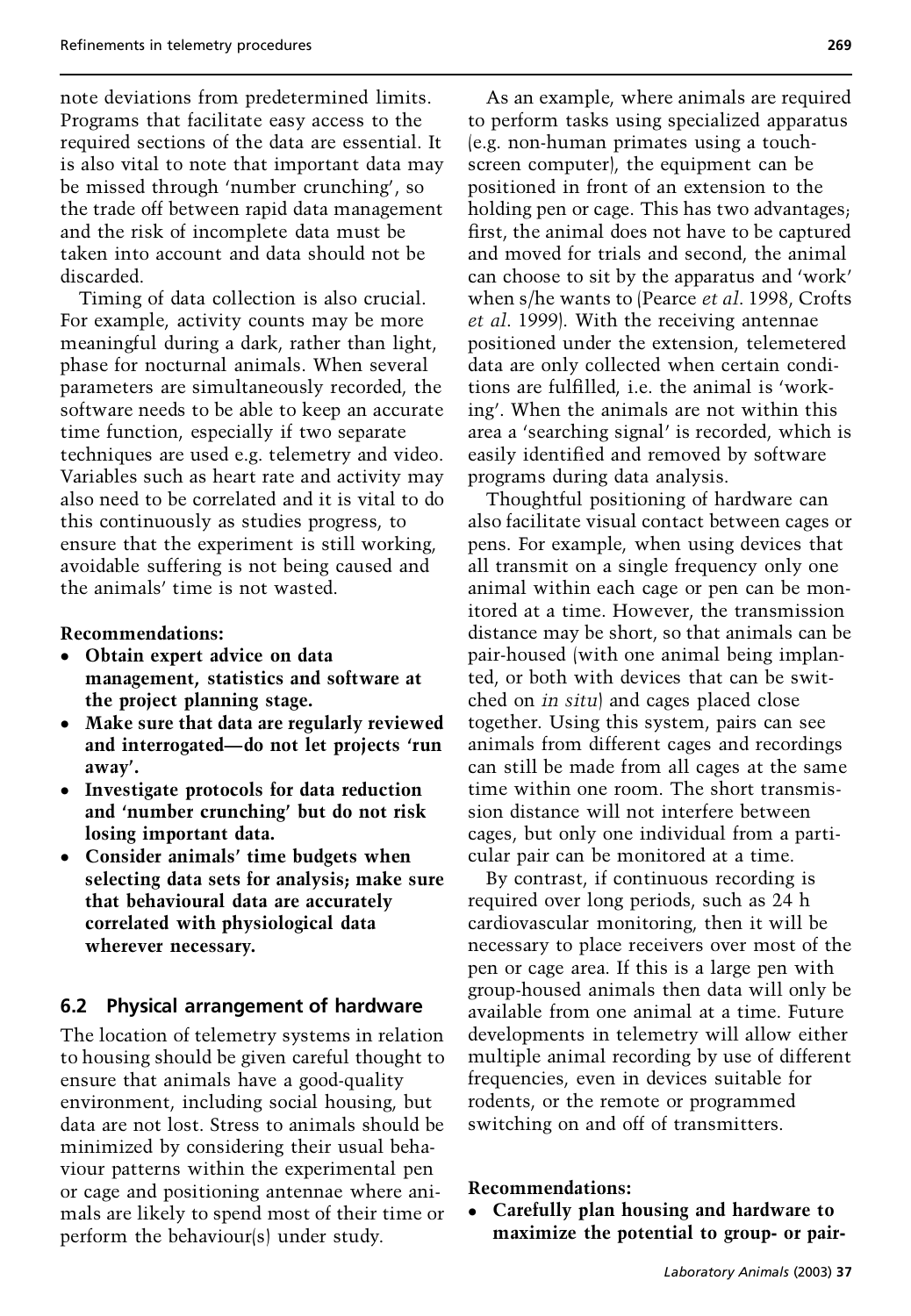**house animals and provide environmental stimulation.**

° **Consider equipment con guration to achieve experimental goals yet minimize stress, e.g. locate antennae in response to animals' behaviour and preferred resting places.**

# **7 Selecting or designing a device**

The primary physical impact of a device on an individual animal will depend upon the relative size and mass of the device, its shape, the nature of the material from which it is made, its site and the method of attachment or insertion. It is vital to monitor, record and report any adverse effects associated with any of these to help others refine their protocols (Section 12). Technical problems are also an ethical and welfare issue because failure of an implanted device may mean the waste of an experimental animal's life before any research objectives have been achieved. It is best to purchase devices from commercial suppliers with an established support infrastructure where possible, as these are more likely to have a known track record and it is easier to predict whether they will fail. It will also be possible to ensure that all materials are high quality, *biocompatible* and can be (and are) sterilized effectively without compromising performance.

Decisions about acceptable failure rates need to be made on a case-by-case basis. It is essential to record device failure rates and investigate the reasons for failure, liaising with suppliers as necessary. Failure rates will depend on the nature of the device and its application, but as a general rule the Working Group suggests that a 10% or greater failure rate should be taken extremely seriously and should instigate a review of experimental techniques, manufacturers and suppliers.

#### **Recommendations:**

- ° **Limit technical risks by purchasing tried and tested equipment from a commercial supplier wherever appropriate.**
- ° **Monitor device failure rates and fully evaluate reasons if they become unacceptable—always provide the supplier with feedback.**
- ° **If your device failure rate reaches 10%, review both techniques and your telemetry supplier immediately.**
- ° **Research** *and report* **both optimal and inappropriate device shapes, dimensions, locations, attachment protocols, etc. in the** scientific literature.

# **7.1 Mass of the device**

Adding extra mass to animals' bodies can have a significant physiological impact and cause discomfort and distress, particularly in small species such as rodents. In the short term, changes in body mass and behaviour following implantation surgery in mice indicate that well-being is impaired during the week following surgery, not only due to surgery but also to the mass and volume of the device (Baumans *et al*. 2001; BALB/c and 129/Sv strains).

The device mass that mice are expected to tolerate is disproportionately large in comparison with other species, which the Working Group believes is a serious welfare issue. Some strains may not be large enough to accommodate the device chosen for a study, and failure to take this into account and obtain expert advice when planning projects could lead to serious avoidable suffering and wastage of animals' lives. For these reasons, the justification for any biotelemetry study using mice should be subject to particular scrutiny. The potential to use passive transponders, which are lighter than devices with batteries (e.g. 1.6 g as opposed to 2.7 g), or totally non-invasive systems for mice should also be fully explored (see Section 7.4.1). At the time of writing, systems are becoming available that can record ECGs from conscious mice via recording platforms without restraint or implanted devices (e.g.  $www.mousespecifics.com$  $www.mousespecifics.com$ <sup>1</sup>.

In the longer term, there is also evidence to suggest that mechanical loading may contribute to the regulation of body mass in some circumstances. For example, in wildtype deer mice (*Peromyscus maniculatus*) there is a significant and sustained loss of

<sup>&</sup>lt;sup>1</sup>While such systems do not require surgery, being placed on the recording platform is likely to cause stress to mice. It is therefore important to habituate mice to the recording procedure and to make them feel as safe and secure as possible on the platform.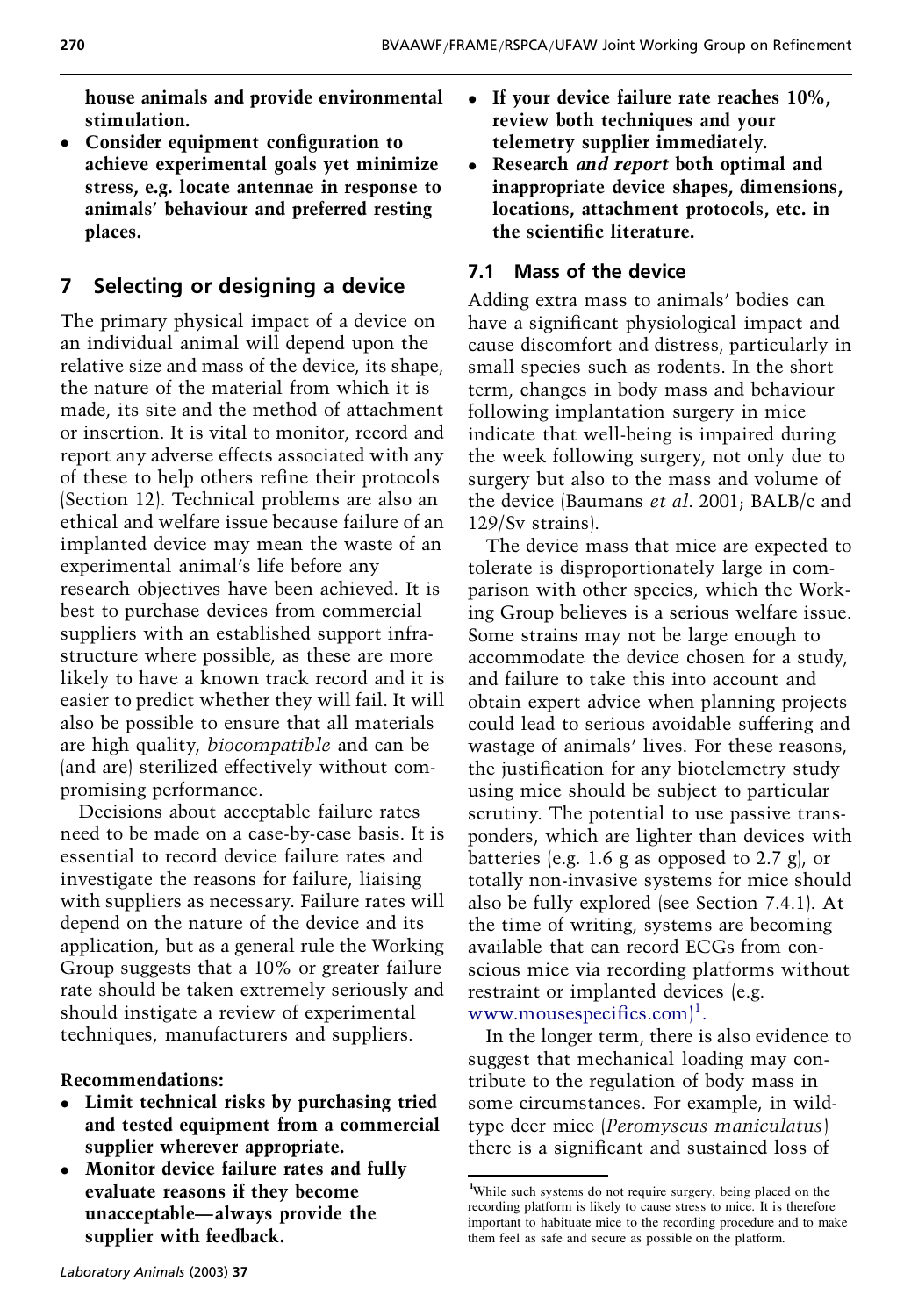tissue mass that varies directly with the mass of the implant (Adams *et al*. 2001). The health and welfare implications of this are not known, but it is important to note that adding extra mass could, in some species, alter the 'set point' for body mass in the long term. This is especially important when using wild animals, particularly in the field.

Any device should therefore be as light as possible, but is difficult to set out general principles on suitable device size and/or mass. It is an oversimplification to assume that an implant of, say, 5% of body mass would have the same welfare impact in all animals regardless of body size (see Murray & Fuller 2000). Device mass is also sometimes compared with the mass of a mature egg in the case of a bird or reptile, or the mass of the offspring or litter at the end of gestation in the case of a mammal. The Working Party does not believe that it is necessarily acceptable to implant or attach a device that weighs the same as a mature egg or litter in or onto an animal, as pregnancy and egg development happen gradually so that the animals' physiology adapts to the extra mass (and, of course, neither occur in males).

It is also important to consider the effects of device mass on the energy costs of travel (e.g. Croll *et al*. 1992, Ropert-Coudert *et al*. 2000). It can be calculated (see Calder 1984) that the extra travel cost of carrying a device  $\overline{7.2}$ weighing 10% of body weight would be about 6% in mammals and 7.5% in birds. Using estimates of the distances travelled daily, it is possible to calculate the likely increment in daily energy requirement associated with transport of devices of known mass (see Croll *et al*. 1992). This will help to predict possible impacts on foraging time, but there are likely to be other implications for animals, for example reduced food delivery to young (Murray & Fuller 2000). Such considerations are relevant to the assessment of the welfare impact of telemetry equipment used in wild animals in the field (e.g. Culik & Wilson 1991).

Finally, and especially for wild animals, it is essential to take behaviour and adaptations to significant life events such as breeding fully into account. For example, some species of seabird rapidly lose body mass after their

chicks have hatched, in what is believed to be an adjustment to optimize flight efficiency (Croll *et al*. 1991, Gaston & Perin 1993). Implanting a data logger could, in some cases, replace a significant proportion of body mass that had been lost for an adaptive purpose. Further tissue mass may be lost to compensate for this, which could have impact on the ability of birds to rear their chicks and also affect the scientific value of any data obtained.

#### **Recommendations:**

- ° **Think carefully about the mass of the device that you want to use and its potential impact on the intended study species, including its behaviour.**
- ° **For mouse studies, make sure that the chosen strain is large enough to implant with the device proposed for the study—it is absolutely essential to consult widely on this.**
- ° **Use passive transponders for mouse studies wherever possible; research the status of non-invasive systems.**
- ° **Question protocols that make arbitrary statements about percentages of body mass, or about masses of pregnancies or eggs.**

#### **7.2 Shape and dimensions**

The size and shape of the device must avoid or minimize any compromise of the normal physiological function or welfare of the animal in any way. Even when the relative mass of a device may not cause discomfort or pain *per se*, trauma, abrasion or prevention of normal function can occur if the device is of an inappropriate shape or incorrectly fitted (e.g. see Gedir 2001). For example, a 120 mg temperature transponder measuring 2.2 by 14 mm may represent only 1% of the mass of a 3-week-old inbred mouse, but would be likely to cause discomfort and interfere with normal movement and posture wherever it was implanted.

The length of devices may be an issue in adult animals such as rodents or marmosets who curl up to sleep, and it is also essential to avoid placing pressure on the bladder, liver or diaphragm when animals assume resting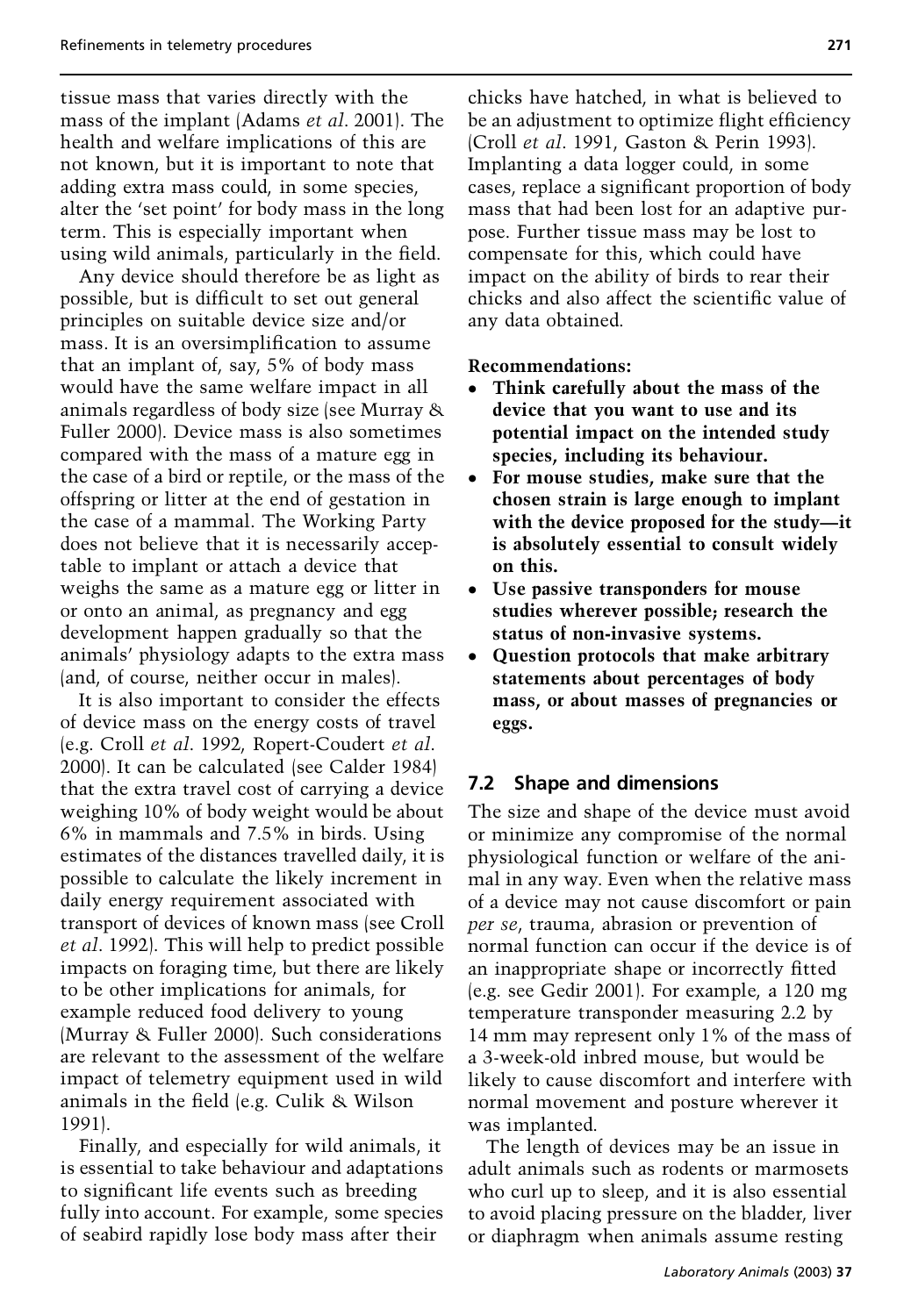or sleeping postures. Where external devices will be attached to running, flying or diving animals, it is essential to minimize drag. This includes reducing the frontal area of the device, streamlining its shape and ensuring that it is attached in an appropriate location so as to smoothly extend the contours of the animal (see Obrecht *et al*. 1988, Bannasch *et al*. 1994). It is especially important to consult with experts and to search the literature for guidance on device shape and dimensions.

#### **Recommendation:**

° **Think about the physical conformation of the device and its potential to interfere with the full range of postures of the species.**

#### **7.3 Location**

The primary factor to consider when deciding on location is that device weight can cause discomfort and pressurize adjacent tissue. Although subcutaneous implants are generally well tolerated by rodents, large subcutaneous implants in any species can result in necrosis of overlying skin, leading to infection, dehiscence and sinus formation. It is preferable to site large implants in a body cavity where possible (e.g. the peritoneal cavity), between muscles or deep into a layer of fat, separating the device from the overlying skin. This helps to prevent seromas or pressure necrosis. However, note that pressure applied to the peritoneum can be very painful, so devices should be anchored to the parietal (not visceral) peritoneum. In or near the gut, pressure may cause an obstruction or perforation of the bowel (e.g. Broadhurst *et al*. 1996) or even pass into the gut lumen and leave the animal *per rectum* (A. J. Webb, personal observations in the pig). Experience has shown that devices located intraperitoneally in primates are generally well tolerated, provided that they are well placed and attached so that the intestine cannot become entwined. Subcutaneous implants, other than small transponders, are not suitable for primates.

In all cases, the device should be 'balanced' in the animal as much as possible as a unilateral load can lead to device slippage and

postural problems. Both normal and postoperative behaviour of animals should be taken into consideration, including lying positions and scratching and grooming actions. Devices should be unaffected by limb movement during locomotion and should not restrict it. Thought should be given to the animals' centre of gravity when walking, running, flying, swimming or diving, if and how this moves location, and how devices can be positioned so as to minimize impact on the animal's posture and equilibrium. For example, devices should be placed between the scapulae in flying birds (Obrecht *et al*. 1988) and attachment to the caudal part of the body may impede thrust generation in animals such as fish, dolphins and seals (Bannasch *et al*. 1994). For semi-aquatic species there may need to be a compromise in practice between positioning devices so that drag is reduced, yet animals can maintain their balance on land (Chiaradia *et al*. 2003).

In fast-running mammals such as many canids and equids, the viscera accelerate and decelerate markedly with every stride and any implanted devices will move with them. This could cause pain and even tissue damage if location or attachment is not appropriate. As another example, male dogs 'cock' their legs to urinate, which may result in implants in the flank pocket or femoral artery catheters becoming dislodged. This can be avoided by placing the transmitter body in the inguinal region, ensuring that the pocket created for the device is not too large and that the catheter is long enough to permit normal behaviour (see Section 8.1.4). Careful observation of animals, a literature search and consultation with colleagues may all be necessary to position devices correctly.

#### **Recommendations:**

- ° **Think carefully about the potential of a device to irritate or damage adjacent tissue and make sure that it is appropriately sited and anchored.**
- ° **Make sure that the device will not interfere with exercise or posture, including sleeping.**
- ° **Monitor behaviour and appropriate physiological parameters to ensure that**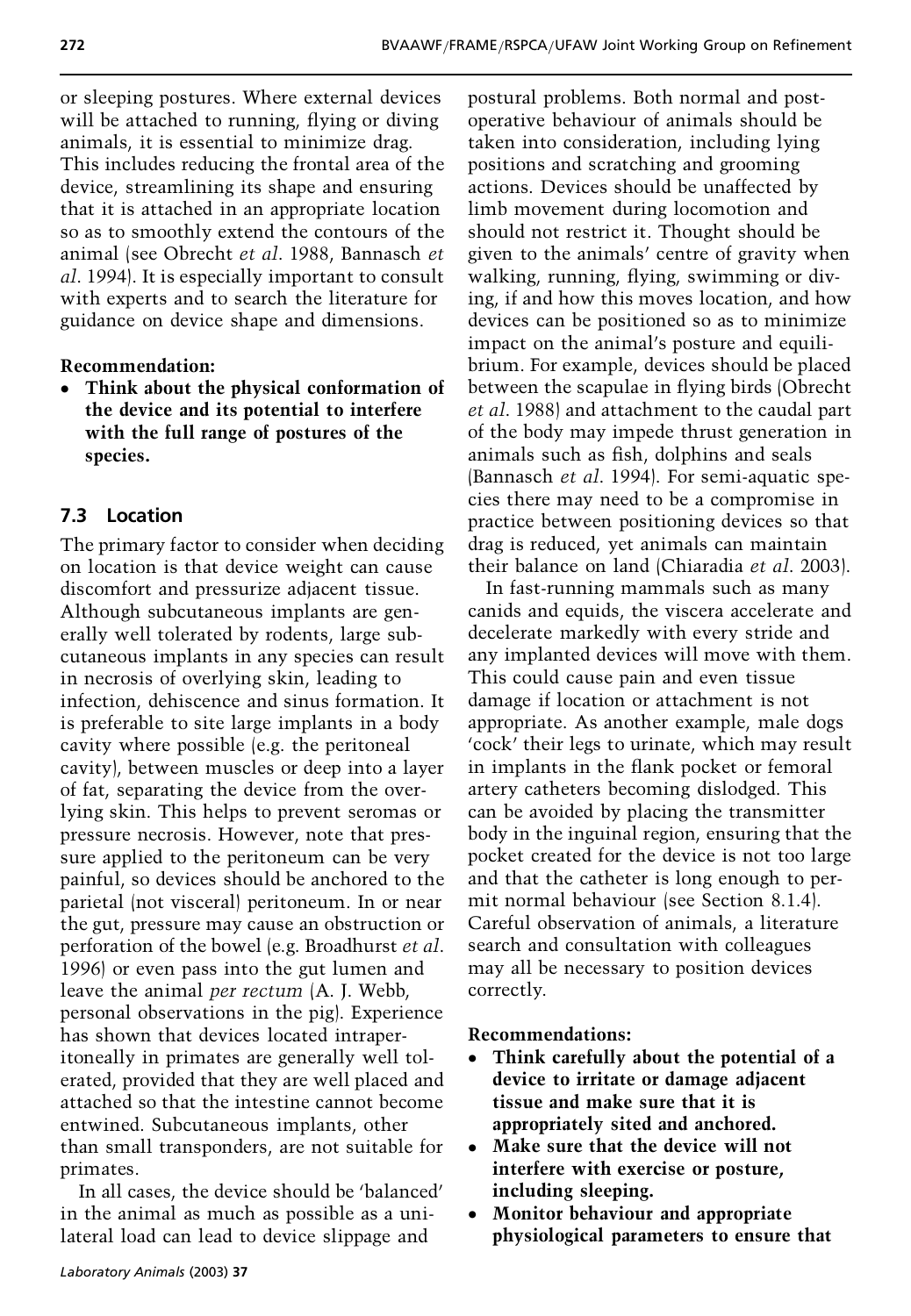**the physiological burden has been minimized.**

# **7.4 Attachment or implantation?**

Telemetry devices may be totally external, totally implanted or combine an implant that is connected to an external device. Each technique has advantages and disadvantages that will need to be carefully considered when planning a project (see also Kramer 2000, Table 1 pp 13–15) and both have the potential to cause severe avoidable suffering if carried out incompetently or using inappropriate methods. Animals may appear to recover physically and psychologically from any pain and distress due to inadequate technique, but causing avoidable suffering is ethically unacceptable.

From the animals' point of view, the ideal system would allow social animals to be housed in stable, compatible groups (see Part B) and to present a minimal risk of infection, and would not be interfered with by the subject or conspecifics. In practice, this ideal may have to be balanced against experimental requirements.

**Recommendations:**

- ° **Consider external or internal devices (or a combination of the two) from the animals' point of view, paying regard to individuals' life histories, normal behaviour of the species and the nature of the data required.**
- ° **Aim to use techniques that will permit as broad a range of desirable behaviours as possible.**

## *7.4.1 Total implants*

Total implants<sup>2</sup> offer the potential benefits of low infection rates since no devices such as buttons or cables breach the integrity of the skin; freedom from interference by the subject; the possibility of group housing by preventing interference from other animals; and reduced care and maintenance requirements since there are no cutaneous exit sites (e.g.

skin buttons) that would otherwise need regular attention. There are, however, a number of disadvantages and limitations associated with total implants.

° *Batteries can run down or fail*. Battery depletion is a significant problem for totally implanted telemetry devices, as *in vivo* replacement is generally impossible. Power consumption can be reduced if devices can be switched on and off *in situ*, so such devices should be used where possible to reduce animal numbers. Recharging batteries may be possible if devices have exteriorized cables, but this can lead to local heat generation. Recharging batteries more slowly can reduce this, but more prolonged restraint will then be required and this may cause distress.

It is likely that future devices will have implantable, self-sealing connectors to permit battery replacement without the need to explant and replace the other components. This will require a surgical procedure, so consideration should be given to placing the battery pack in a superficial site so that the extent and invasiveness of surgery is minimized.

Passive transponders that transmit temperature, gross motor activity and heart rate are available, and the potential to use them should be investigated on a case-by-case basis (see Kort *et al*. 1997). Passive transponders do not require batteries or refurbishment, so they are smaller than battery-powered devices. Some can also transmit characters that can be used to identify particular animals, facilitating group housing. Two disadvantages are that: (i) passive transponders have a relatively short transmission range, so they may require larger receivers or receivers to be placed very close to animals which can be stressful for them; and (ii) they cannot, at the time of writing, transmit signals that require relatively frequent sampling such as ECG waveforms or blood pressure.

° *The signal may not be strong enough*. In the case of rodents housed in conventional cages, an antenna covering the floor

 $2$ We define total implants as those where there is no breach in the animal's skin once the device has been implanted, i.e. all incisions are fully sutured and there are no skin buttons or other external attachments that pass through the skin.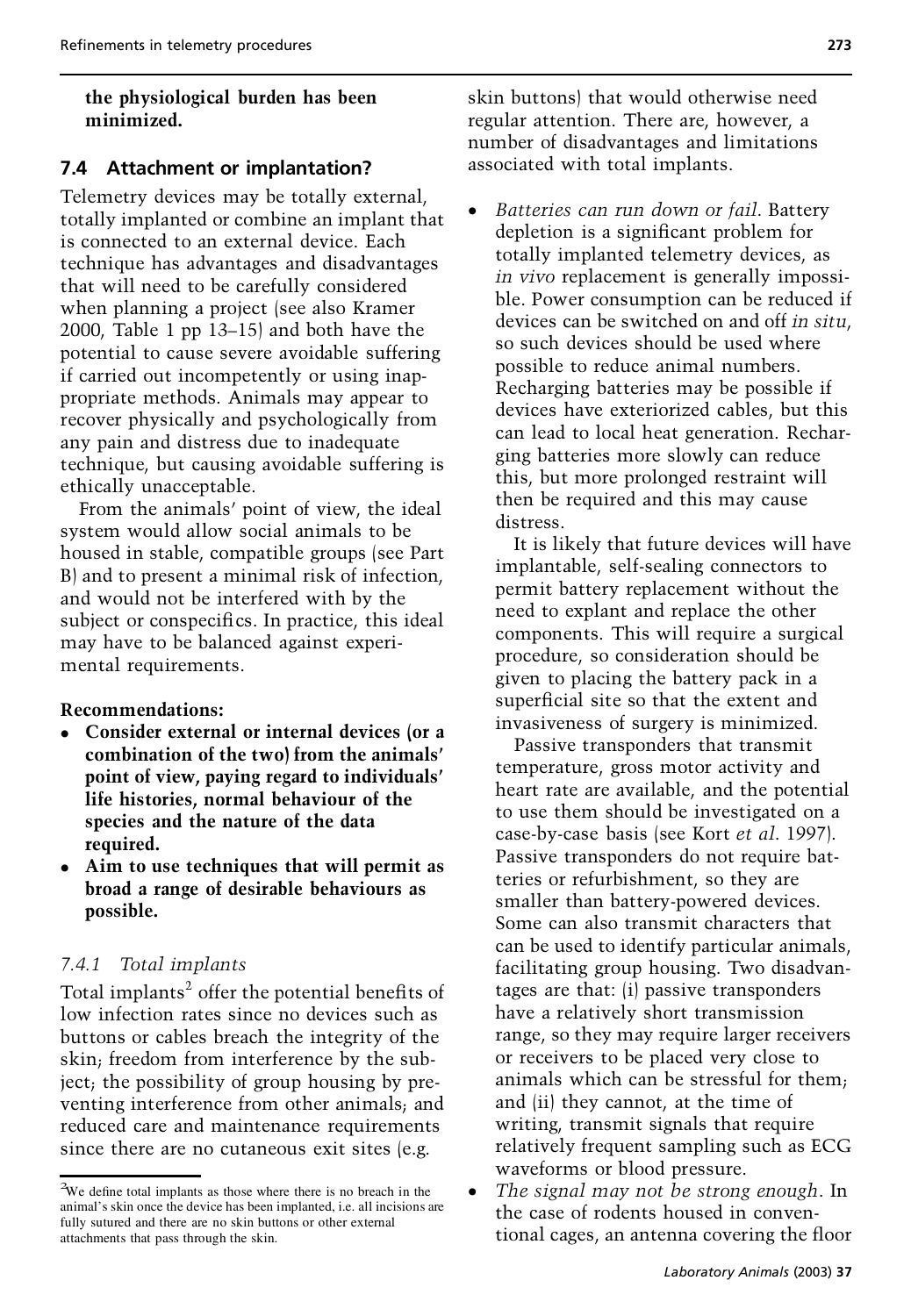area of the cage can be effective in ensuring good reception. For large animals such as dogs who require larger housing, careful placement of antennae and perhaps the use of multiple receiving antennae are required to ensure good reception and complete coverage of an animal's living area.

° *Access for* in vivo *calibration is generally limited or impossible*. Calibration has to be carried out at the time of implantation and also at explant wherever possible.

#### **Recommendations:**

- ° **If using total implants, carefully consider how battery life could be prolonged.**
- ° **Research the latest developments in passive transponder technology and battery replacement and calibration** *in vivo***, to see whether protocols could be** refined.

# *7.4.2 External devices—jackets and backpacks*

In the laboratory environment, external devices for telemetry are usually attached to the animal in a jacket equipped with pockets to contain the respective components; for field studies see Section 11.2. Jackets have the potential to cause distress and the duration of the use on individual animals should be limited based on clinical judgement and known growth rates where applicable (NB: thermoregulation studies preclude the use of jackets).

Jackets or backpacks may be purchased commercially from a variety of manufacturers or may be homemade. Suitable materials include denim, polyester mesh or fabric and Lycra<sup>TM</sup> (Lycra<sup>TM</sup> is very well tolerated by dogs), with fastenings of lacing, zip fasteners, 'hook and loop' or Velcro<sup>TM</sup>. Jackets must be hard wearing and each animal should have at least one spare for cleaning and repairs. Care must be taken with cleaning, as some materials (e.g. cotton) may shrink and residues of some detergents can cause dermatitis. Jackets must always be totally dry before use.

Animals should be carefully selected and trained to tolerate jackets before any surgical procedures are undertaken, beginning with 15 min and leading up to a few hours or however long the experimental protocol requires. This can greatly improve the animals' acceptance of their jackets and reduce stress during studies. Working with breeders and suppliers to ensure that animals destined for studies involving jackets become habituated and trained to accept them is also an excellent way to reduce any distress and potential wastage of animals.

It is also important to ensure that each jacket fits the animal snugly and that loose or tight areas are avoided. Jackets may be either customized to fit individual animals or designed with sufficient adjustment and elasticity to allow for normal movement and growth. Locations of pockets and openings to accept devices and cables also need to be considered. Before surgery, the jacket should be very carefully checked on the conscious animal for precision of fit and the locations of cable exit sites or connector buttons should be marked on the animal's skin. The animal should be conscious so that the limbs are positioned correctly and so that the potential for the jacket to impede movement can be checked. It may be necessary to sedate some primates for the sake of their own welfare (to reduce distress) and human safety.

Jackets should be applied early in the working day to permit observation and detection of any problems. Animals with jackets should be checked at suitable intervals for any complications, particularly skin soreness or abrasions. This is especially important where dogs are fitted with full jackets, as these can lead to hind leg abrasions. Pigs will always interfere with one another's jackets, and dogs can also damage jackets (often by accident) so it may not be possible to group house them. In such cases, the possibility of pair housing should be fully explored before isolating animals. For individually-housed individuals, the presence of animals of the same species in neighbouring pens and provision of environmental stimulation are both recommended to shift animals' attention and reduce the chance of boredom and self-interference with jackets or attached devices.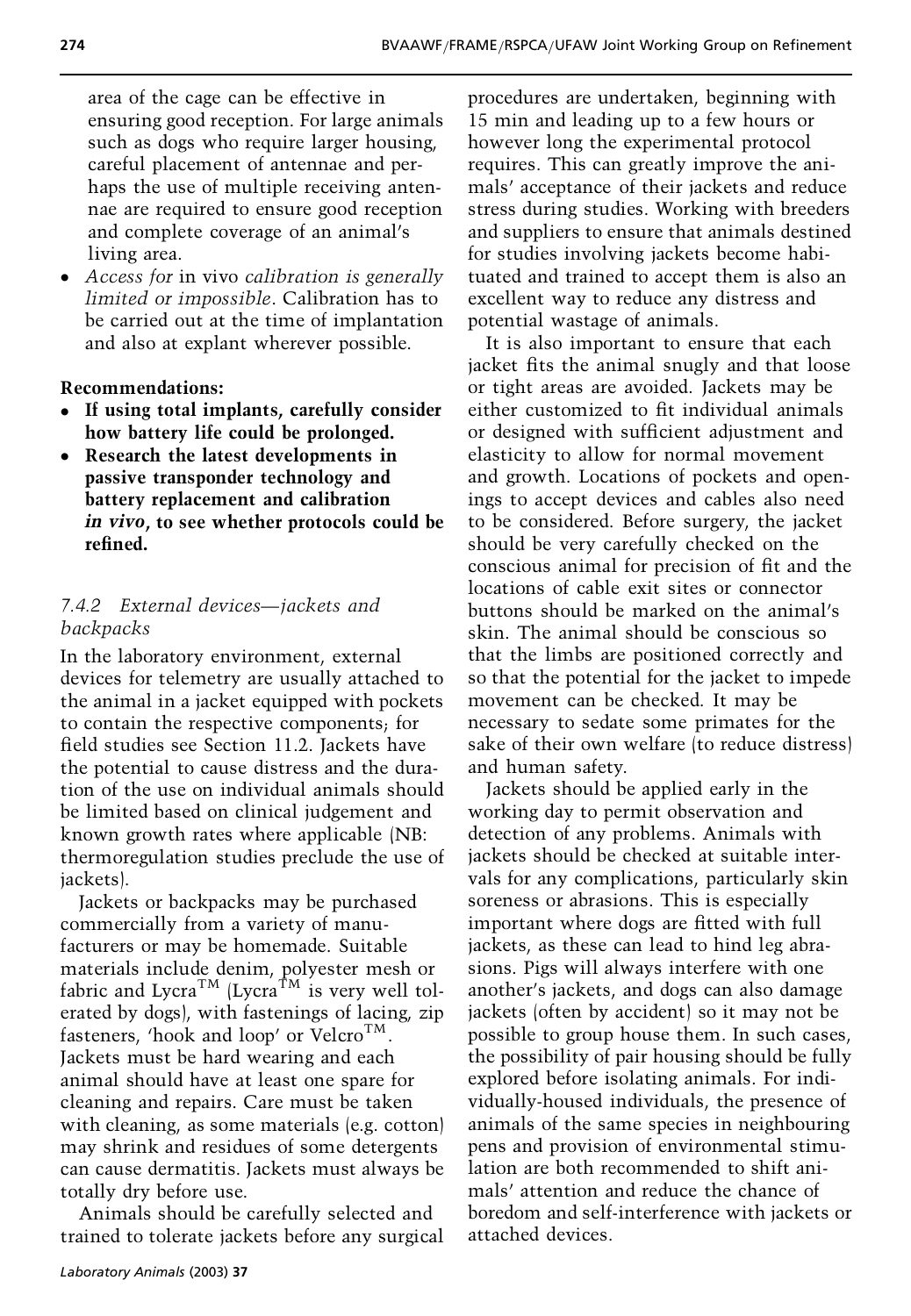The use of noxious substances (e.g. clove oil or Bitter Apple<sup>TM</sup>) on jackets to deter interference is not recommended. Doughnutshaped collars that attach to the collar area of the jacket in dogs may be helpful in preventing damage to jackets without overly restricting the dog's movement, but note that these collars can cause significant stress and should not be routinely used. It is also absolutely essential to check for the presence of infections that could be causing irritation before fitting 'doughnut' collars. An effective selection and training process before fitting and appropriate environmental stimulation afterwards ought to prevent undesirable behaviours when animals are wearing jackets.

#### **Recommendations:**

- ° **Limit the use of jackets and backpacks as far as possible—these can cause distress.**
- ° **Ensure that jackets are individually tted to animals before surgery so that they will not impede movement.**
- ° **Consider liaising with breeders or suppliers so that animals can habituate to jackets from an early age.**
- ° **Apply jackets early in the working day to detect any problems.**
- ° **Group-house animals wherever possible, using Part B to this report as guidance. If this** is not possible, house conspecifics in **neighbouring pens and provide extra environmental stimulation.**
- ° **Only use 'doughnut' collars as a last resort—try to prevent physical interference by appropriate selection, training and husbandry.**

# *7.4.3 Internal devices with exterior components, including skin buttons*

Implanted transducers with cables or connectors that pass through the skin to an external signal processing device and battery pack permit the monitoring of multiple physiological parameters and the use of transducers with high power requirements. Such systems allow for battery changes, fault finding and for easier modifications, refinements and upgrades during the *in vivo* phase of a study if required. The use of externally

attached components may limit the potential for group housing, however, as the animal may interfere with the devices or they may affect the behaviour of other animals in the group.

In both welfare and practical terms, the most significant problem with exteriorized transducers is complications at the skinimplant interface. Ingress of infection is quite common, as is erosion or loosening of the skin-implant junction. It may be necessary to administer antibiotics to prevent or treat infection around skin buttons. Frequent use or continuous ambulatory monitoring will also increase the likelihood of irritation at the skin-implant interface.

It can be hard to avoid problems with skin buttons. Difficulties have been experienced with both shaved, clean skin and when hair growth has been allowed. The nature and degree of complications depends on the study species and the location at which the button interfaces with the animals' skin. For example, dogs have very loosely attached skin, especially in the region of the scruff of the neck, where skin buttons are commonly placed. There are fewer complications with species that have 'tighter' skin such as the domestic cow, and relatively fewer problems occur when buttons exit the skin overlying the skull in a range of species including guineapigs, domestic sheep and humans (e.g. Jarvik *et al*. 1998). Buttons should therefore be sited where skin is relatively less mobile wherever possible.

Ideally, skin buttons would be biocompatible so that animals' skin could adhere to them, and new materials such as titanium meshes are currently being researched and developed. The Working Group believes that total implants are thus currently to be preferred, and scope to achieve better tissue anchorage should be explored in full if cables or connectors are to be exteriorized.

#### **Recommendations:**

- ° **Use total implants rather than skin buttons or other exterior components where possible.**
- ° **If exteriorizing cables or connectors is unavoidable, give careful consideration to**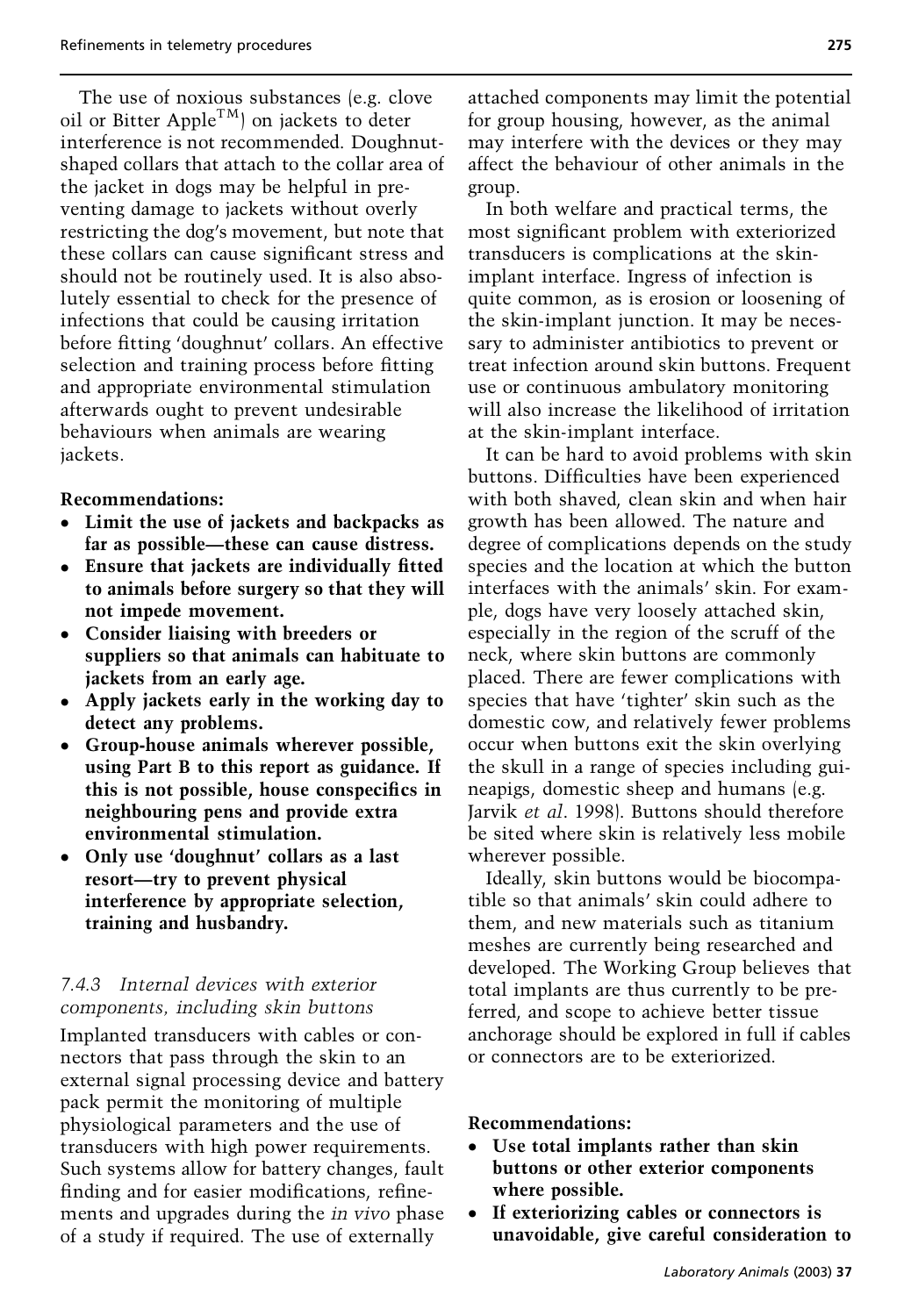**suitable exit sites and ways of improving tissue anchorage.**

# **8 Basic principles of surgical implantation**

Appropriate surgical skills and empathetic postoperative husbandry and care are absolutely essential if telemetry is to be conducted humanely. **The researcher and attending specialist veterinarian should work together and communicate effectively to ensure that all surgery is carried out competently and that pain is always adequately managed in all species, including rodents. Telemetry can in no way be considered a**  $refinement$  **unless** this is achieved.

The guidance below reflects current good practice; it is of course vital to ensure that everyone concerned with surgical procedures keeps up with new developments in surgery and pain prevention and management. The Working Group has produced a worked example of a surgical protocol that employs the principles set out in this Section, which can be downloaded at [www.lal.org.uk](http://www.lal.org.uk/telemetry/)/telemetry/.

## **8.1 Surgery—general considerations**

The implantation of telemetry devices (which may be relatively large) requires considerable surgical expertise and dexterity. The ideal surgical technique should be minimally invasive, i.e. invasion of body cavities should be minimized to reduce the extent of surgical trauma, so that pain and discomfort are reduced as far as possible. Simplification of the procedure will also reduce operating times and make it easier to learn, both of which can benefit animal welfare.

The precise nature of each surgical procedure and whether it differs, however slightly, from established procedures should be given very careful thought. If the device body and probes have not been placed in the intended locations in the study species before, a pilot study should be undertaken in a small number of animals in case unpredictable complications occur. For example, the placing of probes in the same location can cause relatively few complications in rats but lead to substantial adverse effects, including death, in mice.

In most if not all cases, it will be in the best interests of the experimental animals and the project if surgery is performed by a team already possessing the necessary expertise in a particular implantation procedure. An in-house team, that would be on hand to deal with any post-surgical problems, is to be preferred wherever possible—over-reliance on one competent person is not desirable, in case they should become unavailable. These factors should always be considered before attempting a new surgical procedure.

## **Recommendations:**

- ° **Always minimize invasiveness and simplify surgical technique as much as possible.**
- ° **Always conduct pilot studies for any new placement protocols, even if the same probe or device placements have been successfully used in other species.**
- ° **Consider setting up or using in-house surgical teams, or use appropriately certi cated outside experts for implantation procedures.**

## *8.1.1 Expertise and training*

The requirement for appropriate surgical training should not be underestimated, as this has a direct impact upon animal welfare. Training literature and videos from commercial companies should be used with caution, as quality can be variable, they may portray complex surgery that in reality requires comprehensive training, and they can also rapidly become dated as new techniques become available. Some people will never be physically competent to conduct the intricate surgical procedures that are frequently required and any responsible marketing strategy will recognize this. Advice and training in relevant surgical techniques must be obtained from veterinary surgeons and research scientists familiar with the devices and procedures being employed. A sound basic training in experimental surgery and good working knowledge of the devices are absolutely essential before progressing to implant insertions.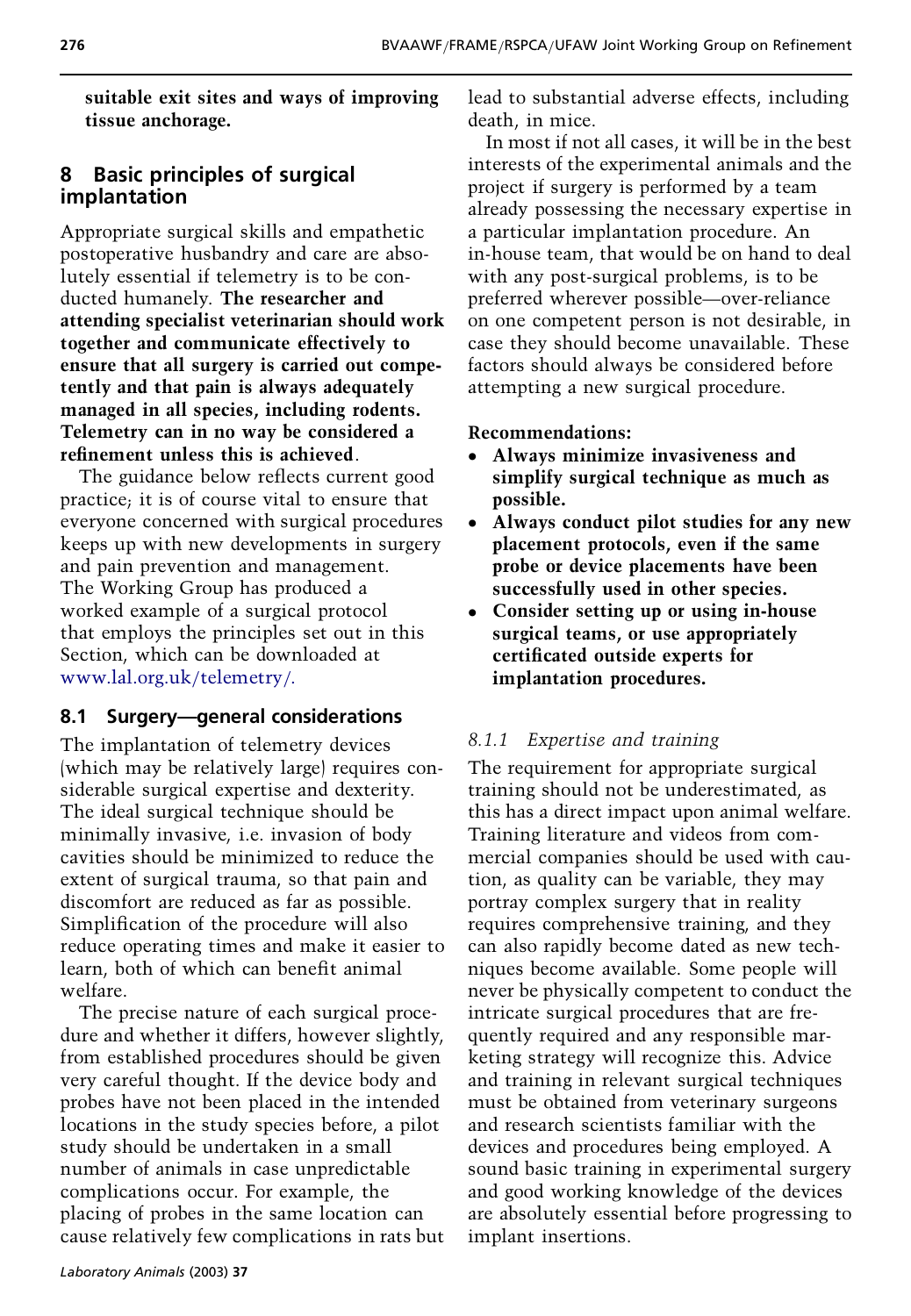Telemetry surgery is best learned by direct observation of the procedure, followed by a period of assisting before finally performing the surgery under supervision. Video attachments that can display a small surgical field on a television monitor are very useful for both trainer and trainee. Written training records should be kept, to include duration of anaesthesia for each procedure (which should decrease with increasing competence); postsurgery observations such as food consumption, body mass and pain-coping behaviour; post-study pathology such as tissue adhesions, seroma or lead displacement; and technical failures due to poor device handling such as notches in cable casings. Periodic reassessment of competence in procedures is strongly advised. Full consideration should be given to setting out benchmarks for surgeons and allocating resources to assessing them, which could be a function of local committees such as the UK ERP or US IACUC.

Artificial training aids should be used in the first instance wherever possible. Examples are artificial skin for suturing or tissues with veins for blood sampling or administering injections (e.g. Bell Isolation Systems Ltd, Appendix 1) or the Microsurgical Developments PVC rat model (Braintree Scientific, Inc., Appendix 1). The Group is not aware of any training aids that simulate fine blood vessels for cannulation at the time of writing, but new training aids are constantly being developed and so the potential for using artificial systems should be continually reviewed. Dummy telemetry devices should also be made available during training, so that users can become familiar with the careful handling techniques that are required. Most telemetry companies will supply these on request.

#### **Recommendations:**

- ° **Ensure that nobody carries out surgical procedures to implant devices unless they are highly skilled and appropriately trained, with complete working knowledge of the devices.**
- ° **Remember that, like animal tissue, telemetric devices are fragile and easily damaged—breaking a device during**

**surgery could have a direct impact on welfare, for example by extending surgery time.**

- ° **Plan studies to allow for training time surgery should not go ahead unless everyone involved is competent.**
- ° **Keep written training records and review them periodically.**
- ° **For attending veterinarians: monitor each surgeon's success rates and the incidence and nature of complications.**
- ° **Do not rely solely on material produced by commercial companies—seek additional advice and training aids.**
- ° **Replace animals with articial training aids wherever possible.**

#### *8.1.2 The use of animals to gain manual skills*

In the UK it is permissible to use terminally anaesthetized animals during the development of novel biotelemetry techniques. However, the use of animals to gain manual skills to apply existing techniques, before going on to conduct regulated procedures, is not justified and the Working Group concurs with this view. The necessary skills can be developed initially in *ex vivo* training systems and then further developed under supervision during the course of experimental procedures.

In countries where the use of animals to develop manual skills in surgery is permitted, this training should only be performed in terminally anaesthetized animals. Each establishment should exercise careful control over the use of animals in such programmes to ensure that:

- their use is necessary and justifiable.
- there is a demonstrable benefit, i.e. the complication rate is lower and the success rate higher for operators who have had *in vivo* training (NB: this would not in itself justify *in vivo* training, but would indicate a need to improve on alternative training methods);
- the trainees have been provided with suitable training before embarking on live animal work;
- animals designated for terminal training procedures are treated with respect and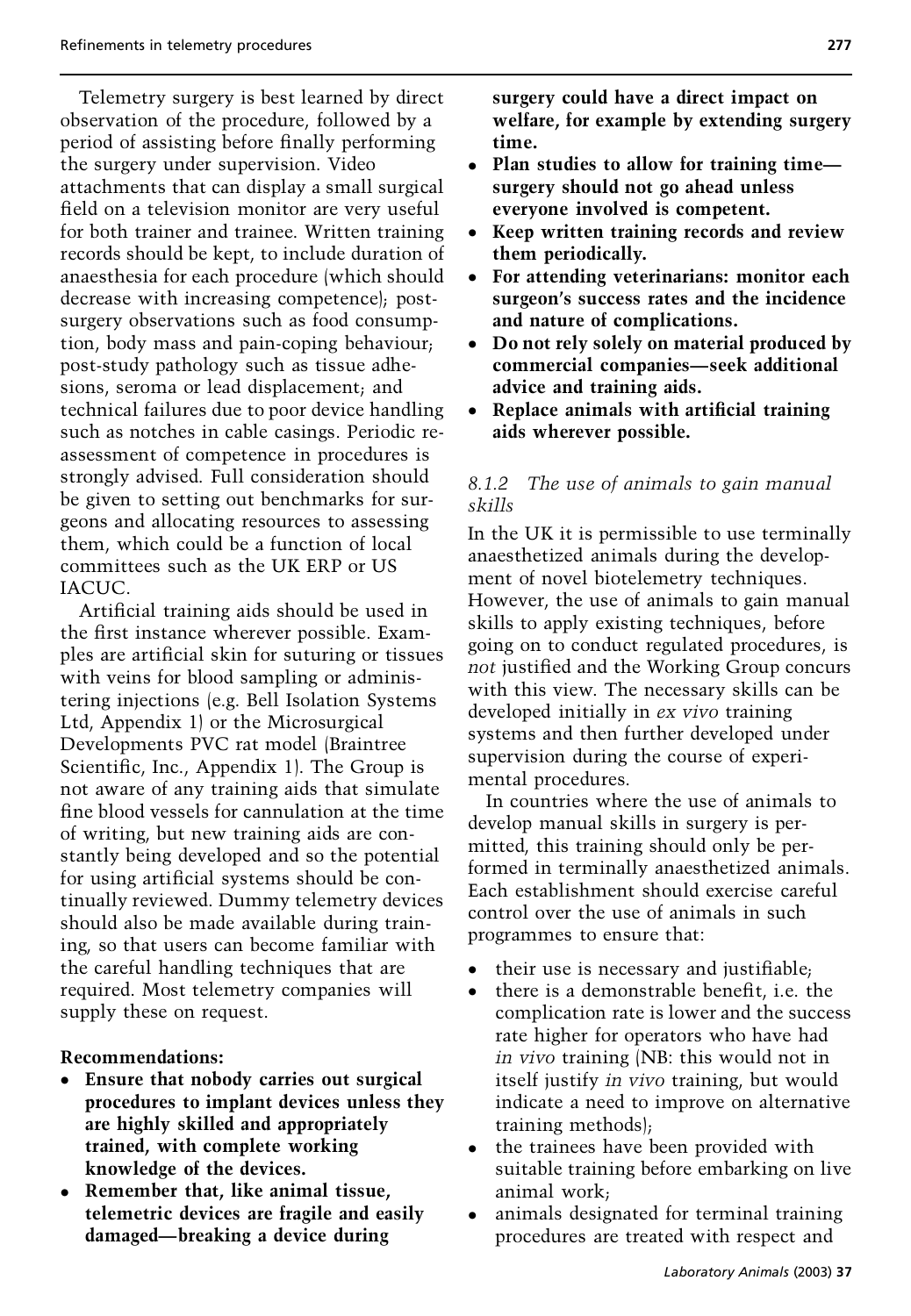provided with good-quality housing and care; and

° terminal anaesthesia is competently administered and monitored.

## **Recommendations:**

- ° **Question the justication and necessity for using living animals to develop manual surgical skills.**
- ° **If the use of living animals to develop manual skills is permitted, stringently control their care and use and ensure that they are only used under terminal general anaesthesia.**
- ° **Continually monitor and review operator success rates following** *in vivo* **and alternative training techniques, with the aim to replace living animals.**

## *8.1.3 Asepsis*

**Strict aseptic technique is essential where chronic implantations of foreign objects are being performed**. Most infections originate from the skin, so special care needs to be taken when sterilizing implants and the skin at the operation site. Before anaesthesia for surgery, animals should be examined for the presence of any intercurrent infections (e.g. skin infections or bite wounds) which will increase the risk of implant infection, even if they are remote from the surgery site. Animals with intercurrent infections should not usually be subjected to implantation surgery in laboratory conditions, although this may be unavoidable in the field (see Section 11.1).

Broad-spectrum prophylactic antibiotics are justified for extensive surgery and large or complex implants in certain species. Infections usually occur within the first 8 h following surgery, so antibiotic administration should take place before surgery begins. It is essential to choose an appropriate agent in relation to its activity and unwanted sideeffects in the species in question, taking into account the practicalities of administration. For example, it may be appropriate to administer an initial dose of an easily absorbed, short-term antibiotic (e.g. in malt loaf or banana bread for primates) followed by a longer acting agent. Antibiotic use should

always be discussed with a veterinary surgeon when planning such surgical procedures.

## **Recommendations:**

- ° **Provide and maintain high standards of surgical facility.**
- ° **Administer prophylactic antibiotics before surgery, e.g. intravenous soluble antibiotics immediately after induction. Discuss the use of prophylactic antibiotics with your attending veterinarian.**
- ° **Always maintain strict aseptic technique and ensure that implants have been appropriately sterilized and do not leak.**
- ° **Check animals carefully for wounds and infections before operating.**

## *8.1.4 Fitting implants, cables and catheters*

Tissue pockets dissected to contain implants should be large enough to contain the device without undue tension; yet not too large, as this predisposes to seroma, haematoma and migration of the implant. Devices should always be sutured to muscle fascia (not tied to muscle fibres) using inert, non-absorbable sutures (e.g. Nurolon<sup>TM</sup> Ethicon); suture holes or tabs may be incorporated into the construction. Polyester fabrics (mesh or velour) may be glued to implants to facilitate anchorage by sutures to provide short-term holding, then ingrowth of fibrous tissue to provide longer-term anchorage. The use of absorbable sutures is not recommended, as implants may move or migrate after degradation of the material has occurred.

Cables and catheters require very careful handling because their silicone casings are 'notch sensitive', i.e. any small nicks in the outer layer will propagate inward and ultimately allow ingress of fluid into the electrical components of the device. The use of metal instruments on them should therefore be minimized. Cables and catheters also require careful routing to protect them from stresses and strains that could result in fatigue fracture or kinking. They should not be placed under any tension, make sharp bends or be subjected to repeated movement. Note that tunnelling cables under and out of the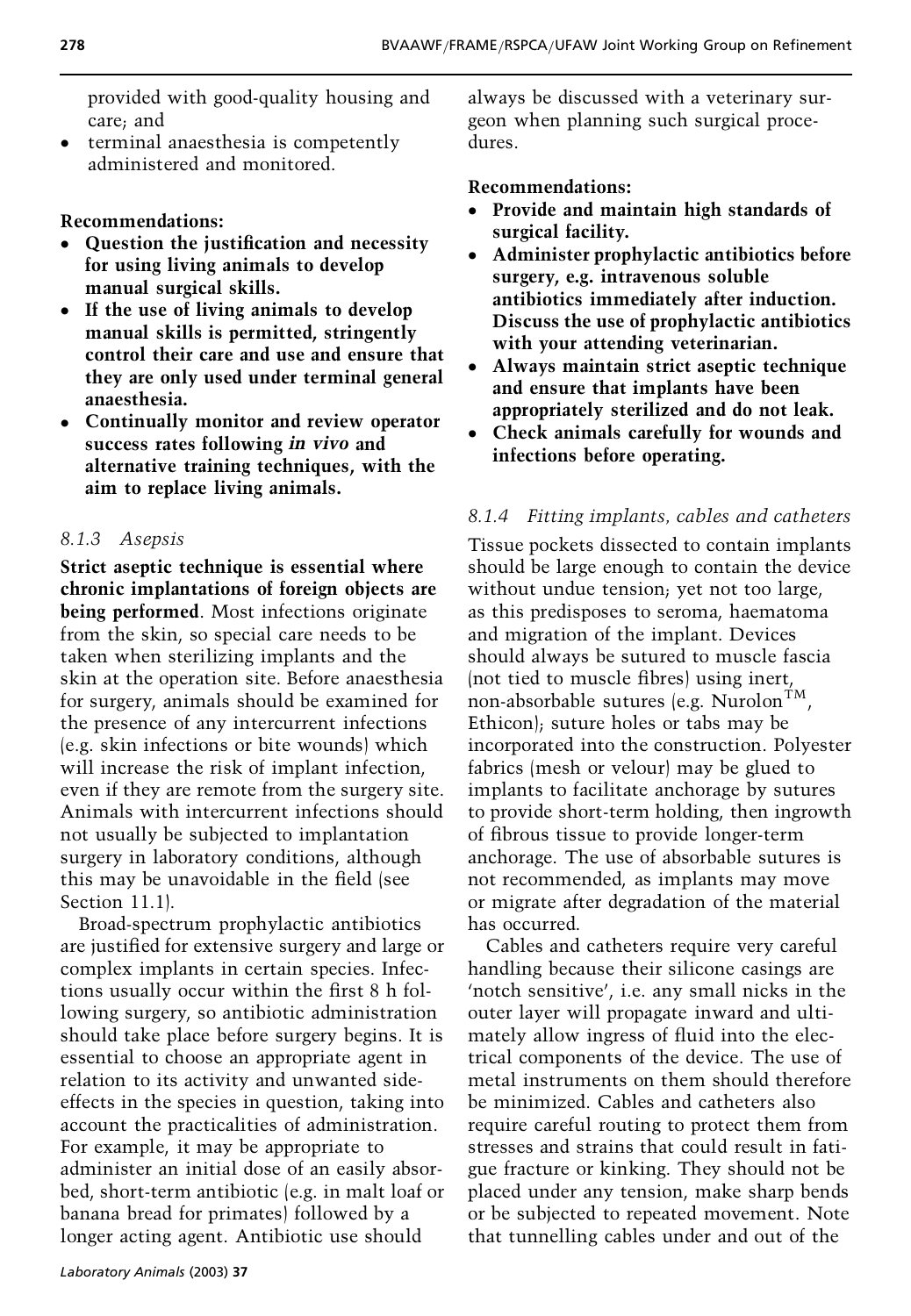skin during surgery can compromise asepsis, especially where animals are turned over. Tunnelling should therefore be avoided or conducted with great care.

It is generally undesirable to anchor cables except at points of attachment, i.e. transducer attachment sites and attachment to implanted electronic devices or connectors. Where attachments have to be held in position in juvenile animals, sufficient slack may have to be left to allow for growth. For example, ECG signals can be weakened and even lost, or cannulae inserted into blood vessels may pull out due to differential growth. It is important to note that tissue may adhere to catheters and biopotential leads, restricting any 'slack' allowed for growth in young animals.

Anchoring cables by use of encircling sutures and ligatures is not recommended, due to the risk of abrasion of the insulating coat by the material. Instead, suture tabs should be glued to cables of catheters where it is necessary to place anchoring sutures. Porous polyester cuffs (e.g.  $Dacron^{TM}$  Velour) may also be glued to cables or catheters to permit long-term anchorage by ingrowth of brous tissue. Porous cuffs can also be placed just distal to the skin-implant interface of an exteriorized cable to provide physical anchorage and a barrier to the ingress of infection from the skin surface.

#### **Recommendations:**

- ° **Site large implants in a body cavity or deep in a layer of muscle or fat where possible, to prevent necrosis of the overlying skin.**
- ° **Handle cables and catheters very carefully and consider where they will be sited in relation to an animal's behaviour when conscious—avoid areas of repeated extensive movement or areas that will be stretched by growth.**
- ° **Research growth rates and patterns carefully and devise an attachment** protocol to reflect this.
- ° **Avoid tunnelling where possible, and ensure as far as possible that asepsis is not compromised.**
- ° **Do not anchor cables apart from points of attachment.**

° **Use a suitable, biocompatible nonabsorbable suture for anchoring; use mono lament polypropylene (e.g. ProleneTM Ethicon for blood vessels).**

## *8.1.5 Inserting transducers into blood vessels*

Inserting pressure transducers into blood vessels or cardiac chambers can be difficult and demanding. Care must be taken to ensure that the intravascular portion of the device remains free from contamination. The use of non-linting swabs and surgical sponges is strongly recommended and powdered surgical gloves should not be worn, because lint or glove powder can easily block fine blood vessels such as the rat aorta or vessels branching from it. Where cyanoacrylate tissue adhesives are used to anchor transducers into vessels or seal the insertion site, transducers must not be advanced while the adhesive is curing as this can create marked thrombosis. Only medical grade tissue adhesives should be used (e.g. VetBond<sup>TM</sup>, 3M) as industrial type adhesives frequently contain toxic materials. Minimal amounts of tissue adhesive should be used as excessive amounts of cyanoacrylate have been implicated in the induction of tumours (fibrosarcoma) (Matsumoto & Heisterkamp 1969). Care should also be taken to avoid contact of adventitial tissue with the intima or lumen of the artery, as this is highly thrombogenic.

#### **Recommendations:**

- ° **Take the utmost care to ensure that transducers placed into vessels are completely free from contamination such as adhesive, lint or glove powder.**
- ° **Do not use powdered gloves.**
- ° **Use only minimal amounts of medical grade adhesive.**
- ° **Never attempt to insert transducer heads into the lumen of the thoracic aorta unless you have extensive expertise in thoracic and vascular surgery.**

#### *8.1.6 Checking and closing*

Checking implant function should, wherever possible, be done at each step of the implantation procedures and always before the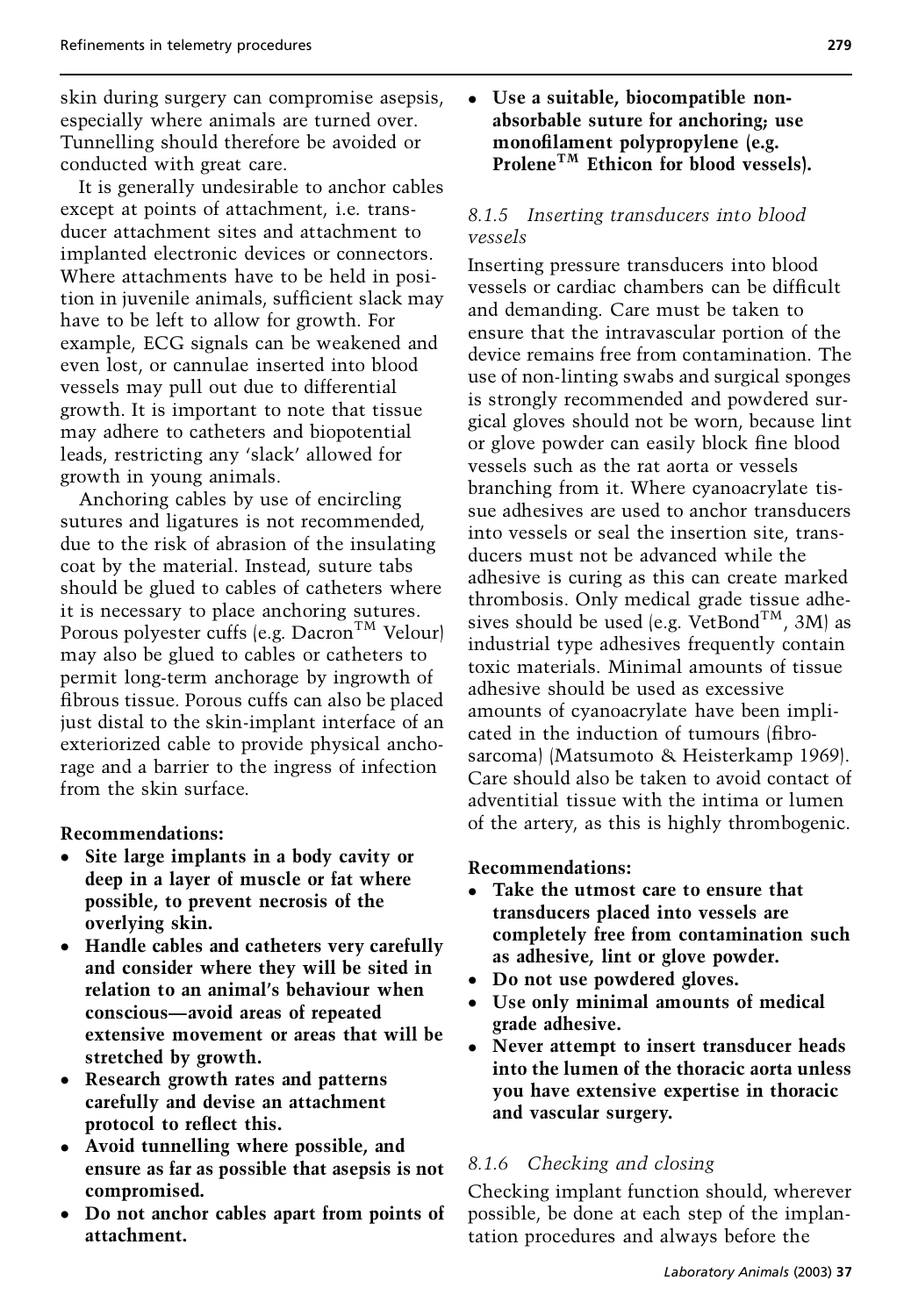animal is taken from the operating table to begin recovery. Ideally this checking should be done before wound closure is commenced and then again on completion. Signal strength and device function should be optimized at the time of surgery wherever possible (some transducer types require a period of tissue ingrowth to achieve correct function).

Closure of surgical wounds around implants should eliminate as much deadspace as possible. It is highly undesirable to have a single layer of skin closure over an implant and there should be at least one additional layer of closure deep to the skin to ensure that there is no direct contact between a healing skin incision and a foreign body implant. Refinements in suturing techniques enable animals to be regrouped very quickly after surgery, e.g. after 24 h, so it is essential to ensure that those responsible for wound closure are adequately trained. See also Part B for guidance on regrouping animals following surgery.

#### **Recommendations:**

- ° **Check implant function before wound closure is commenced and before recovery wherever possible.**
- ° **Never have just a single layer of skin closure over an implant.**
- ° **Avoid incisions over the site of a bulky implant.**
- ° **Research suturing renements and ensure that they are employed.**

#### *8.1.7 Standard Operating Procedures*

In some cases, for example where data from studies will form part of formal regulatory submissions, work must be done to auditable high standards (e.g. Good Laboratory Practice, GLP). Whether or not this is a requirement, it is advisable to consider a quality system for work involving telemetry studies with documented benchmarks and Standard Operating Procedures (SOPs). This can be invaluable when troubleshooting failed or problematic studies. Consideration should be given to accuracy in calibration, data recording and checking, noting the serial numbers of devices and so forth. SOPs should contain sufficient critical detail to ensure that surgical procedures are consistent between animals and that the correct transducer placement has been ensured and documented during surgery.

#### **Recommendations:**

- ° **Consider introducing an appropriate quality system for studies with documented SOPs.**
- ° **Document and regularly review failure rates for benchmarking.**

## **8.2 Anaesthesia**

Appropriate methods of anaesthesia and expertise in their use are essential for telemetry surgery. Key questions that need to be considered when choosing an anaesthetic agent include (see also Flecknell 1996, pp 70– 73):

- Will it provide an adequate depth of anaesthesia for the procedure?
- Is it especially aversive to the study species or strain?
- How can it be delivered so as to minimize distress?
- What will the physiological impact be?
- How long will the recovery time be (especially for field studies involving release)?
- Is it compatible with the objectives of the study?

Advice and assistance on the most appropriate method of anaesthesia in each case should be obtained from an experienced, specialist veterinary surgeon and regular literature searches are absolutely essential. The questions set out above are addressed in a number of publications including those in the list at the end of this section, and so they will not be expanded upon here. The Working Party would, however, emphasize the following points:

## *Minimizing any distress caused by anaesthesia*

All anaesthetic agents are likely to be aversive to animals, especially at high concentrations. The potential for distress must be minimized by researching which is least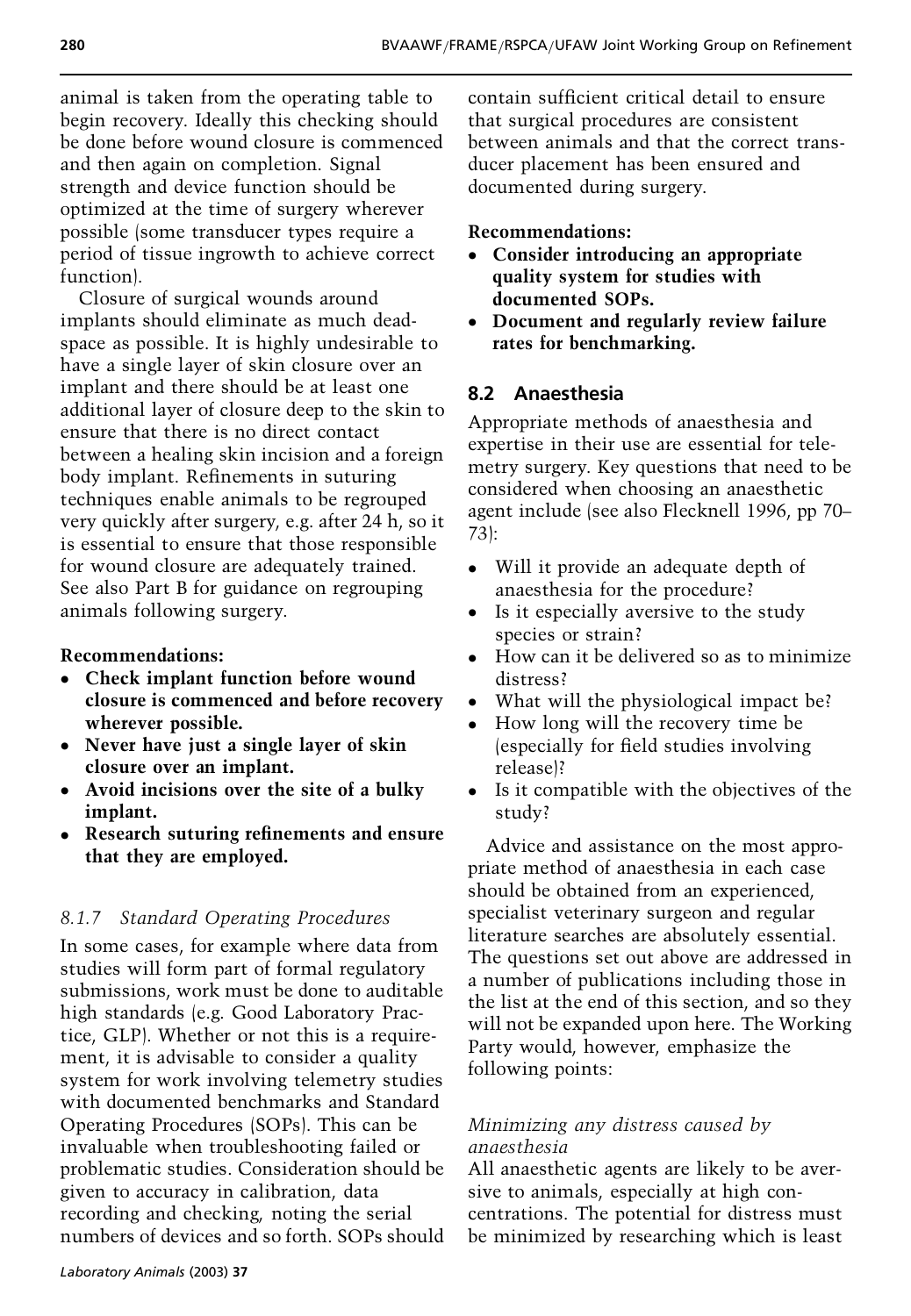likely to be aversive for a given strain and ensuring that it is delivered at an appropriate rate (taking into account all other relevant factors including those listed above). For example, carbon dioxide is highly aversive for BALB/c mice and Wistar rats (and has been shown to be aversive in all species studied), whereas halothane is less aversive than iso flurane for both strains, and BALB/c mice tolerate enflurane equally well (Leach *et al.* 2002).

*Compatibility with study objectives*

Low solubility, volatile anaesthetics such as iso flurane are the agents of choice for telemetry studies because they permit effective control of depth of anaesthesia, are rapidly eliminated and are not (or only minimally) metabolized. In most laboratory projects, there will be adequate time to allow full recovery from effects of anaesthesia and elimination of drugs and their metabolites. For short-term projects or those involving the release of wild animals, however, it will be necessary to ensure that anaesthetic agents have minimal lasting effects.

If there is a genuine (non-economic) reason not to use isoflurane, agents that can be adequately and permanently reversed through the use of antagonists are recommended. However, nearly all general anaesthetic agents have some residual effect for several days and this has to be recognized and taken into account (see Wadham 1996). This is particularly important for free roaming or wild animals, permitting early and safe release, but they may have to be monitored in some form of extensive captivity before they are completely released to the wild.

#### **Recommendations:**

- ° **Ensure that anaesthesia protocols are up**  $\bf{t}$ **o** date, **reflect good practice** and **are regularly reviewed.**
- **Ensure that all animal welfare and scientic considerations have been taken fully into account when choosing anaesthetic agents.**

The Working Group recommends the following standard texts on anaesthesia:

- Flecknell, PA (1996) *Laboratory Animal Anaesthesia*, 2nd edn. London: Harcourt Brace & Company
- Gleed RD, Ludders JW (eds) (2001) *Recent Advances in Veterinary Anesthesia and Analgesia: Companion Animals*. International Veterinary Information Service: **[http://www.ivis.org/advances/](http://www.ivis.org/advances/Anesthesia_Gleed/toc.asp) [Anesthesia\\_Gleed/toc.asp](http://www.ivis.org/advances/Anesthesia_Gleed/toc.asp)**
- Kohn DF, Wilson SK, White WJ, Benson GJ (1997) *Anaesthesia and Analgesia in Laboratory Animals*. New York: Academic Press
- Seymour C, Gleed R (eds) (1999) *Small Animal Anaesthesia and Analgesia*. Cheltenham, UK: British Small Animal Veterinary Association

#### **8.3 Pain management**

Surgical procedures cause animals discomfort and pain, even with appropriate analgesia. Pain causes suffering and distress, slows recovery, can reduce food and water consumption, interferes with respiration and can slow healing (Flecknell 2000). **The provision of appropriate pain relief following all surgical procedures on all species is therefore absolutely essential**. Despite this, analgesia is still sometimes not provided following surgery. Reasons for this and current thinking on pain management are summarized in Table 3 (simplified from Flecknell & Waterman-Pearson 2000; see also Soulsby & Morton 2001, Roughan & Flecknell 2002).

Post-surgical pain also affects a wide variety of physiological parameters in an unpredictable manner, which may have a significant impact on the validity of any experimental results. For example, respiratory function may be impaired by restricted breathing if there is thoracic pain, or by hyperventilation due to non-thoracic pain. Skeletal pain can restrict mobility, thus reducing food and water intake and depress appetite *per se*.

In the context of implanting telemetry devices, pain can be divided into three main stages:

Pain during surgery—even with appropriate anaesthesia, surgical pain can alter neurones in the central nervous system such that the injured site and adjacent sites become more sensitive following recovery (hyperalgesia) and even nonpainful stimuli can become painful (allodynia) (Livingston & Chambers 2000). This central sensitization (or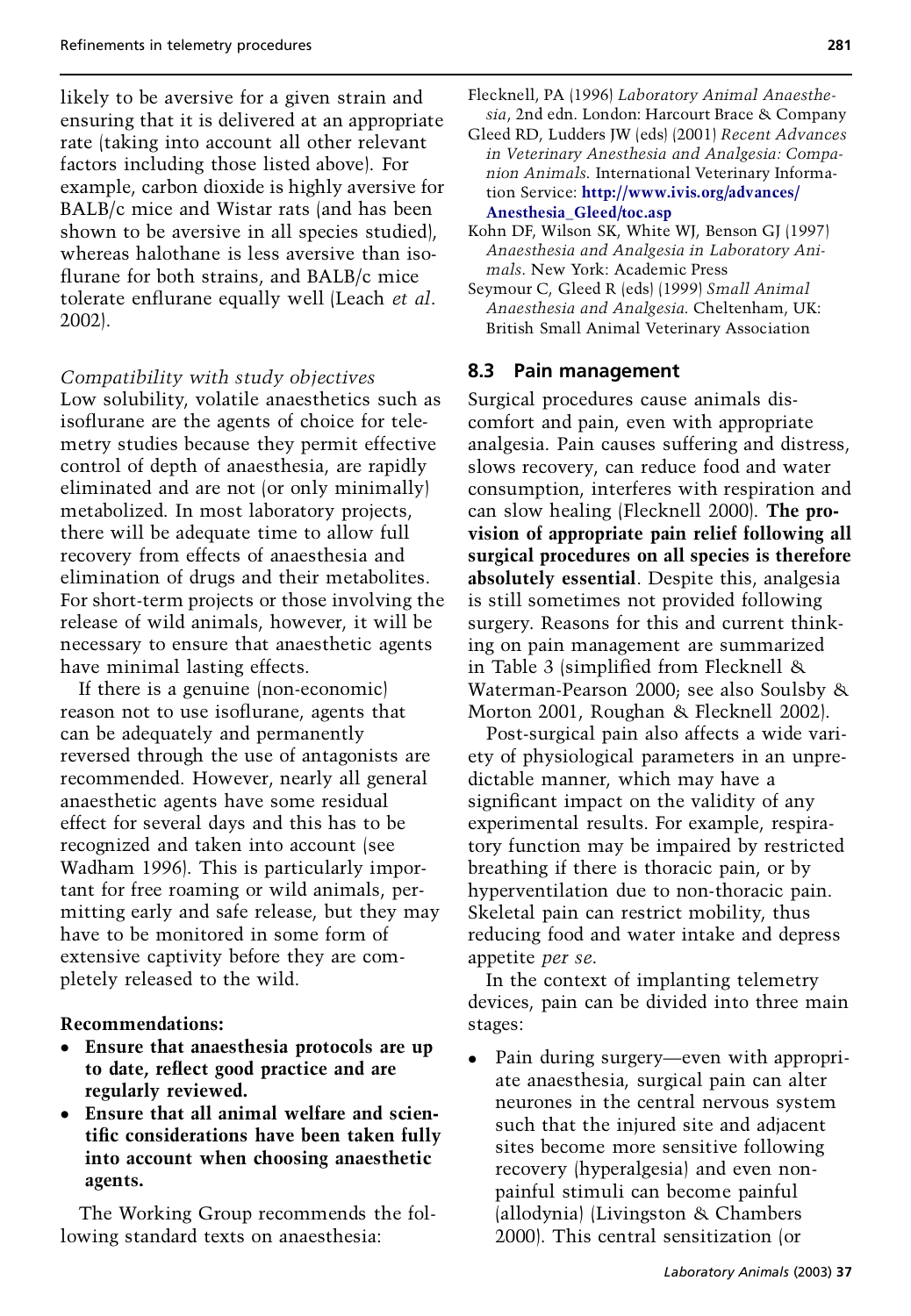| Historical reasons for withholding analgesia                                                                  | Current thinking                                                                                                                                                                        |
|---------------------------------------------------------------------------------------------------------------|-----------------------------------------------------------------------------------------------------------------------------------------------------------------------------------------|
| Pain has a protective function—if it is relieved, animals<br>will become too active and damage incision sites | Analgesics rarely completely relieve pain-sufficient<br>protective function will remain to prevent damage.<br>Alleviating pain will speed recovery of normal<br>physiological functions |
| Analgesics have side effects that may be undesirable                                                          | Side effects can almost always be avoided or managed<br>by choosing appropriate agents and doses or by<br>temporarily modifying husbandry protocols*                                    |
| There is a lack of guidance on safe doses                                                                     | More information is now available on a range of agents<br>and doses, due to increasing concern about pain in<br>animals                                                                 |

|  |  | Table 3 Current thinking on post-surgical analgesia for animals |  |
|--|--|-----------------------------------------------------------------|--|
|--|--|-----------------------------------------------------------------|--|

\*See Roughan & Flecknell (2002) for examples

'wind-up') must be prevented by administering analgesia *before any incisions are made* as well as post-surgery (Dobromylskyj *et al*. 2000; see below).

- Over the next few days following surgery, the body normally mounts an inflammatory response which can be painful due to the release of local tissue substances such as prostaglandins. The pain management protocol at this stage should therefore include anti-inflammatory drugs.
- Pathological changes occasionally occur that could cause discomfort or pain e.g. chronic inflammation, chronic low-grade infection, neuroma, keloids, wound breakdown, pressure sores or capsule formation. The ability to recognize behavioural and physiological changes that indicate the presence of such pathologies is essential, as is a protocol to deal with chronic discomfort and pain.

## *8.3.1 Analgesia*

It is absolutely essential for the attending veterinarian to keep up with developments in pain management, regarding both the production of new agents and current thinking on the most effective way to use all agents. Two especially important factors in acute pain control are the timing of analgesic administration and the way in which different classes of analgesics are combined (Dobromylskyj *et al*. 2000). Chronic pain may well be more difficult to alleviate and the agents, dosing protocols and therapies employed will need to be carefully thought

out and implemented (see Brearley & Brearley 2000).

## *Timing—pre-emptive analgesia*

Post-surgical pain can be largely prevented by administering pre-emptive analgesia before surgery begins, in conjunction with postoperative top-ups. If this protocol is not followed, established pain can only be controlled, which is more difficult to achieve (Dobromylskyj *et al*. 2000). It is very important to match the level of medication with the degree of surgical invasiveness. It is also essential to appreciate that additional medication will still be required postoperatively. Pre-emptive analgesia can also result in a reduction in the dose of anaesthetic drugs required, reducing the risk to the animal (see Dobromylskyj *et al*. 2000).

## *Using different analgesics—multimodal pain therapy*

The clinical pain experienced by an animal involves many different pathways, mechanisms and transmitter systems, and so the use of a single class of analgesic is often not sufficient to control pain. Multimodal pain therapy, using two or more different agents that act on different parts of the pain system, is now known to relieve discomfort and pain far more effectively. Another benefit of this approach is that it helps to overcome problems associated with differing speeds of action of different agents (Dobromylskyj *et al*. 2000).

For example, an opioid (e.g. buprenorphine) and a non-steroidal anti-inflammatory drug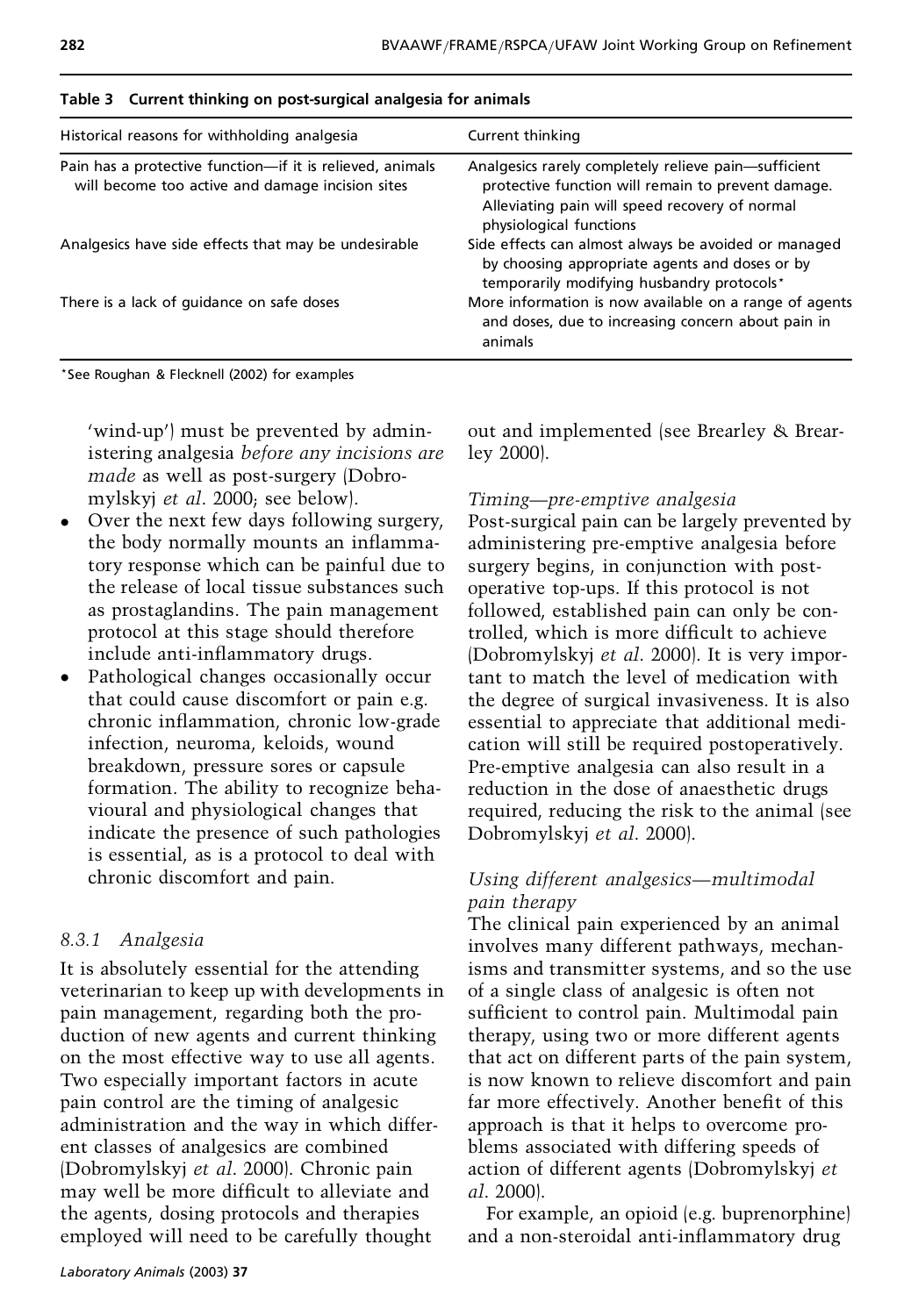(NSAID) are often used in combination to reduce post-surgical pain to an extent that would not be possible using either drug alone. Opioids act by limiting the input of nociceptive information into the central nervous system (CNS), thereby reducing central hypersensitivity, whereas NSAIDs act peripherally to decrease inflammation, limiting the nociceptive information entering the CNS. In addition, NSAIDs act centrally to limit central changes induced by nociceptive information that does get through. For further information and examples of perioperative analgesic protocols, see Dobromylskyj *et al*. (2000) and the example materials and methods section at [www.lal.org.uk](http://www.lal.org.uk/telemetry/)/telemetry/.

# *Chronic pain*

If chronic discomfort or pain occurs, it will be necessary to decide whether it should be alleviated by administering analgesia, operating to repair poor healing (paying due and full regard to ethical and legal constraints) or killing the animal. In an experimental situation, euthanasia is likely to be the most realistic option on both scientific and ethical grounds. If it is considered justified to provide analgesia so that the animal can remain alive with reduced pain or discomfort, veterinary advice and close supervision are essential (see Brearley & Brearley 2000). If and when animals are killed, necropsy results should be communicated to the surgical team and any pain-coping behaviours seen during life should be correlated with gross and histological observations *postmortem* so that improvements in training and pain management can be made as appropriate.

#### **Recommendations:**

- ° **For attending veterinarians: ensure that you have access to all the resources that you need to keep up with developments in pain management.**
- ° **Provide pre-emptive analgesia for all animals undergoing surgery.**
- ° **Use more than one class of analgesic agent to act on different points on the pain pathway.**
- ° **Match the doses and duration of action of analgesics to the degree of surgical invasiveness.**
- ° **Make sure that a protocol for dealing with chronic discomfort and pain is in place before projects begin.**
- ° **If wound healing is poor, communicate necropsy results to the surgical team so that it can act on them.**

The Working Group recommends the following texts on pain management:

- Flecknell PA, Waterman-Pearson A (eds) (2000) *Pain Management in Animals*. London: WB Saunders
- Gleed RD, Ludders JW (eds) (2001) *Recent Advances in Veterinary Anesthesia and Analgesia: Companion Animals*. International Veterinary Information Service: **[http://www.ivis.org/advances/](http://www.ivis.org/advances/Anesthesia_Gleed/toc.asp) [Anesthesia\\_Gleed/toc.asp](http://www.ivis.org/advances/Anesthesia_Gleed/toc.asp)**
- Hawkins P, et al. (2001) Laboratory birds: refinements in husbandry and procedures. *Laboratory Animals* **35**(Suppl. 1), 1–163
- Hellebrekers L (ed) (2000) *Animal Pain*. Utrecht, Netherlands: Van Der Wees
- Mathews KA (2000) Management of pain. *Veterinary Clinics of North America, Small Animal Practice* **30**, July
- Tranquilli WJ, Grimm KA, Lamont L (2000) *Pain Management for the Small Animal Practitioner*. Jackson, Wyoming: Teton New Media

#### *8.3.2 Postoperative husbandry and care*

Tender Loving Care (TLC), i.e. good nursing, helps to speed recovery and to minimize the impact of surgical procedures on animals. Attention to helping the animal return to normal feed and water intake by offering treats appropriate to the species such as fruit, vegetables or jelly and so on, as well as the normal diet in an appropriate form, is very important (Baumans *et al*. 2001; example at [www.lal.org.uk](http://www.lal.org.uk/telemetry/)/telemetry/). Animals well socialized with humans may appreciate extra contact from favourite carers after surgery, and this should be allowed for.

A good-quality environment should always be provided for animals, but is likely to play an especially important role in helping to shift their attention from any discomfort, pain or distress that procedures may have caused them (e.g. Gentle 2001). Serious consideration should be given to providing a stimulating but comfortable environment for animals following surgery, while ensuring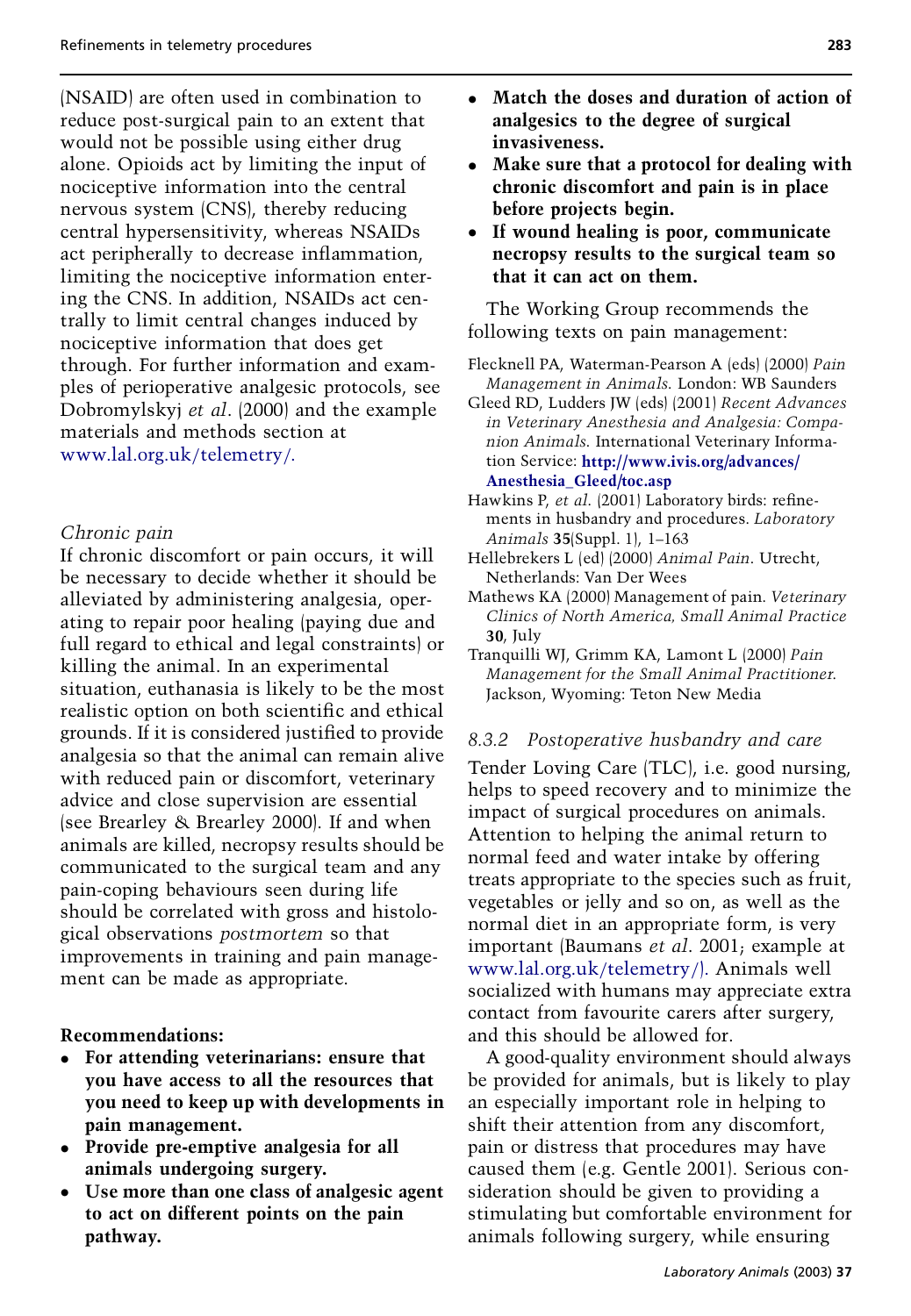**284** BVAAWF/FRAME/RSPCA/UFAW Joint Working Group on Refinement

that animals can also be monitored effectively. Social stimulation is important and so social animals should be kept in compatible groups both before and after implantation unless there is a good veterinary reason for not doing so (see Part B, Hawkins *et al*. 2004). Animals with external devices may attract attention from cage or pen mates and the device may have to be protected (this is not a problem if wholly internal devices are used).

**Recommendations:**

- ° **Think (from the animal's point of view) about what is necessary to provide a comfortable and comforting environment to speed recovery and how you can provide this.**
- ° **Provide sufcient environmental and social stimulation to shift attention away from any discomfort and pain, but ensure that animals are not subjected to unnecessary risk and that they can be effectively monitored.**

## **8.4 Monitoring animals following surgery**

The importance of an effective system for recognizing and assessing discomfort, pain or distress cannot be over-emphasized. The health and well-being of all animals with implants should be assessed at least twice daily, and any deviations from normal body weight, body temperature, appetite, feeding behaviour, gait and faecal quality, should initiate a full veterinary examination. Regular clinical examination should also be performed by a veterinarian, as appropriate to the extent of the implant surgery and intensity of experimental work. For example, at one group member's establishment, rats have a full clinical examination daily following suture removal, weekly for the first month, then monthly thereafter.

A team approach to pain management, involving all those concerned with the care and use of animals in a particular project and the relevant committees, is highly recommended (Morton & Griffiths 1985, Morton 2000). The team should decide which criteria are to be used for assessing animals, how observations will be recorded and reviewed,

and what course of action should be taken if there are welfare or health concerns about an animal (see sample score sheet with box for free text, Appendix 2).

Observation records should be kept (e.g. for 5 years) and regularly reviewed to assess the effectiveness of surgical technique, analgesia regimens, postoperative care and housing and husbandry protocols. For more information on current techniques used for pain assessment in the UK including downloadable score sheets that can be adapted to specific procedures, see Hawkins (2002).

One advantage of implanting telemetry transducers designed to transmit physiological data is that they can be used to monitor the effectiveness of postoperative care. Variables such as heart rate, body temperature, and the activity of an animal will normally have a circadian rhythm and the time taken for return to normal rhythms could reflect the impact of the surgical procedure, anaesthetic, analgesic and postoperative care protocol etc. (Lawson *et al*. 2001) even though it is not currently possible to know what the 'normal' levels were for these variables before surgery. The length of time that elapses before circadian rhythms are reinstated is also a useful measure of postoperative recovery and could be used to compare different analgesics, for example (Ambrose 1999).

There are a number of objective techniques for assessing pain or distress (see Hawkins *et al*. 2002) and these should be researched and their potential application considered for each project. Examples of these assessment methods include video analysis of postoperative behaviour (Roughan & Flecknell 2001), gait analysis (Clarke & Still 1999) and non-invasive body temperature monitoring (in Hawkins *et al*. 2002).

#### **Recommendations:**

- ° **Monitor animal health and well-being at least twice daily following surgery, using score sheets with boxes for free text.**
- ° **Make sure that the pain management team is communicating well and has set up an effective protocol for regular reappraisal.**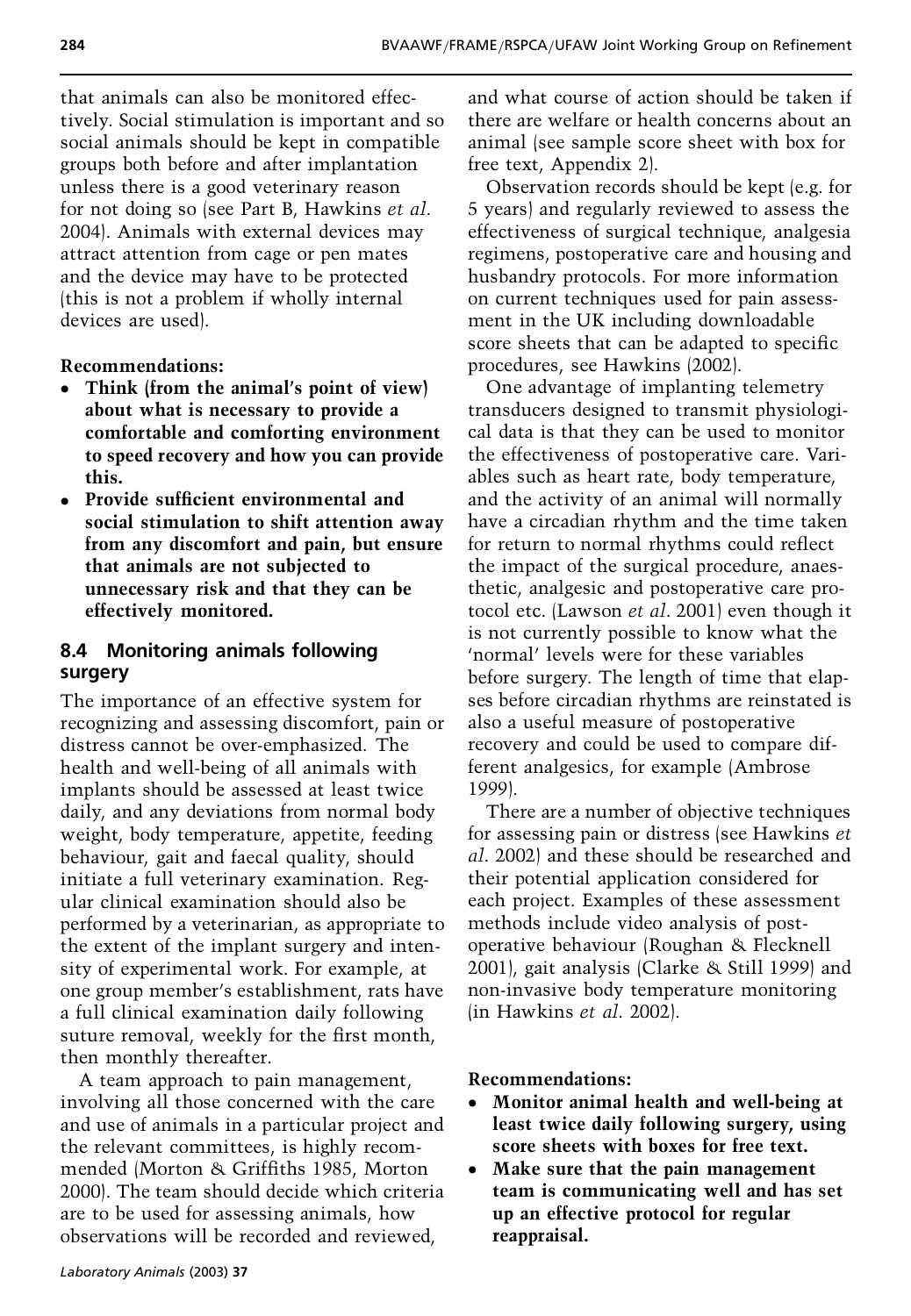- ° **Ensure that clinical examination by a veterinarian takes place at appropriate intervals.**
- ° **Use telemetered variables to monitor well-being and help to de ne best practice.**
- ° **Research new techniques for recognizing pain and distress; apply them wherever they can be used to rene procedures and postoperative care.**

## **8.5 Potential postoperative complications and repairing surgery**

Beyond the likely intraoperative risks of surgical procedures covered elsewhere in the literature (fluid loss, heat loss, pain from extensive surgical manipulations) and general risks associated with any surgery (for example the animal removing sutures) there are a number of postoperative risks that are specific to telemetry.

*Tissue damage—*the degree of risk depends on the surgical approach, so a number of approaches should be considered if possible. It is important to research this thoroughly and to consult with colleagues, as less invasive approaches do not necessarily reduce postoperative pain (K. Kramer, personal communication). Tissue damage may be due to inexperience, e.g. a novice surgeon may take too long to implant into the descending aorta once it is occluded. In this instance better training, more practice and use of 100% oxygen in the anaesthetic should reduce the risk.

*Infection—*when implants are in place it requires far fewer bacteria to cause clinical infections compared with clinical surgery. Infections around implants are extremely difficult to clear if a capsule has formed, even with high-dose antibiotics for a number of days, due to reduced penetration of drugs. Experience suggests that remission can be obtained for a sufficient period to allow an animal to be used on study, but clinical signs usually recur in a matter of weeks.

Adhesions-chronic low-grade inflammatory lesions may form in association with implants, causing chronic discomfort or ill health. Note that following extensive cardiothoracic instrumentation in the dog there will be widespread adhesions inside the chest. This may result in altered appearances of the thorax on radiographs or ultrasound investigations and it is possible to hear a range of adventitious sounds associated with rubbing of silicone coated cables (squeaking). These are generally normal features of instrumented dogs that the veterinary clinician should bear in mind.

*Wound breakdown—*there is a risk of wound breakdown associated with any surgical procedure, but when an implant exerts pressure on the overlying suture line this risk is greatly increased. Placing the suture line away from the implant can reduce this risk, but can make the surgery more challenging by requiring working in deep tissue pockets (see seroma below). If skin erosions associated with pressure exerted on the skin by subcutaneous implants do occur it may be possible to attempt repair surgery, but this is rarely more than palliative to ensure that a study can be completed.

*Seroma—*with extensive subcutaneous dissection and tunnelling, seromas frequently develop in the postoperative period. The risk can be reduced in several ways including minimal dissection (but see wound breakdown), subcutaneous sutures to reduce dead space, firm anchoring of implants, restrictive bandaging if possible (e.g. not for inguinal implants in male dogs). Drains are not appropriate due to the risk of entry of bacteria, but aseptic drainage can be performed if a seroma grows to the extent that an animal becomes uncomfortable.

*Implant or battery failure—*many telemetry devices can be easily damaged. All should be checked for functioning pre-surgery, but if there is any risk of intraoperative damage then the implant should be checked once in place and before the wound is closed. A spare, sterilized implant should be on hand to replace the damaged one. Postoperative implant failure presents significant legal and ethical issues that must be addressed before repeat major surgery can be undertaken. If a battery fails part of the way through a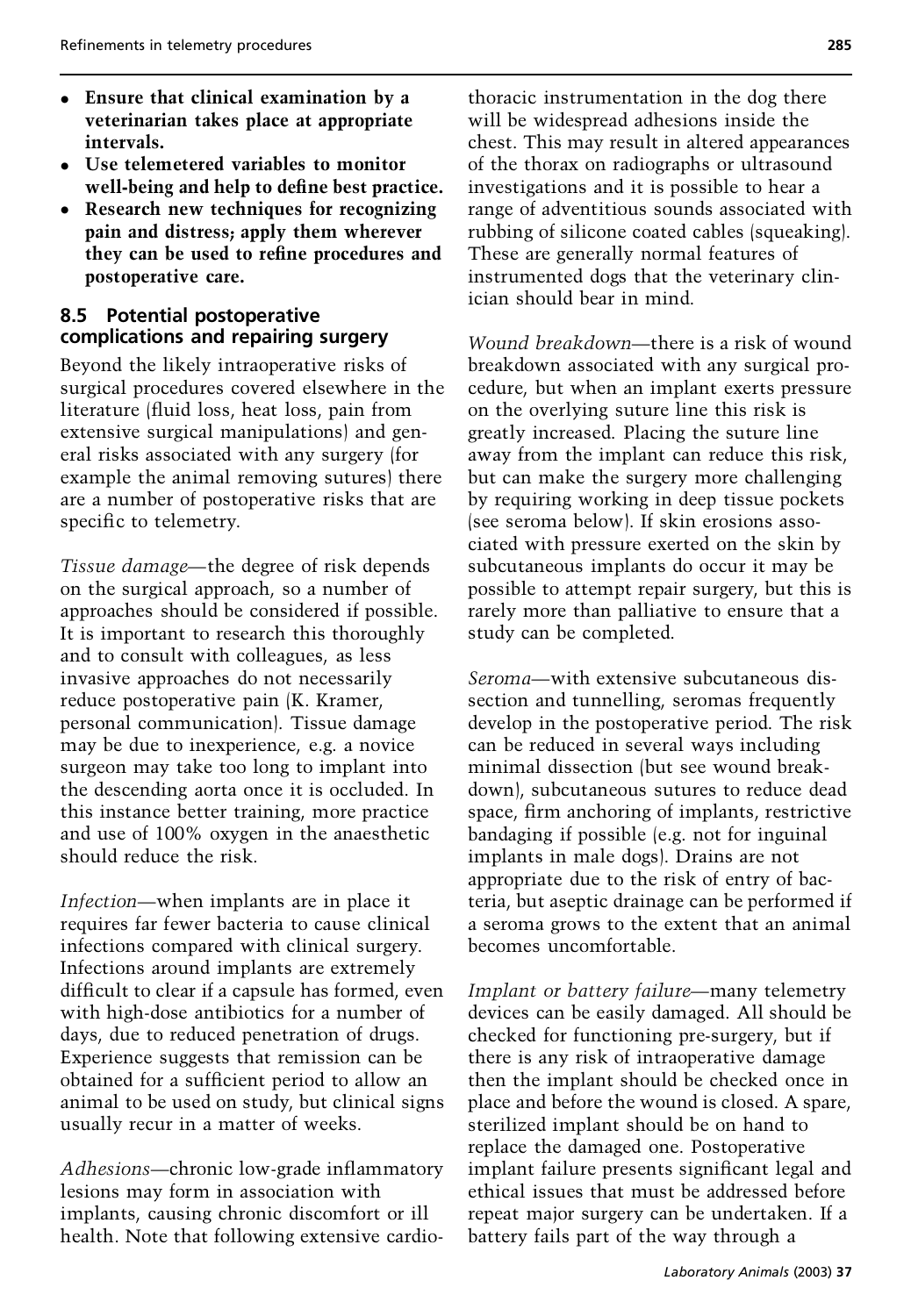**286** BVAAWF/FRAME/RSPCA/UFAW Joint Working Group on Refinement

lengthy study and replacing it could enable an animal to return to the study, then this may be ethically preferable to implanting another animal (but note that recalibration may be necessary; see below).

*Surgical repairs—*judgement on whether animals should be operated on again will have to be undertaken on a case-by-case basis and it is, of course, essential to consult with the attending veterinarian and relevant animal care and use committees. Advice must also be obtained from whichever body implements the national law regulating animal experimentation (e.g. the Home Office Inspectorate in the UK).

The invasiveness of the surgery required to do this is an important factor; minor subcutaneous surgery where any pain is well controlled may be acceptable, whereas more substantial surgery (e.g. re-entering a body cavity) may not be. If fibrosis associated with chronic implants would make it difficult to repeat the same surgical approach, then for all but the simplest devices a different surgical site should be chosen. In most cases such repeat surgery cannot be justified.

If complications occur during repair surgery, the animal should be killed immediately and without regaining consciousness. The need to avoid serious suffering should be given top priority at all times.

#### **Recommendations:**

- ° **Be aware of all the potential complications set out in this section think about how you could try to prevent them in your project and how you would address them if they occurred.**
- ° **Ensure that the ethical and legal implications of repair surgery have been considered in full (i.e. when weighing the harms** and benefits) and that due regard is **paid to ensuring the welfare of an individual animal and preventing suffering.**

## **8.6 Long-term monitoring**

The welfare and health (including haematology, blood biochemistry and growth rate where appropriate) of animals on long-term

studies should be regularly reviewed by the attending veterinarian as part of a full clinical examination. Ongoing assessments should be conducted to monitor for behaviours indicating that animals are unable to cope with their environment, such as stereotypies. Such behaviours should be regarded as unacceptable and the situation addressed immediately if they occur, for example by obtaining expert advice (e.g. from an animal behaviour counsellor or experienced ethologist) on improving the animals' environment or providing more socialization with humans or other animals as appropriate. If animals are still unable to cope with their environment, they should be taken off the study. Husbandry and care for all animals should also be reviewed if stereotypic behaviour is observed in *any* animal. Besides the moral imperative to maximize animal welfare, it is the experience of Working Group members that animals are also easier to handle and work with (because they are less stressed) if adequate investment is made into environmental and social enrichment for them.

'Data mining', where experimental variables are used to monitor well-being and trends in physiological parameters, is recommended wherever possible. Ethograms and time-budgets should be compared before and after devices have been fitted; behaviour of wild-caught animals released into the field can be compared with conspecifics.

#### **Recommendations:**

- ° **Ensure that veterinarians and others responsible for animal care assess animals regularly.**
- ° **Prevent and alleviate stereotypies, for example by using appropriate environmental and social stimulation and by consulting experts.**
- ° **Use animal behaviour and experimental variables to monitor well-being.**

# **9 Re-use of animals**

Animals used in telemetry studies are often subject to re-use (NB: legal constraints apply to re-use in some countries including the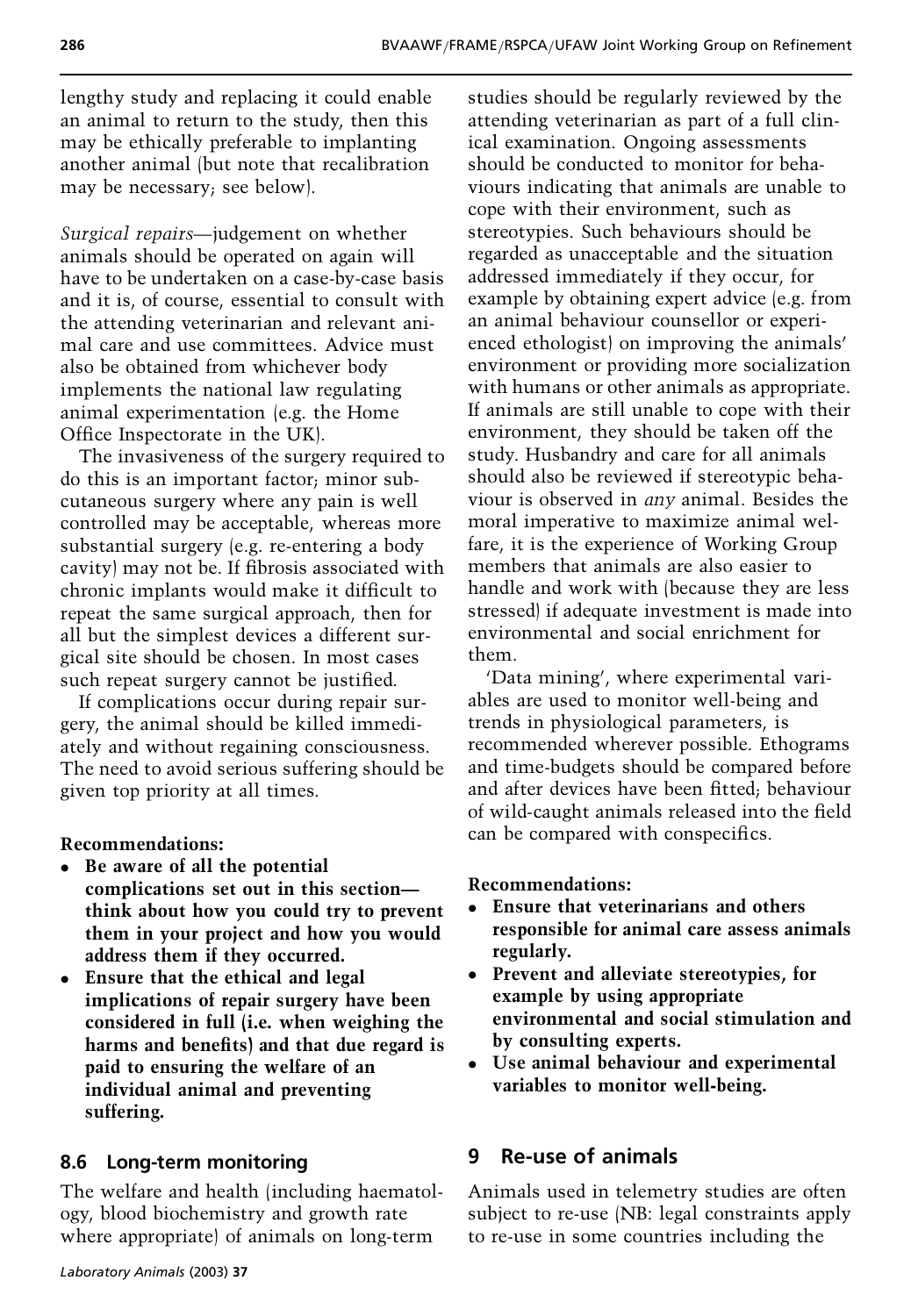UK<sup>3</sup>). There are scientific, ethical and welfare s issues that must be considered when planning individual studies and in deciding how many procedures implanted animals ought to undergo. Animals with telemetry implants can provide extremely valuable scientific data and are also valuable with respect to the time and resources spent in training and preparing them. The surgery that these animals will have undergone involves a degree of suffering, even with best surgical and analgesic practice.

At the end of each study, the health and welfare of every animal should be reviewed and a decision made on whether or not s/he should be rehomed, killed or retained for possible further use. It is important that any request for re-using an animal is considered on its own merit, and that a balance is made on the cost to each established animal versus that to a naïve animal where this is relevant. A case for re-use may seem easy to justify where the initial project may have had a significant impact, as for example in a surgical preparation, and there is likely to be little additional harm to the individual animal, for example on a mild dosing study. However, it is important also to consider the impact of the housing and husbandry on the individual, e.g. whether the animal has become institutionalized, and any potential adverse effects of this on the scientific outcome. For animals maintained long term, it is essential that additional consideration is given to ensuring that the animals' behavioural, social and physiological needs are adequately addressed.

Where re-use is likely, subsequent procedures should be limited and rationalized, e.g. by restricting them to the administration of similar or related agents. It is necessary to ensure that there are no residual effects of previous treatments by setting a minimum recovery or wash-out period, and checking that relevant physiological parameters have returned to control levels. The experimental protocol may include a positive control substance and the magnitude of the response to this may be used to confirm that animals are eligible for re-use. A comprehensive clinical evaluation is also absolutely essential and a signed certificate confirming the health status of the animals should be completed by the attending veterinarian as a permanent record and ultimate authority for re-use.

The Working Group believes that limits must be set on the overall usage of an individual animal, and these may be defined by national regulators, ethics or animal care and use committees or veterinary staff (e.g. the Named Veterinary Surgeon in the UK). Decisions on re-use should involve consideration of the number of re-use scientific protocols, any adverse effects experienced in previous experiments and how well adjusted the individual is to the housing and husbandry systems. As this is very much an issue involving the judgement of professional individuals on a case-by-case basis, no numerical limits are offered.

#### **Recommendations:**

- ° **Make sure that all the ethical and welfare issues are fully addressed when making decisions about re-use, in addition to the**  $s$  **cientific issues.**
- ° **Ensure that you are complying with the relevant legislation if animals are re-used.**
- ° **Always make sure that recovery and wash-out periods are adequate.**
- ° **Set up a system where authority for re-use depends on veri able certi cation of health status.**
- ° **Consider** *all* **the potential welfare costs to each individual, including those associated with housing and husbandry, when making a decision about re-use or continued use.**

# **10 Removing implanted devices and rehoming or releasing**

Recovering implants presents an opportunity for examining how well the implantation surgery was performed. For this reason, devices should be removed by a member of the surgical team in consultation with the attending veterinarian whenever possible and

<sup>3</sup>UK law permits the re-use of surgically prepared animals on <sup>a</sup> specified number of occasions provided that: (i) the animal has not suffered significant adverse effects; (ii) the scientific objectives of the subsequent study would not be compromised by any previous procedure (e.g. drug interactions); and (iii) an animal with the particular surgical preparation is necessary for the study.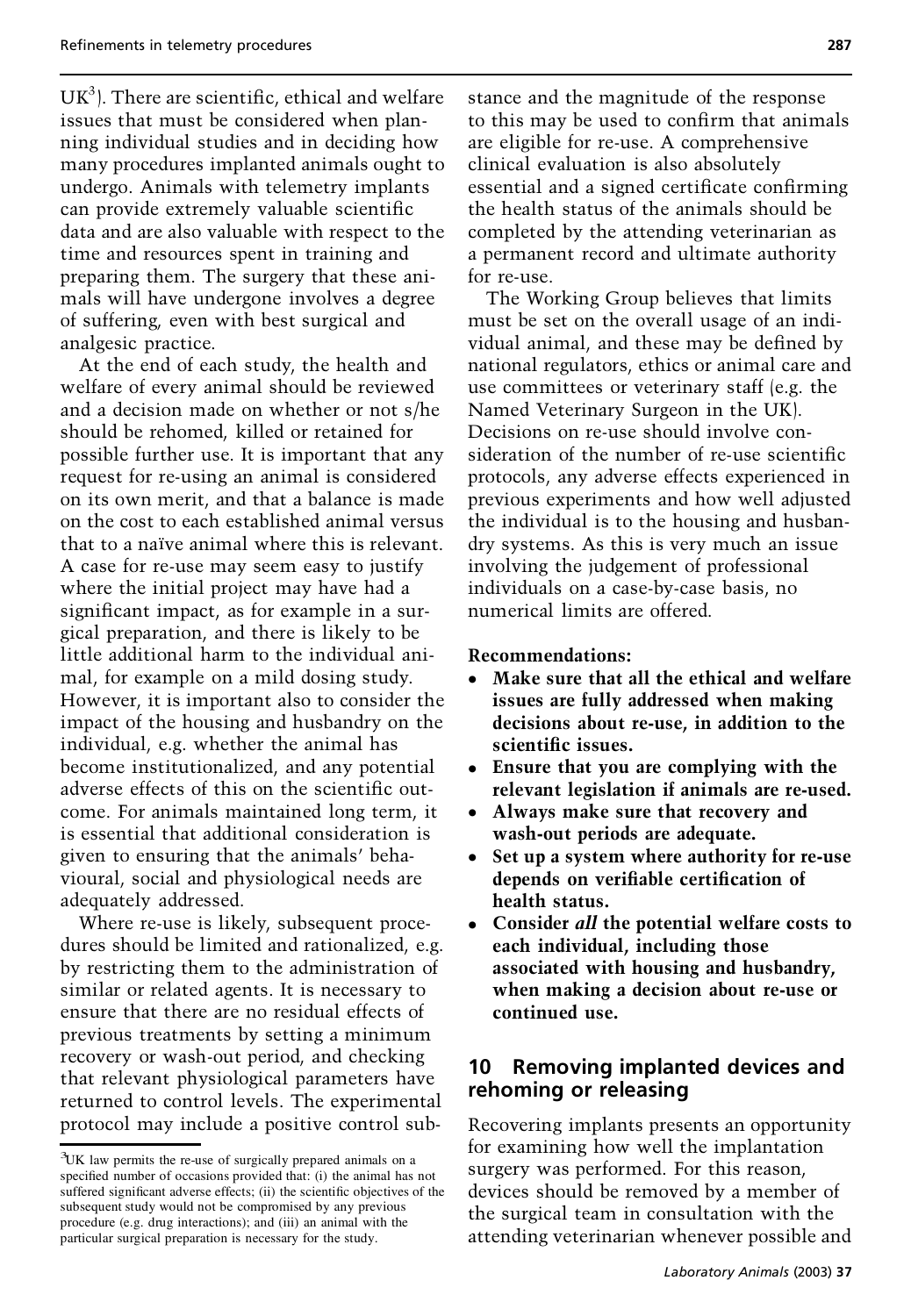the results communicated to the rest of the team so that any required improvements can be implemented. Devices should also be recalibrated at that time. If animals are to recover from removal surgery, very careful consideration of the ethical, legal and practical issues involved is essential.

Most animals are killed at the end of telemetry studies for scientific or humane reasons, but this should not be routinely done without fully exploring the potential for rehoming or release<sup>4</sup>. Animals are valuable in tl their own right as individuals and have a strong interest in remaining alive. Removing a device with recovery will inevitably cause suffering to a degree, but this is not a reason for routine euthanasia and each case should be judged on its own merits. It is possible that the benefits of years of good-quality life as a companion animal or the freedom to return to the wild, or a sanctuary, and possibly breed may outweigh the suffering associated with removal surgery in some circumstances. In such cases, it is the responsibility of the investigator to ensure that the animals are given the chance to enjoy those benefits and this should be addressed at the project planning stage.

As with repair surgery, the welfare implications of removing devices should be considered before this is undertaken as a recovery procedure. If an implant is very superficial, then removal may involve relatively little suffering for the animal. However in many cases the implant will be enclosed by a fibrous capsule that can be very thick, and it can be extremely difficult to distinguish landmarks such as blood vessels and nerves. Extensive dissection may be required, with implications for pain and distress in the recovery period as well as delayed healing. If animals are to be rehomed under close supervision, it may be preferable to leave devices in place.

Rehoming animals as companions (e.g. dogs) or in collections of animals (e.g. primates, birds) is, in general, preferable to release in the field, because of the increased potential for monitoring well-being, and providing veterinary treatment and euthanasia if this should be necessary. Release may be a humane option (for example) where animals have been captured as adults, held for short periods, are in good health and have not learned any behaviours that would disadvantage them in the field. For both rehoming and release, the future quality and quantity of life that animals may experience should be weighed against the likelihood of them suffering because they have been used in research (see LAVA 2001). It is most important also to be certain that released animals do not carry infectious agents that may be imported to the wild with them (Woodford 2001), and that their release will not compromise the welfare of the existing wild population in other ways (Woodford & Rossiter 1993, Kirkwood 2000). Expert advice from the attending veterinarian and bodies such as the IUCN Veterinary Specialist Group or the US Fish and Wildlife Service will be necessary and there may be legal considerations, e.g. in the UK release has to be authorized by the Project Licence.

#### **Recommendations:**

- ° **Do not routinely kill animals without fully exploring the potential for rehoming or release.**
- ° **Use device removal (with or without recovery) as an opportunity to monitor surgical standards; communicate results to the research team.**
- ° **If animals are to be released, obtain expert advice from the attending veterinarian and all other relevant bodies; ensure that all necessary legal permission has been obtained.**

# **11 Telemetry studies in the eld or using wild animals**

There are three key issues associated with studies on wild animals that raise particular ethical and welfare concerns:

(1) Capture and handling by humans (who are predators) will inevitably cause distress to wild animals. While many domestic animals find handling by humans stressful,

<sup>4</sup>Note that if an animal with <sup>a</sup> surgical implant is euthanized and the body incinerated, there is a risk of explosion if the implant is left *in situ*—if in any doubt the device should be removed prior to incineration.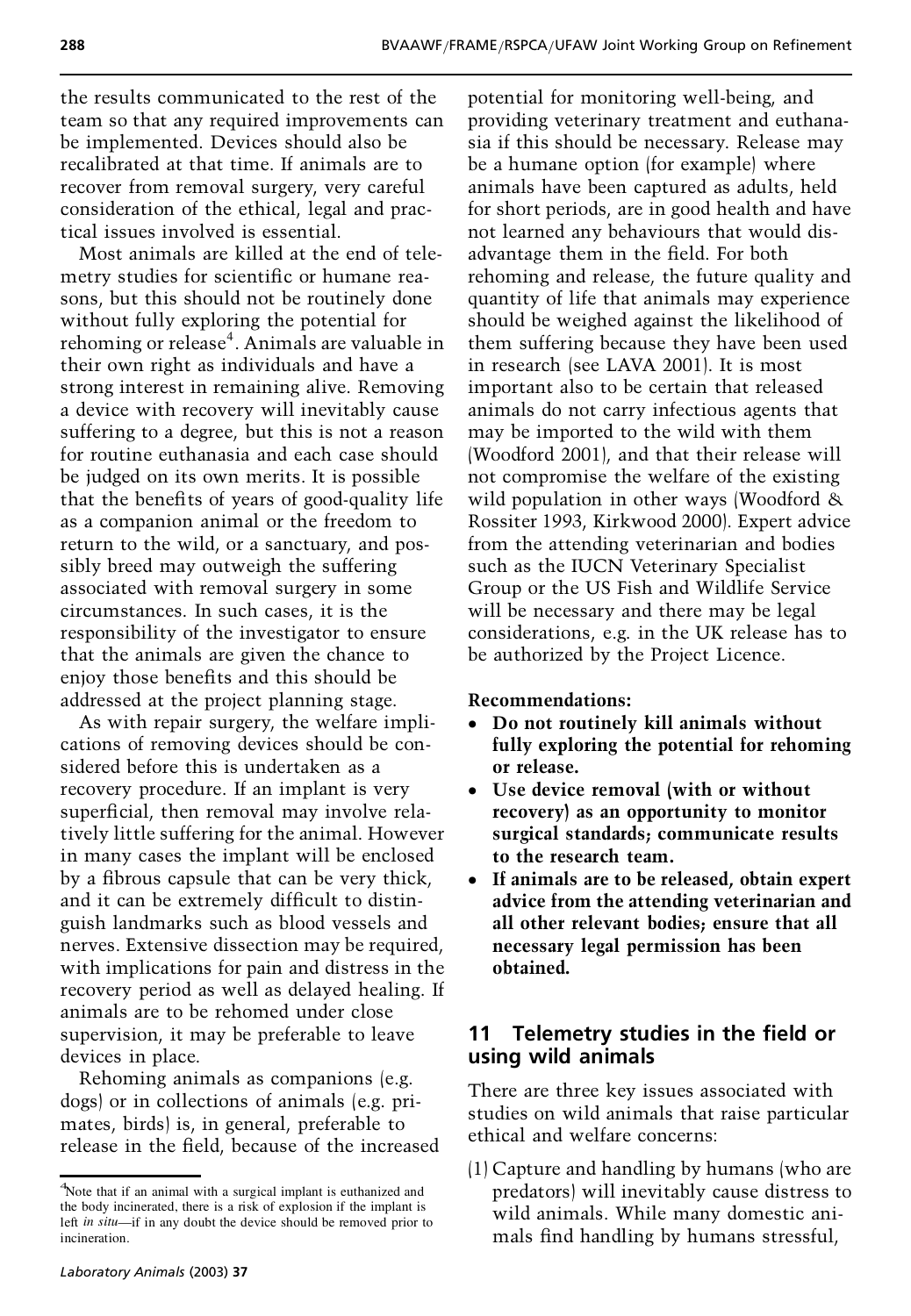this is likely to be greatly increased in wild animals who are not habituated to humans and not accustomed to a predictable routine. Restrained wild animals may lie very still and appear not to be stressed, but this behaviour, tonic immobility, should not be misinterpreted as them not experiencing stress in some way. Objective physiological measurements indicate that animals who are apparently coping well with being handled can be experiencing distress (Culik *et al*. 1990); in the case of animals undergoing invasive research such distress will be compounded by surgical procedures.

- (2) The physiological impact of telemetry devices, whether attached externally or implanted, can have far more serious implications for wild animals in the field than for laboratory animals. For example, the consequences of a reduction in the ability to forage or of increased grooming time may not be significant in laboratory animals but could be severely debilitating or fatal for free-ranging wild animals. The physiological impact of devices on animals can be divided into covert effects, such as elevated metabolic costs of transport, and overt effects, some of which are set out in Table 4 (see Section 7, Kenward 2001).
- (3) There is often little potential for monitoring wild animals following their release (see below). Animals in the field could

suffer through their inability to feed, thermoregulate or defend themselves if humans are not in a position to intervene.

Imposing a physiological burden on an animal who will subsequently be released and have to survive and function in the field should therefore never be undertaken without strong scientific justification. Any proposed project that involves catching<sup>5</sup> or using wild animals should be subject to comprehensive ethical review by the appropriate committees (cf. Kenward 2001, see also guidance for ethics and animal care and use committees at [www.lal.org.uk](http://www.lal.org.uk/telemetry/)/telemetry/). If a project is deemed to be justified, all procedures should be fully refined *and* the potential for devices and procedures to have a significant impact on behaviour and scientific data should be fully researched and taken into account when making decisions on ethical and scientific acceptability (Culik & Wilson 1991, Vaughan & Morgan 1992, Wilson & Culik 1992, Kenward 2001).

Key procedures and events that need to be refined are set out in Table 5 (see also Table 1) on harms that apply to both wild and laboratory animals). Note that both covert and overt effects represent welfare costs to the animal that must be addressed and minimized, regardless of whether they have a

|            | Potentially fatal consequences                                                                                                                                          | Impairment of normal function                                                                                                                                                                            |
|------------|-------------------------------------------------------------------------------------------------------------------------------------------------------------------------|----------------------------------------------------------------------------------------------------------------------------------------------------------------------------------------------------------|
| Short term | • Capture shock, leading to chilling and/or<br>predation<br>• Desertion of eggs, rejection of young<br>Be aware of, and avoid, high risk periods                        | • Temporary reduction in foraging<br>• Increase in preening or grooming at the expense<br>of other behaviour<br>Revise device design<br>Reduce handling time; consider costs and benefits<br>of sedation |
| Long term  | • Fatal complications from implants<br>• Tangling in harnesses<br>• Attracting predators<br>Ensure that internal and external attachment<br>protocols are fully refined | • Chafing or cutting skin; feather loss<br>• Impairment of movement, drag<br>• Decreased foraging performance<br>• Reduced tendency to move<br>Revise attachment protocol, device design and<br>location |

**Table 4 Examples of overt adverse effects of telemetry devices on wild animals (summarized from Kenward 2001)**

<sup>&</sup>lt;sup>5</sup>Animals should never be removed from the wild for scientific purposes unless it is impossible to obtain them from commercial breeders.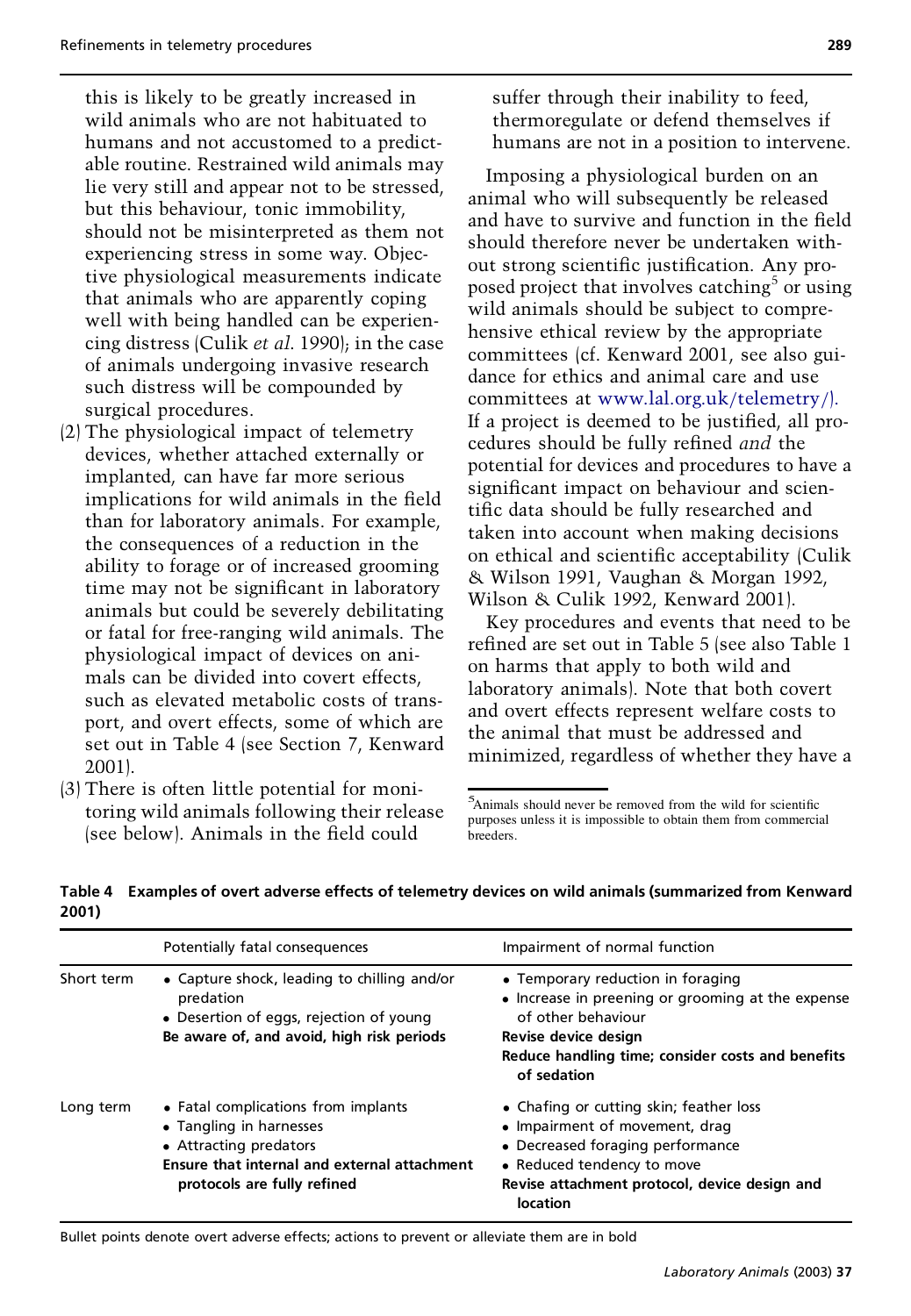**Table 5 Potential adverse effects (i.e. sources of discomfort, pain, suffering and distress) especially associated with telemetry of wild animals**

- ° Psychological stress due to human interference with habitat (e.g. studies involving recording vocalizations, video monitoring, removal of faeces)
- ° Possibly higher levels of stress and distress due to unfamiliarity with humans
- ° Capture
- ° Handling
- ° Restraint
- Confinement
- Transport
- ° Injury (including tagging and ringing)
- Marking (including altered behaviour of conspecifics towards animal)
- ° Recovery from sedation or anaesthesia
- ° Disruption of colonies of social species—those under study and others
- ° Increased risk of predation
- Reduced ability to catch prey
- Potential to lose condition while in captivity

significant effect on data quality or appear to be causing the animal a long-term problem. See Kenward (2001) for further guidance on detecting adverse effects.

As a further consideration, individual wild animals are part of communities and ecosystems that must necessarily be disrupted to a degree when individuals are trapped and removed (Gaunt & Oring 1999). The impact on, for example, other members of the captured animals' colony, other species and the environment are an essential part of the harm–benefit assessment and should be fully taken into account by relevant committees and decision-makers when assessing potential projects.

Finally, it is essential to obtain guidance from a statistician with respect to the minimum number of animals required and to make as realistic a judgement as possible, using all the information and advice available, on whether it will be possible to catch (and recapture, where appropriate) that number (Festing *et al*. 2002). If there is significant doubt about this, the project should not go ahead (see Kenward 2001).

#### **Recommendations:**

° **Ensure that any proposed project involving wild animals is asking a relevant and important biological question and has been subjected to comprehensive ethical review; also give full consideration to practical issues** **such** as the ability to catch sufficient **animals.**

- ° **If you have not already done so, read other relevant sections of the present report, particularly Sections 7 (selecting or designing a device) and 8 (surgery).**
- ° **Recognize that wild animals are liable to nd capture and handling extremely stressful and that this represents an experimental 'harm'.**
- ° **Consider the additional harms that may be caused to other animals, other species and the environment by your project, and how they could be minimized.**
- ° **Test for and evaluate covert and overt adverse effects as far as possible; revise your protocols accordingly and communicate your ndings.**
- ° **Fully and continually explore the potential** for refinement.

#### **11.1 Surgical facilities at eld research stations**

Surgical standards in the field should follow similar principles to those in a laboratory operating theatre with the aim of avoiding sepsis and other causes of wound breakdown and of managing pain effectively—for guidance on all of this, refer to Section 8. Surgery on all species must be carried out using appropriate anaesthetics, suitable site preparation, aseptic technique, good surgical technique, adequate and timely analgesia, and wound care procedures that are suitable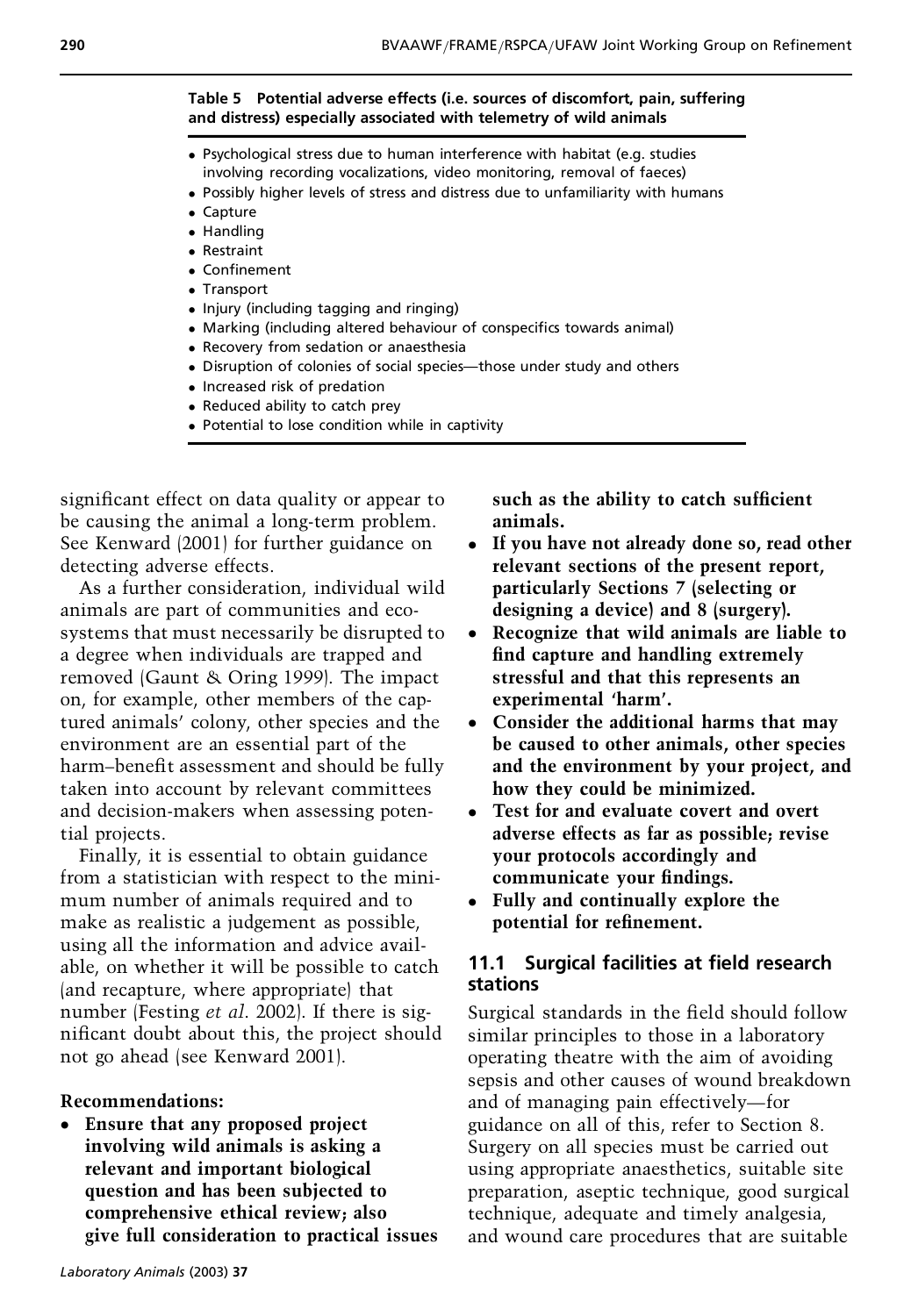for the age and species being used. Access to adequate supplies of drugs, disinfectants and sterile instruments is essential and at least one assistant is necessary to monitor anaesthesia. If all of these conditions cannot be met, surgery in the field should not be contemplated. Any minor wounds already present should also be treated wherever possible to minimize the risk of their subsequent worsening, for example through infection, post-release.

Wild animals may appear to be resilient but this may be an adaptation to hide signs of pain or distress rather than a reflection of their true physical and psychological fitness or their resistance to infection. Specialist veterinary advice should therefore be sought regarding both analgesia and antibiotic regimens and appropriate programmes should be carefully planned. Prophylactic antibiotics can reduce the risk of infection in freeranging animals and should be administered wherever necessary. For example, freeranging animals can be given long-acting antibiotic preparations that last for 3 or 4 days. Less is known about suitable analgesic regimens for wild animals, however; opioids may be sedatives, and little is known about potential adverse effects of NSAIDs. It is also good practice to consult zoos or other organizations concerned with keeping wild animals regarding antibiotics and analgesics for particular wild species. Useful starting points on the internet are the International Veterinary Information Service [\(http://www.ivis.org/\),](http://www.ivis.org/) WildPro [\(http://](http://www.wildlifeinformation.org/) [www.wildlifeinformation.org/\)](http://www.wildlifeinformation.org/) and the Electronic Zoo [\(http://netvet.wustl.edu/](http://netvet.wustl.edu/e-zoo.htm) [e-zoo.htm\).](http://netvet.wustl.edu/e-zoo.htm) For African animals, see the Wildlife Decision Support Services Capture and Care Manual [\(http://www.wildlife](http://www.wildlifedecisionsupport.com/captureandcare/) [decisionsupport.com/captureandcare/\).](http://www.wildlifedecisionsupport.com/captureandcare/)

Every attempt should be made to contact scientists or veterinarians who have conducted implantation or other surgery on the species, to benefit from their experience. Furthermore, all surgical, anaesthetic, analgesic and antibiotic regimens should be correlated with available information about post-release morbidity and mortality rates and disseminated to others in the field (e.g. see Mulcahy & Esler 1999). It is part of the

responsibility of the researcher towards experimental animals to evaluate and communicate any information related to refinement. There are a number of forums to facilitate this, e.g. the Forum on Wildlife Telemetry [\(http://www.npwrc.usgs.gov/](http://www.npwrc.usgs.gov/resource/tools/telemtry/telemtry.htm) [resource/tools/telemtry/telemtry.htm\).](http://www.npwrc.usgs.gov/resource/tools/telemtry/telemtry.htm)

#### **Recommendations:**

- ° **Do not operate on animals in the eld unless you can provide surgical standards equivalent to those that would be expected in the laboratory.**
- ° **Consult widely on surgical protocols including anaesthesia and analgesia in the study species.**
- ° **Recognize that wild animals need, and are entitled to** benefit from, appropriate **prophylactic pain relief and antibiotics.**
- ° **Monitor post-release morbidity and mortality, especially with respect to surgery and perioperative care; use the**  $r$ **esults** to refine protocols and **communicate your ndings.**

#### **11.2 External attachment in the eld**

Every care must be taken to ensure as far as possible that the chosen method of attachment will not abrade skin, scales, fur or feathers (Gedir 2001). Commonly used techniques include collars, pendants or necklaces (e.g. gallinaceous birds, squirrels, otters), neck bands (e.g. geese and swans), backpacks (seals) and harnesses (turtles), leg bands (birds), tail or patagial mounts (birds) (Anderka & Angehrn 1992, Gaunt & Oring 1999, Kenward 2001, Redfern & Clark 2001). Glue, tape such as  $T$ esa $^{TM}$  tape<sup>6</sup> (Beiersdorf WG; Wilson & Wilson 1989) sutures and bolts (for carapaces) are also used to attach devices. Glue is suitable for short-term projects (e.g. between moulting periods) whereas sutures are generally used for studies on rapidly growing juvenile birds where the use of glue is not possible. The sutures gradually pull through the skin as the bird grows, but this method is not to be recommended unless there are no other attachment techniques and there is strong scientific justification for the

<sup>6</sup>For example, see [http://www.penguins.org.au/04/andre/](http://www.penguins.org.au/04/andre/content.asp?page=9) [content.asp?page=9](http://www.penguins.org.au/04/andre/content.asp?page=9)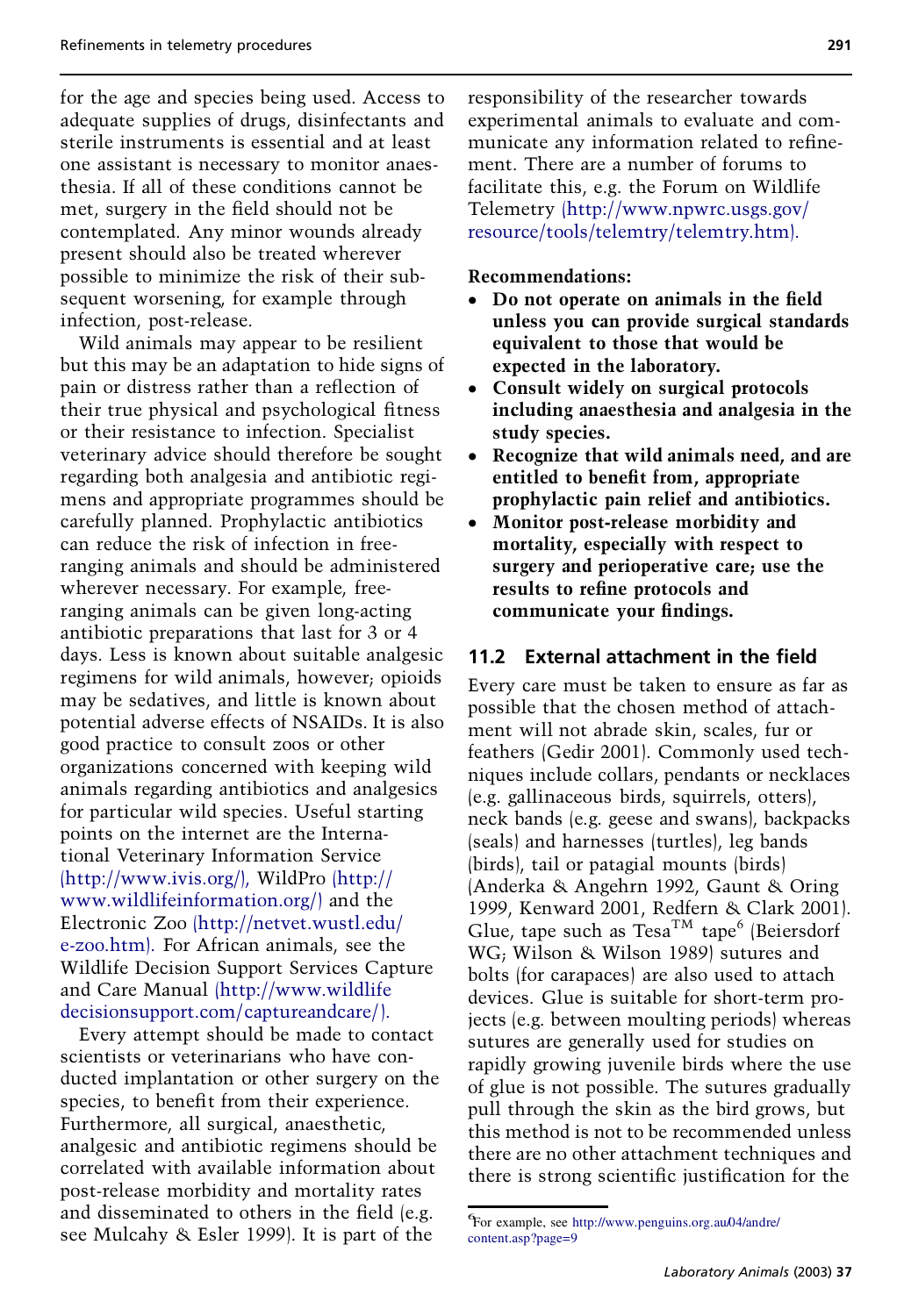study. Sutures should never be used to attach devices to mammals. Harpoons are used to fix devices to the fins or blubber of cetaceans or the muscle of large fish. External attachment techniques for fish frequently involve suturing through skin and muscle and analgesia for fish is poorly understood, which is a cause for concern (see the recent work of Sneddon *et al*. 2003). It is essential to consult organizations such as Concerted Action for Tagging of Fishes [\(http://](http://www.hafro.is/catag/) [www.hafro.is/catag/\)](http://www.hafro.is/catag/) for information on current refinements in field fish telemetry and tagging.

Judgement as to the most appropriate attachment method that will cause least discomfort or distress should be made on a case-by-case basis; this will necessitate a comprehensive literature search (see Kenward 2001) and consultation with experts in the field (e.g. Culik & Wilson 1991, Bannasch *et al*. 1994). Research will also be necessary to find out whether external devices are unsuitable for some species and/or behaviours (e.g. small diving birds).

The colour of external components including harnesses, devices and markers should be considered very carefully for studies involving wild animals, in case they affect social status or attract the attention of predators or prey (Keinath & Musick 1993, Cuthill *et al*. 1997, Gaunt & Oring 1999, Redfern & Clark 2001). Red components or identification tags should not generally be used, as they may be mistaken for blood by conspecifics or predators. The likely impact of different colours should be researched for each species.

It is essential that harnesses will eventually become detached from wild animals. Even where data-logging devices need to be retrieved so that data can be obtained, there will need to be a failsafe in place so that the harness will eventually become detached if the animal is not recaptured after a predetermined length of time. One way to achieve this is to use harnesses made from biodegradable materials so that the harness falls off after an appropriate length of time. This is perhaps easiest to achieve in a marine environment, e.g. by using magnesium components or adjacent links of aluminium

and stainless steel (Kenward 2001). Another safety option is a 'one break–all release' mechanism so that harnesses are not left hanging from the animal. The most desirable system would be a time-release mechanism (Kenward 2001) and the availability of such equipment should be researched when designing harnesses.

#### **Recommendations:**

- ° **Remember that external attachment methods and markers can seriously impact on behaviour and welfare; research, choose and t them with care.**
- ° **Ensure that harnesses will come off at a suitable time following data collection.**
- ° **Use attachment methods that will not endanger the animal if they break or that have a release mechanism.**

## **11.3 Releasing instrumented animals to the wild**

Subjecting wild animals to procedures and then releasing them into an exacting environment risks both their lives and their wellbeing. It is essential that an expert is present in the field who can make a judgement on the health, welfare and suitability for release of each individual (in some circumstances, this may be the researcher her/himself). Every effort must be made to minimize any risks to animals. **If there is any doubt as to an animal's tness, s/he should not be released**.

This means that a contingency plan should be in place so that a rapid decision can be made on whether it would be in an unfit animal's best interests to receive veterinary treatment and then be rehabilitated and released at a later date, rehomed to a collection, or killed. It will therefore also be necessary to have the means and expertise to kill animals humanely and containers and transport suitable for moving the species in question to a suitable centre for treatment. For information on the capture and release of wild birds, including those fitted with external devices, see Redfern & Clark (2001).

*Release following implantation surgery* The health of wild animals can deteriorate very rapidly in captivity and there is a balance between releasing animals before they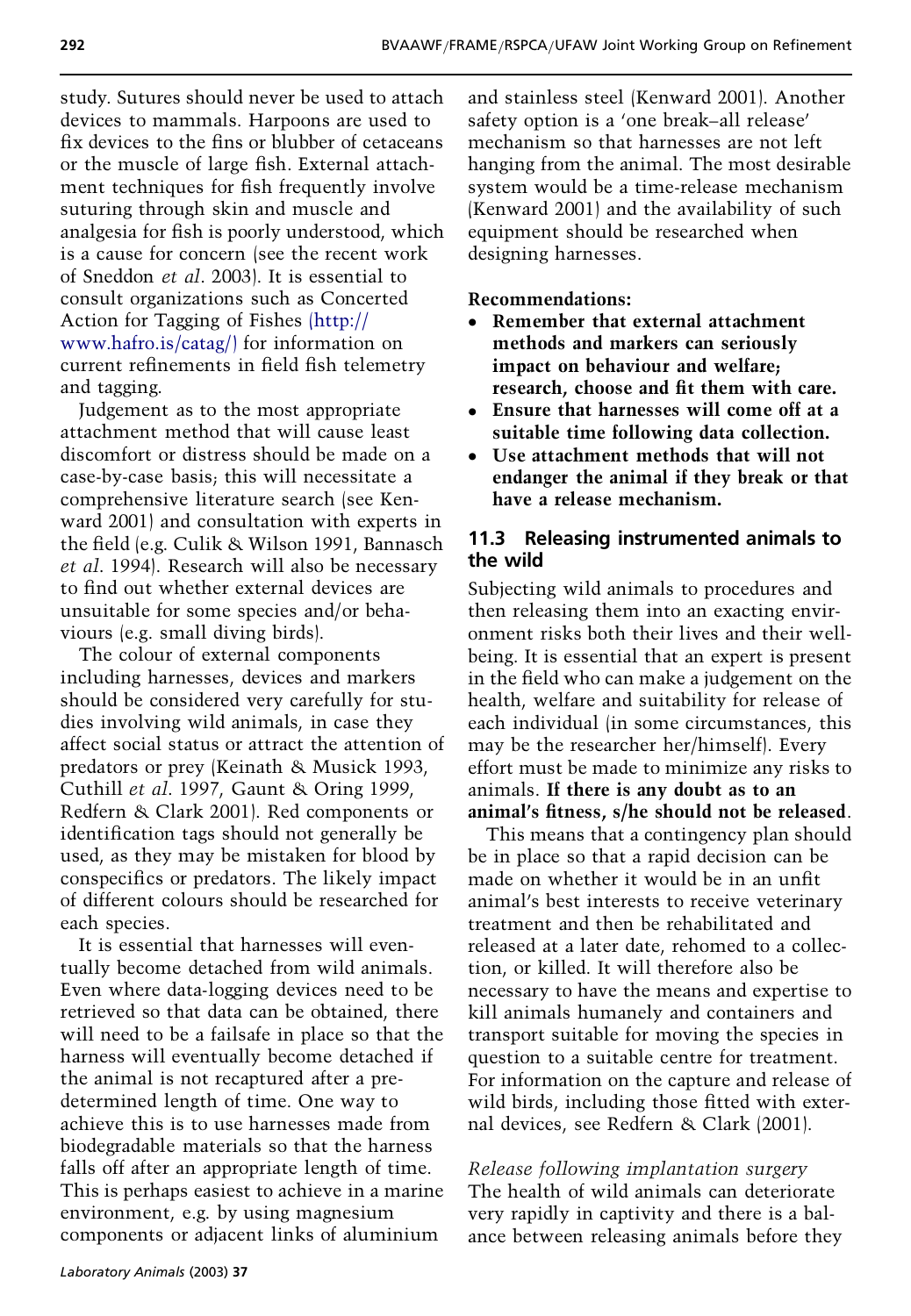have lost condition and holding them for long enough to ensure that they have fully recovered from implantation. If animals are likely to lose condition quickly (e.g. seabirds' feathers can become dirty and abraded on any kind of flooring), it may be necessary to release them relatively soon. This should be of concern and such projects should not be carried out without compelling scientific justification. In these cases, animals should be released at the point of capture in favourable environmental conditions after very carefully checking that:

- (i) a full recovery has been made from anaesthesia;
- (ii) there are no signs of bleeding, haemorrhage or haematoma;
- (iii) no injuries were caused during capture or handling, e.g. broken limbs in small birds;
- (iv) analgesics and antibiotics have been administered as appropriate; and
- (v) the animal is not in shock or pain. Behavioural and physiological indicators of shock and pain in the species should be thoroughly researched and a checklist should be prepared for field use. If necessary, an experienced veterinarian or other relevant expert should accompany the investigator to assist with assessing animals.

There are, however, other conditions that will affect the balance relating to when an animal should be released. For example, an incubating bird may be released onto her nest while still under the influence of the anaesthesia. She can then recover in familiar surroundings and is less likely to desert the nest. The welfare of any dependent young animals should also be taken into account. If trapping and instrumenting lactating females, care should be taken that each female returns to her young within an appropriate time. This may mean increasing trap surveys and reducing the period of time that animals are held for when their offspring are very young.

If animals can be held for longer periods (e.g. days), clinical signs that should be monitored before release include signs of infection (e.g. raised temperature), haematological changes, superficial or other injuries. appetite, eliminatory behaviour, and any other possible interferences with normal body function as described elsewhere. In general, normal circadian rhythms should have been re-established and animals prepared to feed in captive conditions should be taking appropriate amounts of food and water.

## *Release following external device attachment*

Animals are usually released immediately after devices have been attached to them. Points (iii) and (v) above also apply in such cases; so does point (i) if it has been necessary to anaesthetize or sedate the animal to fit the device. Also note that immobilizing drugs will inevitably have side-effects that may not always be predictable in wild animals; for example, repeated immobilization has been found to have a negative impact on fertility in the black rhino *Diceros bicornis* (Alibhai *et al*. 2001).

#### *Recapture*

It will often be necessary to recapture animals, for reasons of science and/or animal welfare. Thorough consideration must be given at the project planning stage to the methods used to recapture animals, the likelihood that they will succeed and the consequences for both animal welfare and the science if individuals are not caught again. All of this should form part of the harm–benefit assessment and a pilot study may be necessary if there is any doubt as to the potential to recapture animals.

#### **Recommendations:**

- ° **Never release an animal if you suspect that her or his tness has been signi cantly compromised.**
- ° **Have a contingency plan in place for animals needing veterinary treatment or euthanasia.**
- ° **Carefully consider the duration of postsurgery captivity; plan pain management and set out health checklists accordingly.**
- ° **Consider and address the welfare of juvenile, dependent animals when deciding when to release parent animals.**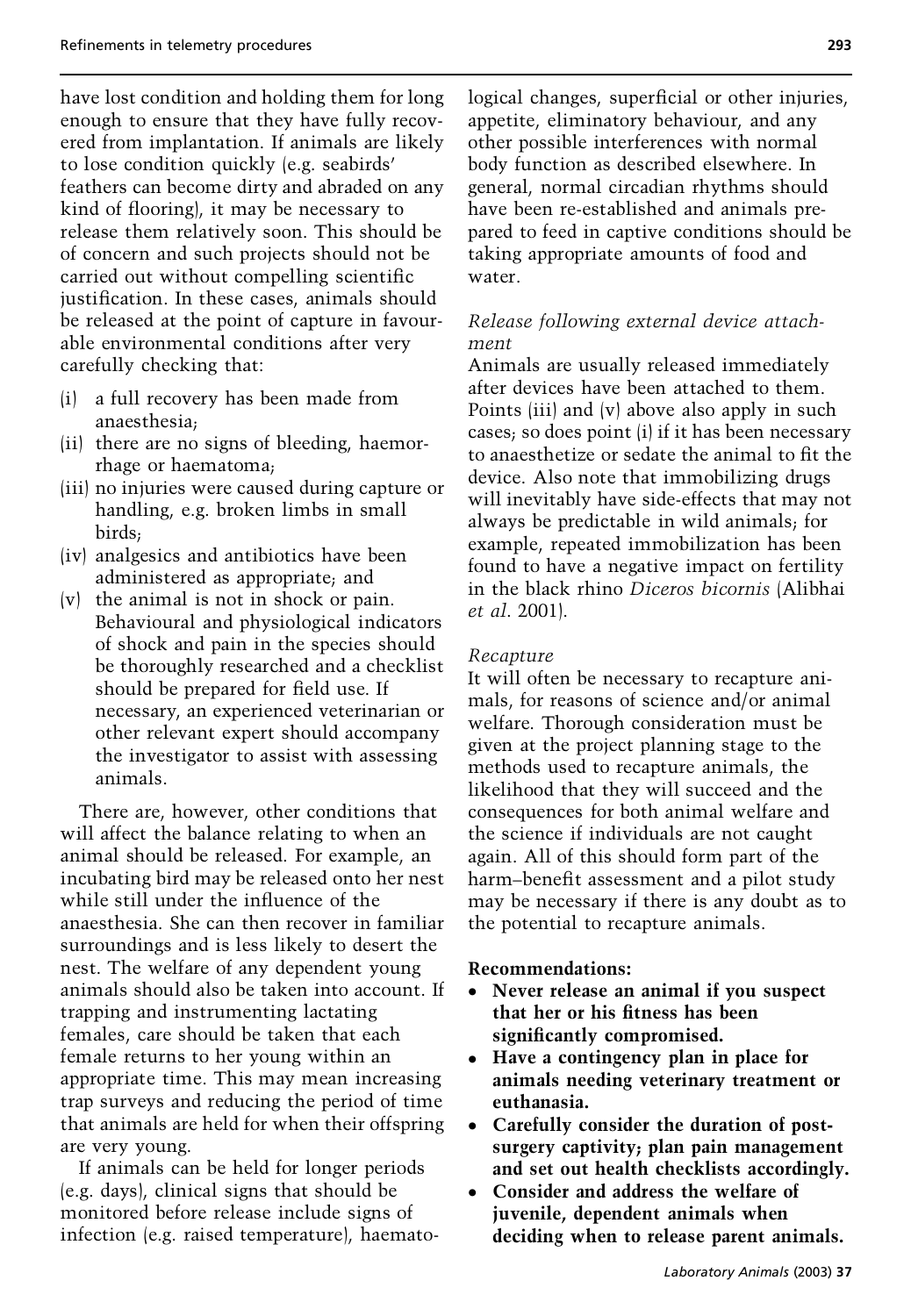° **Give serious thought to recapture methods and their probability of success, carrying out a pilot study if necessary.**

# **12 Writing up projects involving telemetry**

It is essential that good practice with respect to surgical protocols, especially pain management, is disseminated by every means possible. The Working Group believes that refinements in both procedures and husbandry should be included in the materials and methods sections of scientific papers and should not be marginalized or segregated see [www.lal.org.uk](http://www.lal.org.uk/telemetry/)/telemetry/ for a worked example. Method sections of scientific papers, posters and talks should include details of at least the following:

- ° Age, mass and sex of animals
- ° Husbandry and care, including environmental stimulation
- Selection of animals and training if appropriate
- ° Duration of preoperative monitoring and variables used; preparation for surgery
- Anaesthesia
- Pain management: pre-emptive analgesia; postoperative analgesia; doses and duration; how duration was decided
- How pain and distress were recognized; clinical signs denoting specific actions; frequency of monitoring
- Prophylactic antibiotics
- Device mass, dimensions and shape
- ° Surgical techniques; device location
- Success rate
- Assessment of the impact of the device on the animal, especially for wild animals<sup>7</sup>
- Any technical problems and how they were solved

It is commonly believed that such detail is inappropriate and that journal editors would refuse to include more information on refinement due to lack of space or because it is not the convention. The Working Group believes, however, that it is the responsibility

of those using animals to make a case for including more detail, on ethical, scientific and welfare grounds. Information on husbandry and care can also often be summarized so that length is not an issue (GV-SOLAS 1985, Morton 1992, Smith *et al*. 1997). Details of refinements should be included in paper titles and abstracts wherever possible, and attention should be drawn to this by using relevant keywords such as refinement, reduction, analgesia or enrichment. This will encourage database compilers to use keywords indicating that the paper includes information that will enable others to refine procedures and/or husbandry.

## **Recommendations:**

- ° **Include comprehensive information on how suffering was reduced and welfare improved when writing up studies involving surgery or when presenting posters or talks.**
- ° **Always include full details of anaesthesia and analgesia.**
- ° **Give a list of clinical signs that were key to decision making with respect to humane endpoints, continued provision of analgesia etc.**
- ° **Challenge any requests to remove such information.**
- ° **Try to mention renement and reduction in titles and abstracts; re ect this in your choice of keywords.**

# **13 Keeping up with new developments**

New developments in telemetry could lead to refinements in procedures or reductions in animal numbers, so it is essential to ensure that progress is monitored and techniques and equipment updated as appropriate. There are a number of means to achieve this, including user groups (for both literature and user meetings), the International Society for Biotelemetry [\(http://baby.indstate.edu/isb/](http://baby.indstate.edu/isb/frames/) [frames/\),](http://baby.indstate.edu/isb/frames/) manufacturers' newsletters, and the World Wide Web. The IMPI report (2002) is also a useful starting point [\(http://www.impi.](http://www.impi.org.uk/i3r_v2_jul2002.pdf) [org.uk/i3r\\_v2\\_jul2002.pdf\).](http://www.impi.org.uk/i3r_v2_jul2002.pdf) It is, however, important to use information from the web or user groups very critically, as it may not be

<sup>7</sup>Only 10% of marked-animal studies published in major journals in 1995 included evidence that tag impact had been considered (Murray & Fuller 2000).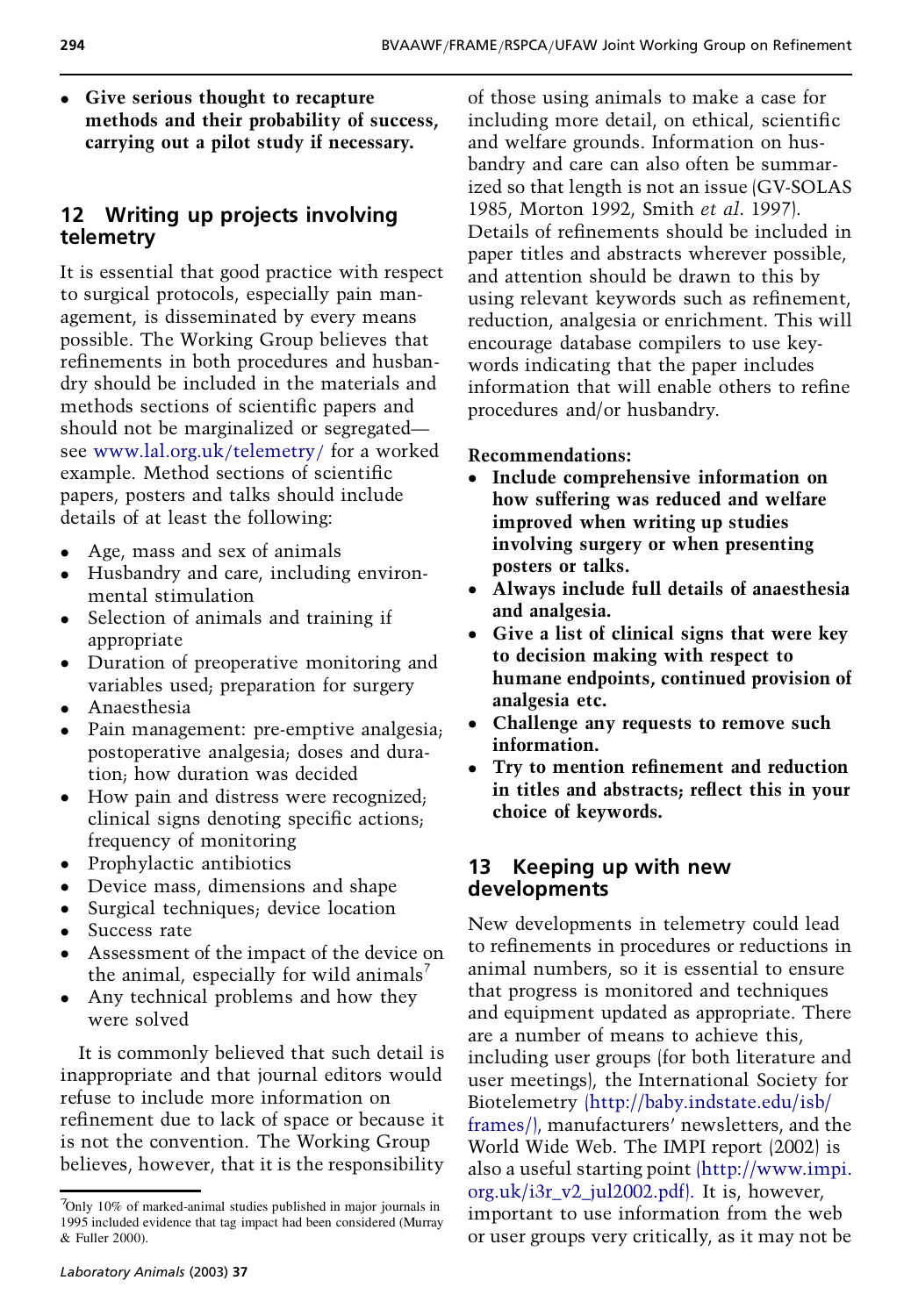properly refereed or refereed at all. Uncritical use could lead to welfare problems or undermine scientific validity. Examples of keywords recommended for searching the literature on refinement include ANIMAL HUSBANDRY, ANIMAL CARE, ENVIRON-MENTAL ENRICHMENT, ANIMAL WEL-FARE, ANIMAL WELLBEING, STRESS, DISTRESS, PAIN, PAIN MEASUREMENT and PAIN REDUCTION (IMPI 2002).

#### **Recommendation:**

° **Ensure that you are doing all you can to monitor developments in telemetry, for example by joining and participating in appropriate user groups and regularly checking the literature and the web for**  $potential$  **refinements.** 

*Acknowledgments* Thanks to Peter Dobromylskyj, Corinne Debon, Klaas Kramer, Maggy Jennings, Johnny Roughan and Christian Schnell for their very helpful comments. Thanks also to David Anderson who attended Working Group meetings as a Home Office observer.

#### **References**

- Adams CS, Korytko AI, Blank JL (2001) A novel mechanism of body mass regulation. *[Journal](http://www.ingentaconnect.com/content/external-references?article=/0022-0949^28^29204L.1729[aid=5252510]) of [Experimental](http://www.ingentaconnect.com/content/external-references?article=/0022-0949^28^29204L.1729[aid=5252510]) Biology* **204**, 1729–34
- Alibhai SK, Jewell ZC, Towindo SS (2001) Effects of immobilization on fertility in female black rhino (*Diceros bicornis*). *Journal of Zoology* (London) **253**, 333–45
- Ambrose N (1999) *Renement of Routine Procedures on Laboratory Rodents* (PhD thesis). University of Birmingham, UK
- Anderka FW, Angehrn P (1992) Transmitter attachment methods. In: *Wildlife Telemetry: Remote Monitoring and Tracking of Animals* (Priede IG, Swift SM, eds). Chichester, UK: Ellis Horwood, pp 135–46
- Bannasch R, Wilson RP, Culik B (1994) Hydrodynamic aspects of design and attachment of a backmounted device in penguins. *[Journal](http://www.ingentaconnect.com/content/external-references?article=/0022-0949^28^29194L.83[aid=2296183]) of Experimental [Biology](http://www.ingentaconnect.com/content/external-references?article=/0022-0949^28^29194L.83[aid=2296183])* **194**, 83–96
- Baumans V, Bouwknecht JA, Boere H, Kramer K, van Lith HA, van de Weerd HA, van Herck H (2001) Intra-abdominal transmitter implantation in mice: effects on behaviour and body weight. *[Animal](http://www.ingentaconnect.com/content/external-references?article=/0962-7286^28^2910L.291[aid=3438228]) Welfare* **10**, [291–302](http://www.ingentaconnect.com/content/external-references?article=/0962-7286^28^2910L.291[aid=3438228])
- Brearley JC, Brearley MJ (2000) Chronic pain in animals. In: *Pain Management in Animals* (Flecknell PA, Waterman-Pearson A, eds). London: WB Saunders, pp 147–60
- Broadhurst PA, Sayer J, Nathan AW (1996) Migration of an implantable cardioverter-defibrillator generator into the small bowel. *[Heart](http://www.ingentaconnect.com/content/external-references?article=/1355-6037^28^2975L.368[aid=5252511])* **75**, 368
- Brockway BP, Hassler CR (1993) Application of radiotelemetry to cardiovascular measurements in pharmacology and toxicology, Ch. 9. In: *New Technologies and Concepts for Reducing Drug Toxicities*. Boca Raton, Florida: CRC Press, pp 109– 32
- Calder WA III (1984) *Size, Function and Life History*. Cambridge, Massachusetts: Harvard University Press
- Chiaradia A, Healy M, Kirkwood R, Dann P (2003) Does balance count when attaching external devices to penguins? (Abstract) *International Symposium on Bio-logging Science*. Tokyo, Japan: National Institute of Polar Research, p. 39
- Clarke KA, Still J (1999). Gait analysis in the mouse. *[Physiology](http://www.ingentaconnect.com/content/external-references?article=/0031-9384^28^2966L.723[aid=1597625]) and Behaviour* **66**, 723–9
- Council of Europe (1986) *European Convention for the Protection of Vertebrate Animals Used for Experimental and Other Scientic Purposes. ETS123*. Strasbourg: Council of Europe
- Crofts HS, Muggleton NG, Pearce PC, Nutt DJ, Scott EAM (1999) Home cage presentation of complex discrimination tasks to marmosets and rhesus monkeys. *[Laboratory](http://www.ingentaconnect.com/content/external-references?article=/0023-6772^28^2933L.207[aid=5252512]) Animals* **33**, 207–14
- Croll DA, Gaston AJ, Burger AE, Konnoff D (1992) Foraging behaviour and physiological adaptation for diving in thick-billed murres. *[Ecology](http://www.ingentaconnect.com/content/external-references?article=/0012-9658^28^2973L.344[aid=4180904])* **73**, [344–56](http://www.ingentaconnect.com/content/external-references?article=/0012-9658^28^2973L.344[aid=4180904])
- Croll DA, Gaston AJ, Noble DG (1991) Adaptive loss of mass in thick-billed murres. *[Condor](http://www.ingentaconnect.com/content/external-references?article=/0010-5422^28^2993L.496[aid=5252513])* **93**, 496– [502](http://www.ingentaconnect.com/content/external-references?article=/0010-5422^28^2993L.496[aid=5252513])
- Culik B, Adelung D, Woakes AJ (1990) The effect of disturbance on the heart rate and behaviour of Adélie penguins (*Pygoscelis adeliae*) during the breeding season. In: *Antarctic Ecosystems: Ecological Change and Conservation* (Kerry KR, Hempel G, eds). Berlin: Springer-Verlag, pp 171–82
- Culik B, Wilson RP (1991) Swimming energetics and performance of instrumented Adélie penguins (*Pygoscelis adeliae*). *Journal of Experimental Biology* **158**, 355–68
- Cuthill IC, Hunt S, Cleary C, Clark C (1997) Colour bands, dominance, and body mass regulation in male zebra finches (*Taenopygia guttata*). *[Proceed](http://www.ingentaconnect.com/content/external-references?article=/0962-8452^28^29264L.1093[aid=1471955])ings of the Royal Society of [London](http://www.ingentaconnect.com/content/external-references?article=/0962-8452^28^29264L.1093[aid=1471955]) Series B, [Biological](http://www.ingentaconnect.com/content/external-references?article=/0962-8452^28^29264L.1093[aid=1471955]) Sciences* **264**, 1093–9
- Dobromylskyj P, Flecknell PA, Lascelles BD, Livingston A, Taylor P, Waterman-Pearson A (2000) Management of postoperative and other acute pain. In: *Pain Management in Animals* (Flecknell PA, Waterman-Pearson A, eds). London: WB Saunders, pp 81–145
- Duke JL, Zammit TG, Lawson DM (2001) The effects of routine cage-changing on cardiovascular and behavioural parameters in male Sprague-Dawley rats. *[Contemporary](http://www.ingentaconnect.com/content/external-references?article=/1060-0558^28^2940L.17[aid=2721241]) Topics* **40**, 17–20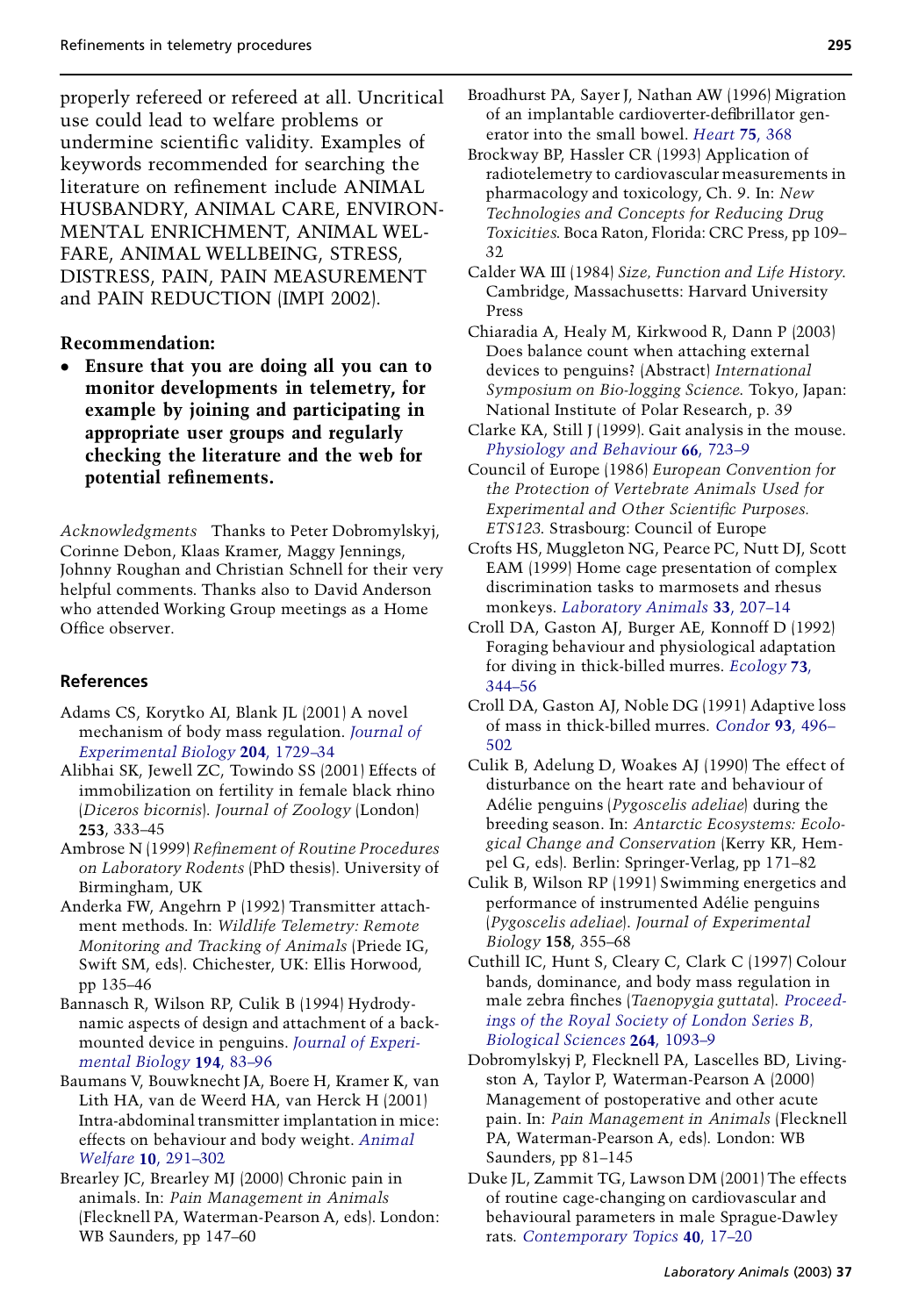**296** BVAAWF/FRAME/RSPCA/UFAW Joint Working Group on Refinement

- Einstein R, Rowan C, Billing R, Lavidis N (2000) The use of telemetry to refine experimental technique. In: *Progress* in Reduction, Refinement and Repla*cement of Animal Experimentation* (Balls M, van Zeller A-M, Halder ME, eds). Amsterdam: Elsevier, pp 1187–97
- European Community (1986) *Council Directive 86/ 609 on the approximation of laws, regulations and administrative provisions of the Member States regarding the protection of animals used for experimental and other scientic purposes*. OJ L.358. Luxembourg: Official Journal of the European Communities
- Festing MFW, Overend P, Gaines Das R, Cortina Borja M, Berdoy M (2002) *The Design of Animal Experiments: Reducing the Number of Animals in Research through Better Experimental Design*, Laboratory Animal Handbooks Series, 14. London: Royal Society of Medicine Press
- Flecknell PA (1996) *Laboratory Animal Anaesthesia*, 2nd edn. London: Harcourt Brace & Company
- Flecknell PA (2000) Animal pain—an introduction. In: *Pain Management in Animals* (Flecknell PA, Waterman-Pearson A, eds). London: WB Saunders, pp 1–7
- Flecknell PA, Waterman-Pearson A (eds) (2000) *Pain Management in Animals*. London: WB Saunders
- Gaston AJ, Perin S (1993) Loss of mass in breeding Brünnich's guillemot *Uria lomvia* is triggered by hatching. *IBIS* **135**, [472–5](http://www.ingentaconnect.com/content/external-references?article=/0019-1019^28^29135L.472[aid=5252515])
- Gaunt AS, Oring LW (1999) *Guidelines to the Use of Wild Birds in Research, 2nd edn. Winfield, Kansas:* American Ornithologists' Union **[www.nmnh.si.edu/BIRDNET/GuideToUse](http://www.nmnh.si.edu/BIRDNET/GuideToUse)**
- GV-SOLAS Working Committee for the Biological Characterisation of Laboratory Animals (1985) Guidelines for specification of animals and husbandry methods when reporting the results of animal experiments. *[Laboratory](http://www.ingentaconnect.com/content/external-references?article=/0023-6772^28^2919L.106[aid=1471984]) Animals* **19**, [106–8](http://www.ingentaconnect.com/content/external-references?article=/0023-6772^28^2919L.106[aid=1471984])
- Gedir JV (2001) A non-invasive system for remotely monitoring heart rate in free-ranging ungulates. *Animal [Welfare](http://www.ingentaconnect.com/content/external-references?article=/0962-7286^28^2910L.81[aid=5252516])* **10**, 81–9
- Gentle MJ (2001) Attentional shifts alter pain perception in the chicken. *Animal Welfare* **10**, S187–94
- Harkin A, Connor TJ, O'Donnell JM, Kelly JP (2002) Physiological and behavioural responses to stress: What does a rat find stressful? *Lab Animal* 31, 42-50
- Hawkins P (2002) Recognizing and assessing pain, suffering and distress in laboratory animals: a survey of current practice in the UK with recommendations. *[Laboratory](http://www.ingentaconnect.com/content/external-references?article=/0023-6772^28^2936L.378[aid=4683768]) Animals* **36**, 378– [95](http://www.ingentaconnect.com/content/external-references?article=/0023-6772^28^2936L.378[aid=4683768]) (longer version with downloadable score sheets at **[www.lal.org.uk/pain/](http://www.lal.org.uk/pain/)**)
- Hawkins P, Morton DB, Bevan R, Heath K, Kirkwood J, Pearce P, Scott E, Whelan G, Webb A (2004) Husbandry refinements for rodents, dogs and non-

human primates used in telemetry procedures. Seventh Report of the BVAAWF/FRAME/RSPCA/ UFAW Joint Working Group on Refinement, Part B. *Laboratory Animals* **38** (in press)

- Hawkins P, Roughan J, Wilson A, Sales J, Clarke K, Warn P, Thornton P, Jennings M, Hubrecht R (2002) Assessing rodent wellbeing: Report of the 2001 RSPCA/UFAW Rodent Welfare Group meeting. *Animal Technology and Welfare* **April 2002**, 3–12
- Hellebrekers L (ed) (2000) *Animal Pain*. Utrecht, Netherlands: Van Der Wees
- Home Office (2000) Guidance on the operation of the Animals (Scientific Procedures) Act 1986. London: HMSO www.archive.official-documents.co.uk/ **[document/hoc/321/321.htm](http://www.archive.official-documents.co.uk/document/hoc/321/321.htm)**
- ICH (2000) S7A: *Safety Pharmacology Studies for Human Pharmaceuticals*. CPMP/ICH/539/00: **[www.fda.gov/cder/guidance/4461fnl.pdf](http://www.fda.gov/cder/guidance/4461fnl.pdf)**
- IMPI (Information Managers in the Pharmaceutical Industry) (2002) *Searching for 3Rs Information— Published Literature Sources*, 2nd edn. **[http://](http://www.impi.org.uk/i3r_v2_jul2002.pdf) [www.impi.org.uk/i3r\\_v2\\_jul2002.pdf](http://www.impi.org.uk/i3r_v2_jul2002.pdf)**
- Jarvik R, Westaby S, Katsumata T, Pigott D, Evans RD (1998) LVAD power delivery: a percutaneous approach to avoid infection. *Annals of [Thoracic](http://www.ingentaconnect.com/content/external-references?article=/0003-4975^28^2965L.470[aid=5252518]) [Surgery](http://www.ingentaconnect.com/content/external-references?article=/0003-4975^28^2965L.470[aid=5252518])* **65**, 470–3
- Keinath JA, Musick JA (1993) Movements and diving behaviour of a leatherback turtle, *Dermochelys coriacea. Copeia* **1993**, 1010–17
- Kenward RE (2001) *A Manual for Wildlife Radio Tagging*. London: Academic Press
- Kinter LB, Johnsen DK (1999) Remote monitoring of experimental endpoints in animals using radiotelemetry and bioimpedance technologies. In: *Humane Endpoints in Animal Experiments in Biomedical Research* (Hendriksen CFM, Morton DB, eds). London: Royal Society of Medicine Press, pp 58–65
- Kirkwood JK (2000) Ethical aspects of interventions for the conservation or welfare of wildlife. In: *Veterinary Ethics: An Introduction* (Legood G, ed). London: Cassell, pp 121–38
- Kohn DF, Wilson SK, White WJ, Benson GJ (1997) *Anaesthesia and Analgesia in Laboratory Animals*. New York: Academic Press
- Kort WJ, Hekking-Weijma IM, ten Kate MT, Sorm V, van Strik R (1997) A microchip implant system as a method to determine body temperature of terminally ill rats and mice. *[Laboratory](http://www.ingentaconnect.com/content/external-references?article=/0023-6772^28^2932L.260[aid=309899]) Animals* **32**, [260–9](http://www.ingentaconnect.com/content/external-references?article=/0023-6772^28^2932L.260[aid=309899])
- Kort WJ, Hekking-Weijma IM, ten Kate MT, Sorm V, van Strik R (1999) Determining body temperature using a microchip implant system. In: *Humane Endpoints in Animal Experiments for Biomedical Research* (Hendriksen CFM, Morton DB, eds). London: Royal Society of Medicine Press, pp 122– 36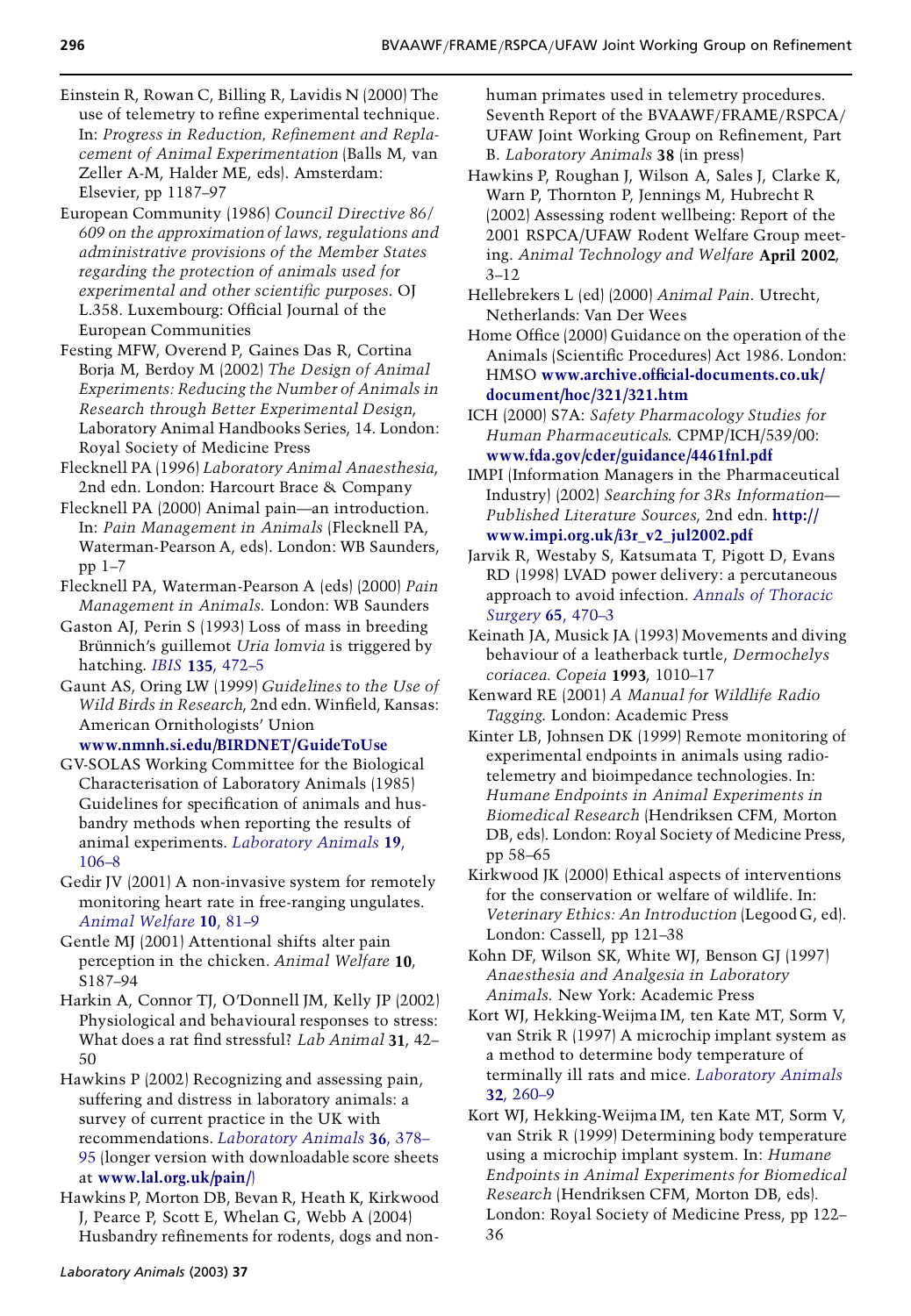- Kramer K (2000) *Applications and Evaluation of Radio-telemetry in Small Laboratory Animals* (PhD thesis). University of Utrecht, The Netherlands
- Kramer K, Kinter LB, Brockway BP, Voss H-P, Remie R, van Zutphen BLM (2001) The use of radiotelemetry in small laboratory animals: recent advances. *Contemporary Topics* **40**, 8–16
- Kramer K, van de Weerd H, Mulder A, Van Heijningen C, Baumans V, Remie R, Voss H-P, van Zutphen B (in press) Effect of conditioning on the increase of heart rate and body temperature provoked by handling in the mouse. *Alternatives to Laboratory Animals*
- LAVA (2001) *Guidance on the Discharge of Animals from the Animals* (*Scientic Procedures*) *Act 1986*. London: Laboratory Animal Veterinary Association
- Lawson DM, Duke JL, Zammit TG, Collins HL, Dicarlo SE (2001) Recovery from carotid artery catheterisation performed under various anesthetics in male, Sprague-Dawley rats. *Contemporary Topics* **40**, 18–22
- Leach MC, Bowell VA, Allan TF, Morton DB (2002) Degrees of aversion shown by rats and mice to different concentrations of inhalational anaesthetics. *[Veterinary](http://www.ingentaconnect.com/content/external-references?article=/0042-4900^28^29150L.808[aid=4994359]) Record* **150**, 808–15
- Livingston A, Chambers P (2000) The physiology of pain. In: *Pain Management in Animals* (Flecknell PA, Waterman-Pearson A, eds). London: WB Saunders, pp 9–19
- Mathews KA (2000) Management of pain. *Veterinary Clinics of North America, Small Animal Practice* **30**, July
- Matsumoto T, Heisterkamp CA (1969) Long-term study of aerosol cyanoacrylate tissue adhesive spray: carcinogenicity and other untoward effects. *The [American](http://www.ingentaconnect.com/content/external-references?article=/0003-1348^28^2935L.825[aid=5252521]) Surgeon* **35**, 825–7
- Merriam-Webster (2002) *Merriam-Webster's Collegiate*<sup>1</sup> *Dictionary*. **<http://www.m-w.com/home.htm>**
- Morton DB (1992) A fair press for animals. *New Scientist* **1816**, 28–30
- Morton DB (2000) A systematic approach for establishing humane endpoints. *ILAR [Journal](http://www.ingentaconnect.com/content/external-references?article=/1084-2020^28^2941L.80[aid=2998153])* **41**, 80–6
- Morton DB, Griffiths PHM (1985) Guidelines on the recognition of pain, distress and discomfort in experimental animals and an hypothesis for assessment. *[Veterinary](http://www.ingentaconnect.com/content/external-references?article=/0042-4900^28^29116L.431[aid=1285802]) Record* **116**, 431–6
- Mulcahy DM, Esler D (1999) Surgical and immediate postrelease mortality of harlequin ducks (*Histrionicus histrionicus*) implanted with abdominal radio transmitters with percutaneous antennae. *Journal of Zoo and Wildlife [Medicine](http://www.ingentaconnect.com/content/external-references?article=/1042-7260^28^2930L.397[aid=5252522])* **30**, 397–401
- Murray DL, Fuller MR (2000) A critical review of the effects of marking on the biology of vertebrates. In: *Research Techniques in Animal Ecology: Controversies and Consequences*. New York: Columbia University Press, pp 15–64
- National Research Council (1996) *Guide for the Care and Use of Laboratory Animals*. Oxford: National Academy Press
- New Zealand Government (1999) *Animal Welfare Act 1999. 142*. Auckland: New Zealand Government
- Obrecht III HH, Pennycuick CJ, Fuller MR (1988) Wind tunnel experiments to assess the effect of back-mounted radio transmitters on bird body drag. *Journal of Experimental Biology* **135**, 265–73
- Pearce PC, Crofts HS, Muggleton NG, Scott EAM (1998) Concurrent monitoring of EEG and perfor mance in the common marmoset (*Callithrix jacchus*): a methodological approach. *[Physiology](http://www.ingentaconnect.com/content/external-references?article=/0031-9384^28^2963L.591[aid=5252524]) and [Behaviour](http://www.ingentaconnect.com/content/external-references?article=/0031-9384^28^2963L.591[aid=5252524])* **63**, 591–9
- Redfern CPF, Clark JA (eds) (2001) *Ringers' Manual*. Thetford, UK: British Trust for Ornithology
- Ropert-Coudert Y, Bost C-A, Handrich Y, Bevan R, Butler PJ, Woakes AJ, Le Maho Y (2000) Impact of externally-attached loggers on the diving behaviour of the king penguin. *Physiological Biochemistry and Zoology* **74**, 438–44
- Roughan JV, Flecknell PA (2001) Behavioural effects of laparotomy and analgesic effects of ketoprofen and carprofen in rats. *Pain* **90**, [65–74](http://www.ingentaconnect.com/content/external-references?article=/0304-3959^28^2990L.65[aid=2193938])
- Roughan JV, Flecknell PA (2002) Buprenorphine: a reappraisal of its antinociceptive effects and therapeutic use in alleviating post-operative pain in animals. *[Laboratory](http://www.ingentaconnect.com/content/external-references?article=/0023-6772^28^2936L.322[aid=5252525]) Animals* **36**, 322–43
- Schnell CR, Wood JM (1993) Measurement of blood pressure and heart rate by telemetry in conscious, unrestrained marmosets. *American Journal of Physiology* **264**, H1509–16
- Seymour C, Gleed R (eds) (1999) *Small Animal Anaesthesia and Analgesia*. Cheltenham, UK: British Small Animal Veterinary Association
- Smith JA, Birke L, Sadler D (1997) Reporting animal use in scientific papers. *[Laboratory](http://www.ingentaconnect.com/content/external-references?article=/0023-6772^28^2931L.312[aid=1472066]) Animals* 31, [312–17](http://www.ingentaconnect.com/content/external-references?article=/0023-6772^28^2931L.312[aid=1472066])
- Sneddon LU, Braithwaite VA, Gentle MJ (2003) Do fishes have nociceptors: evidence for the evolution of a vertebrate sensory system. *[Proceedings](http://www.ingentaconnect.com/content/external-references?article=/0962-8452^28^29270L.1115[aid=5252526]) of the Royal Society London B* **270**, [1115–21](http://www.ingentaconnect.com/content/external-references?article=/0962-8452^28^29270L.1115[aid=5252526])
- Soulsby, Morton DB (2001) *Pain: Its Nature and Managementin Man and Animals*. London: Royal Society of Medicine Press
- Tranquilli WJ, Grimm KA, Lamont L (2000) *Pain Management for the Small Animal Practitioner*. Jackson, Wyoming: Teton New Media
- Vaughan MR, Morgan JT (1992) Effect of radio transmitter packages on wild turkey (*Meleagris gallopavo*) roosting behaviour. In: *Wildlife Telemetry: Remote Monitoring and Tracking of Animals*. Chichester, UK: Ellis Horwood Limited, pp 628–32
- Vlach KD, Boles JW, Stiles BG (2000) Telemetric evaluation of body temperature and physical activity as predictors of mortality in a murine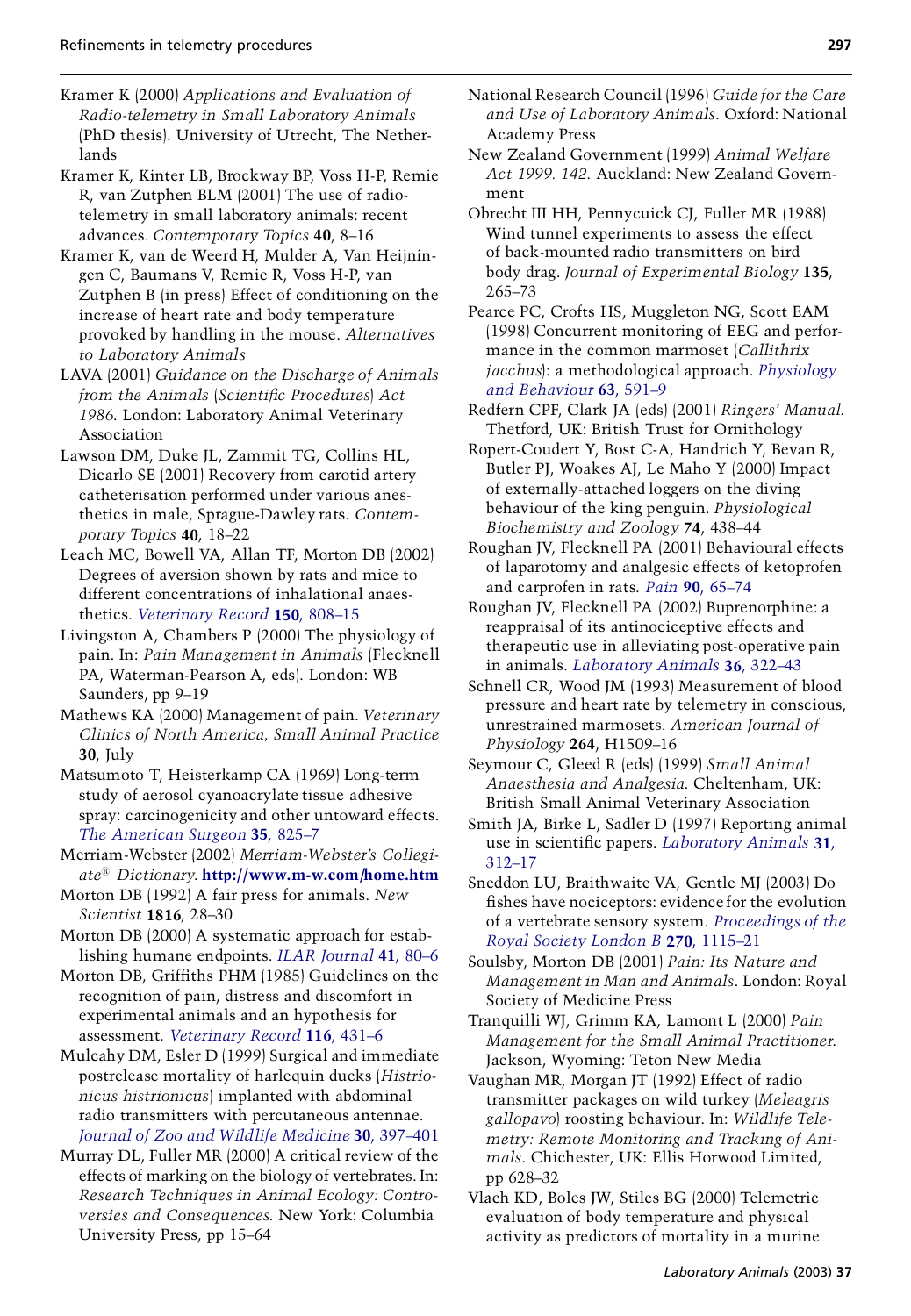model of staphylococcal enterotoxic shock. *Comparative Medicine* **50**, 160–6

- Wadham JJB (1996) *Recognition and Reduction of Adverse Effects in Research on Rodents* (PhD thesis). University of Birmingham, UK
- Wilson RP, Culik BM (1992) Packages on penguins and device-induced data. In: *Wildlife Telemetry: Remote Monitoring and Tracking of Animals*. Chichester, UK: Ellis Horwood Limited, pp 573–80
- Wilson RP, Wilson M-PTJ (1989) Tape: a packageattachment technique for penguins. *Wildlife Society Bulletin* **17**, 77–9
- Woodford ME (ed) (2001) *Quarantine and Health Screening Protocols for Wildlife prior to Translocation and Release in the Wild*. Paris: Office International des Epizooties
- Woodford MH, Rossiter PB (1993) Disease risks associated with wildlife translocation projects. *Revue [Scientique](http://www.ingentaconnect.com/content/external-references?article=/0253-1933^28^2912L.115[aid=5252529]) et Technique de l'Of ce [International](http://www.ingentaconnect.com/content/external-references?article=/0253-1933^28^2912L.115[aid=5252529]) des Epizooties* **12**, 115–35

# **Appendix 1 Selected useful information**

# **Recommended reading**

## **General**

- Festing MFW, Overend P, Gaines Das R, Cortina Borja M, Berdoy M (2002) *The Design of Animal Experiments: Reducing the Use of Animals in Research through Better Experimental Design*. Laboratory Animal Handbooks No. 14. London: Royal Society of Medicine Press (on behalf of Laboratory Animals Ltd)
- Geers R, Puers B, Goedseels V, Wouters P (1996)  $Electronic Identification, Monitoring and Track$ *ing of Animals*. Belgium: Catholic University of Leuven
- Kenward RE (2001) *A Manual for Wildlife Radio Tagging*. London: Academic Press
- Kramer K (2000) *Applications and Evaluation of Radio-telemetry in Small Laboratory Animals* (PhD thesis). University of Utrecht, The Netherlands
- Murray DL, Fuller MR (2000) A critical review of the effects of marking on the biology of vertebrates. In: *Research Techniques in Animal Ecology: Controversies and Consequences* (Boitani L, Fuller T, eds). New York: Columbia University Press, pp 15–64
- Redfern CPF, Clark JA (eds) (2001) *Ringers' Manual*. Thetford, UK: British Trust for Ornithology

#### **Anaesthesia and pain management**

Flecknell PA (1996) *Laboratory Animal Anaesthesia*, 2nd edn. London: Harcourt Brace & Company

- Flecknell PA, Waterman-Pearson A (eds) (2000) *Pain Management in Animals*. London: WB Saunders
- Gleed RD, Ludders JW (eds) (2001) *Recent Advances in Veterinary Anesthesia and Analgesia: Companion Animals*. International Veterinary Information Service: **[http://www.ivis.org/advances/](http://www.ivis.org/advances/Anesthesia_Gleed/toc.asp) [Anesthesia\\_Gleed/toc.asp](http://www.ivis.org/advances/Anesthesia_Gleed/toc.asp)**. Includes: dogs, cats, small mammals, birds, reptiles, amphibians, fish, research animals
- Hawkins P, et al. (2001) Laboratory birds: Refinements in husbandry and procedures. Fifth Report of the BVA(AWF)/FRAME/RSPCA/UFAW Joint Working Group on Refinement. *Laboratory Animals* **35**(Suppl. 1), 1–163
- Hellebrekers L (ed) (2000) *Animal Pain*. Utrecht, Netherlands: Van Der Wees
- ILAR Committee on Pain and Distress in Laboratory Animals (1992) *Recognition and Alleviation of Pain and Distress in Laboratory Animals*. Washington, DC: National Academy Press
- Kohn DF, Wilson SK, White WJ, Benson GJ (1997) *Anaesthesia and Analgesia in Laboratory Animals*. New York: Academic Press
- Mathews KA (2000) Management of pain. *Veterinary Clinics of North America, Small Animal Practice* **30**, July
- Seymour C, Gleed R (eds) (1999) *Small Animal Anaesthesia and Analgesia*. Cheltenham, UK: British Small Animal Veterinary Association
- Tranquilli WJ, Grimm KA, Lamont L (2000) *Pain Management for the Small Animal Practitioner*. Jackson, Wyoming: Teton New Media

# **Training aids**

Bell Isolation Systems Ltd

Units 12 & 13, 32 Sycamore Road, Dalkeith, EH22 5TA, Scotland, UK Tel +44 (0) 131 654 5725, Fax +44 (0) 131 654 5726 info@bell-isolation-systems.com [www.bell-isolation-systems.com/](http://www.bell-isolation-systems.com/simulators.htm) [simulators.htm](http://www.bell-isolation-systems.com/simulators.htm)

Braintree Scientific, Inc. PO Box 850929, Braintree, MA 02185-0929, USA Tel (1-781) 843 2202, Fax (1-781) 843 7932 Info@braintreesci.com <http://www.braintreesci.com/>